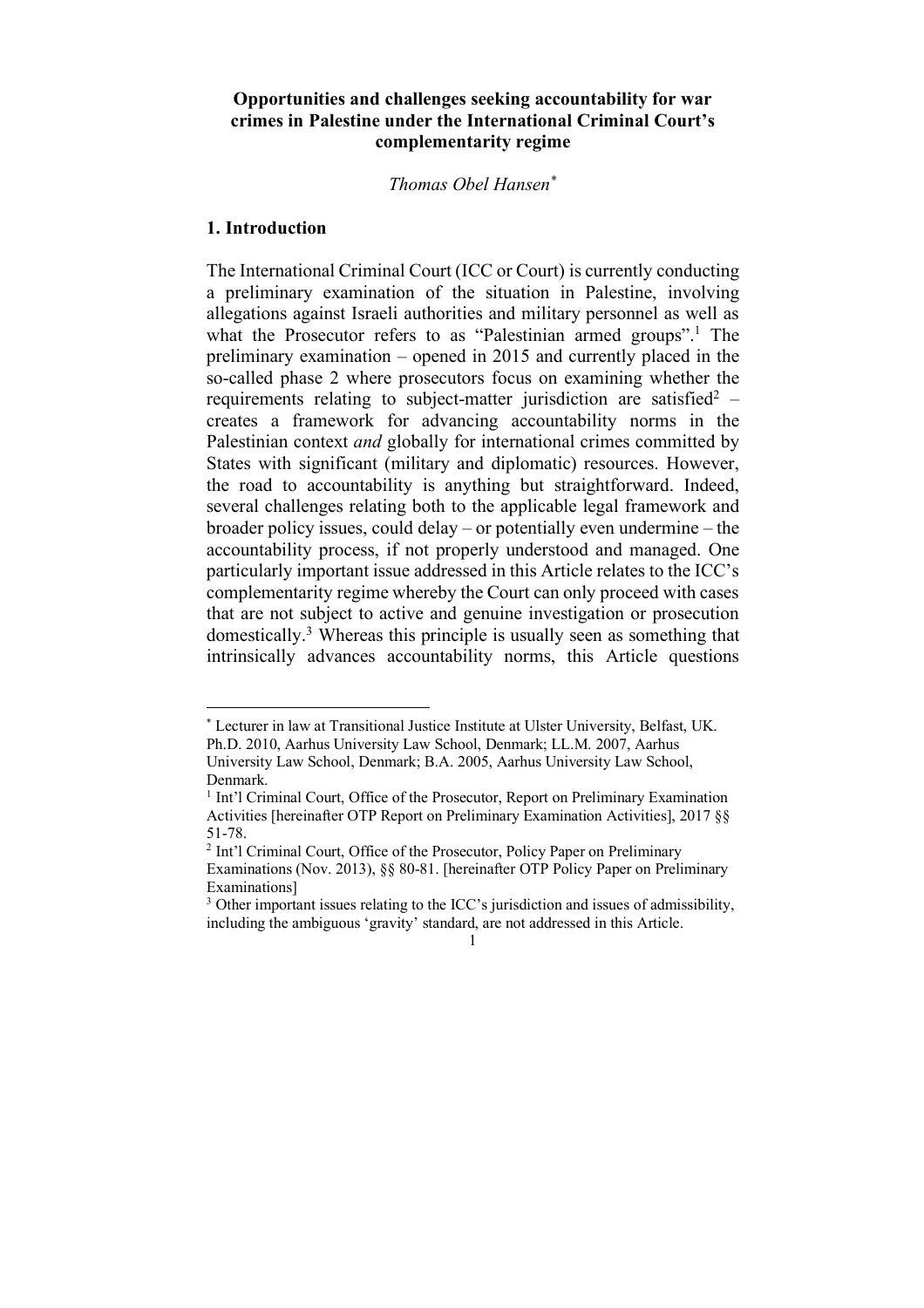whether this is necessarily the case in situations involving global and regional powers,<sup>4</sup> including the Palestine examination.

Contextualizing the Court's activity in Palestine to other ICC interventions that target global or regional powers, at the broadest level this Article contributes to understanding the opportunities and challenges associated with seeking accountability for violations committed by countries with significant resources. It does so by taking the starting point in the ICC's preliminary examination in Palestine, and interrogates this process in light of the broader legal and policy issues that arise in situations where the Court's interventions clash with the interests of such powers. In this sense, the Article aims to shed light on the nature and prospects of an on-going legal process with significant policy ramifications inside and outside of the region, including for the U.S.<sup>5</sup> Beyond contributing to the understanding of key issues at play in

 $4$  Although there is no consensus around the concept of global and regional powers – and what States qualify as such – of the countries currently subject to ICC investigation or preliminary examination (Uganda, Democratic Republic of the Congo, Sudan, Central African Republic, Kenya, Libya, Cote d'Ivoire, Mali, Georgia (including allegations against Russia), Afghanistan (including allegations against the U.S.), Colombia, Gabon, Guinea, Iraq (including allegations the U.K.), Nigeria, Palestine (including allegations against Israel), the Philippines, Ukraine (including allegations against Russia) and Venezuela), the U.S. is commonly considered a global power, whereas Russia, the U.K. and – albeit more disputed – Israel are commonly considered regional powers. While some would consider Nigeria a regional power, for the purposes of this Article it makes more sense to not consider Nigeria as such since it lacks the military and diplomatic capacity (or support) that characterizes the other countries and, arguably, provide them with unique opportunities in terms of influencing – and potentially countering – international legal processes. Of course, Israel's ability to exercise such influence is based not only on its own resources, but to a considerable extent on its ability to count on U.S. support. For a discussion of the concept of regional powers, see e.g. Detlef Nolte, *How to Compare Regional Powers: Analytical Concepts and Research Topics*, GER. INST. OF GLOBAL AFF., https://ecpr.eu/Filestore/PaperProposal/212a550d-597b-4f60-86df-ec73a8e43707.pdf. This Article uses the terms global and regional powers and countries with significant (military and diplomatic) resources interchangeably. <sup>5</sup> Concerning policy ramifications in the U.S., *see generally* David Bosco, *Palestine in The Hague: Justice, Geopolitics, and the International Criminal Court*, 22 GLOBAL GOVERNANCE 155 (2016) (noting at 168 that the opening an investigation "would set in motion intense political maneuvering by all concerned states […] The impact would likely be most dramatic in the United States, where Congress might consider new legislation limiting US support for and contact with the court."). For a

 $\mathcal{D}$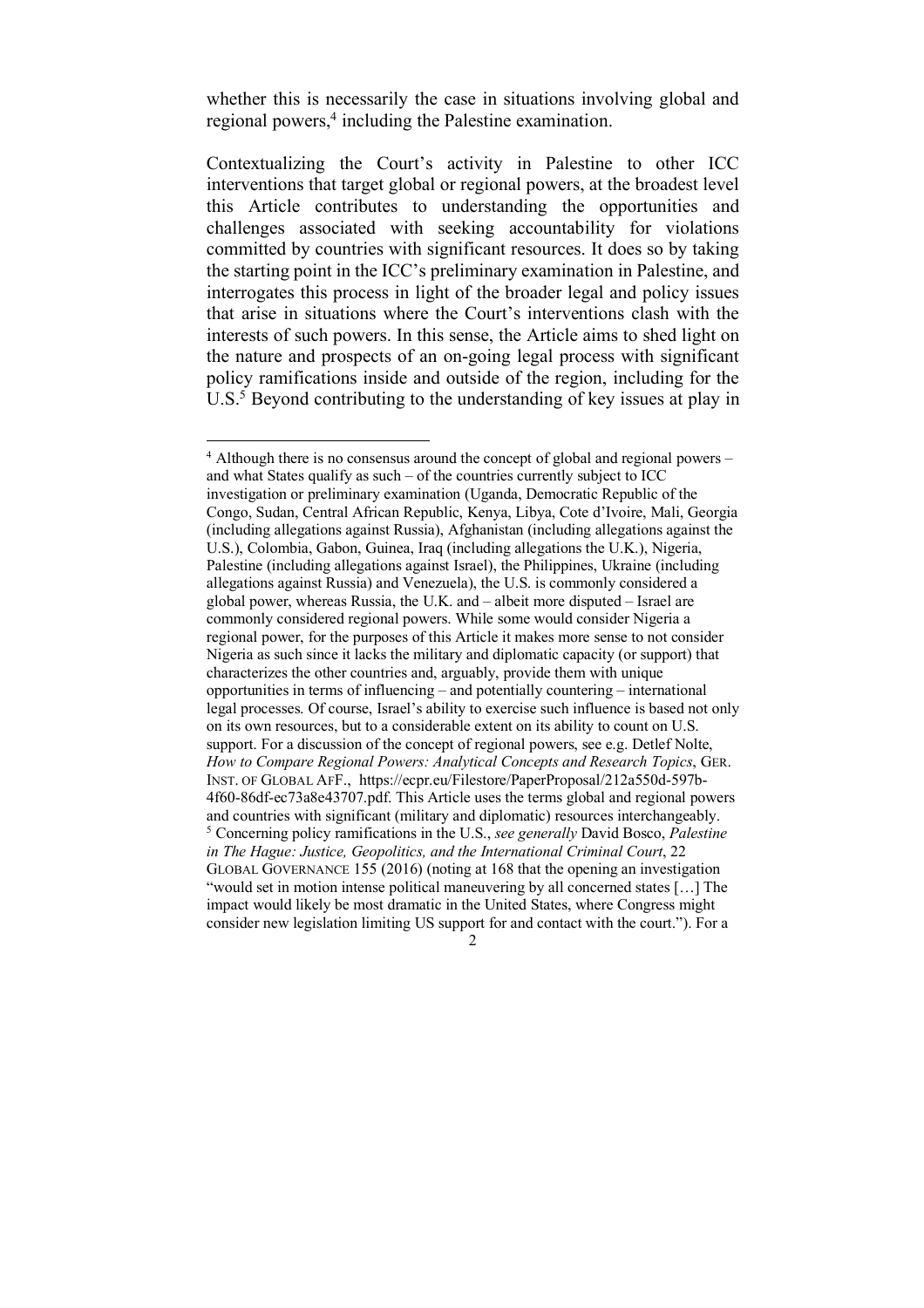the Palestine examination, $<sup>6</sup>$  this is important because much remains to</sup> be understood concerning the nature and impact of ICC preliminary examinations;<sup>7</sup> how the ICC's complementarity regime functions in highly sensitive political situations and more broadly the opportunities

 $\overline{a}$ 

<sup>(</sup>pro-Israel) discussion of policy ramifications for the U.S., see *Hearing before the H. Comm. on Foreign Affairs Subcomm. on the Middle East & N. Afr. Hearing: "The Palestinian Authority's International Criminal Court Gambit: A True Partner for Peace?"*, 114th Cong. 26-42 (2015) (written testimony of Eugene Kontrovich). <sup>6</sup> A range of existing studies examine the ICC's Palestine examination. Many of them do so from the perspective of the broader policy ramifications of opening – or failing to open – an investigation or the particular legal standards relating to jurisdiction. In contrast, there has been only limited engagement with issues of complementarity in the context of the Palestine examination. For studies addressing the Palestine examination, *see generally* Bosco, *supra* note 5; Adam Oler, *The Looming Demise of the ICC's Complementarity Principle: Israel, US Interests, and the Court's Future*, 31 EMORY INT'L. L. REV. 1001 (2017); Mohamed El Zeidy, *Ad Hoc Declarations of Acceptance of Jurisdiction: The Palestinian Situation Under Scrutiny*, *in* THE LAW AND PRACTICE OF THE INTERNATIONAL CRIMINAL COURT (Carsten Stahn ed. 2015); Daniel Benoliel & Ronen Perry, *Israel, Palestine, and the ICC*, 32 MICH. J. INT'L L. 73 (2010); Eugene Kontorovich, *When Gravity Fails: Israeli Settlements and Admissibility at the ICC*, 47 ISR. L. REV. 379 (2014); Eugene Kontorovich, *Israel/Palestine — The ICC's Uncharted Territory*, 11 J. INT'L CRIM. JUST. 979 (2013); Yaël Ronen, *Israel, Palestine and the ICC — Territory Uncharted but not Unknown*, 12 J. INT'L CRIM. JUST. 7 (2014); John Dugard, *Palestine and the International Criminal Court: Institutional Failure or Bias?*, 11 J. INT'L CRIM. JUST. 563 (2013).

 $<sup>7</sup>$  As Mark Kersten notes, "the preliminary examination stage presents a unique, if</sup> under-theorized, opportunity to potentially affect the behaviour of conflict and postconflict actors". *See* Mark Kersten, *Casting a Larger Shadow: Pre-Meditated Madness, the International Criminal Court, and Preliminary Examinations*, *in* 2 QUALITY CONTROL IN PRELIMINARY EXAMINATIONS 655 (Morten Bergsmo and Carsten Stahn eds., 2018). Recently, however, international criminal law scholars have paid more attention to preliminary examinations. *See generally* the studies in QUALITY CONTROL IN PRELIMINARY EXAMINATIONS VOL. I & II. (Morten Bergsmo and Carsten Stahn eds., 2018).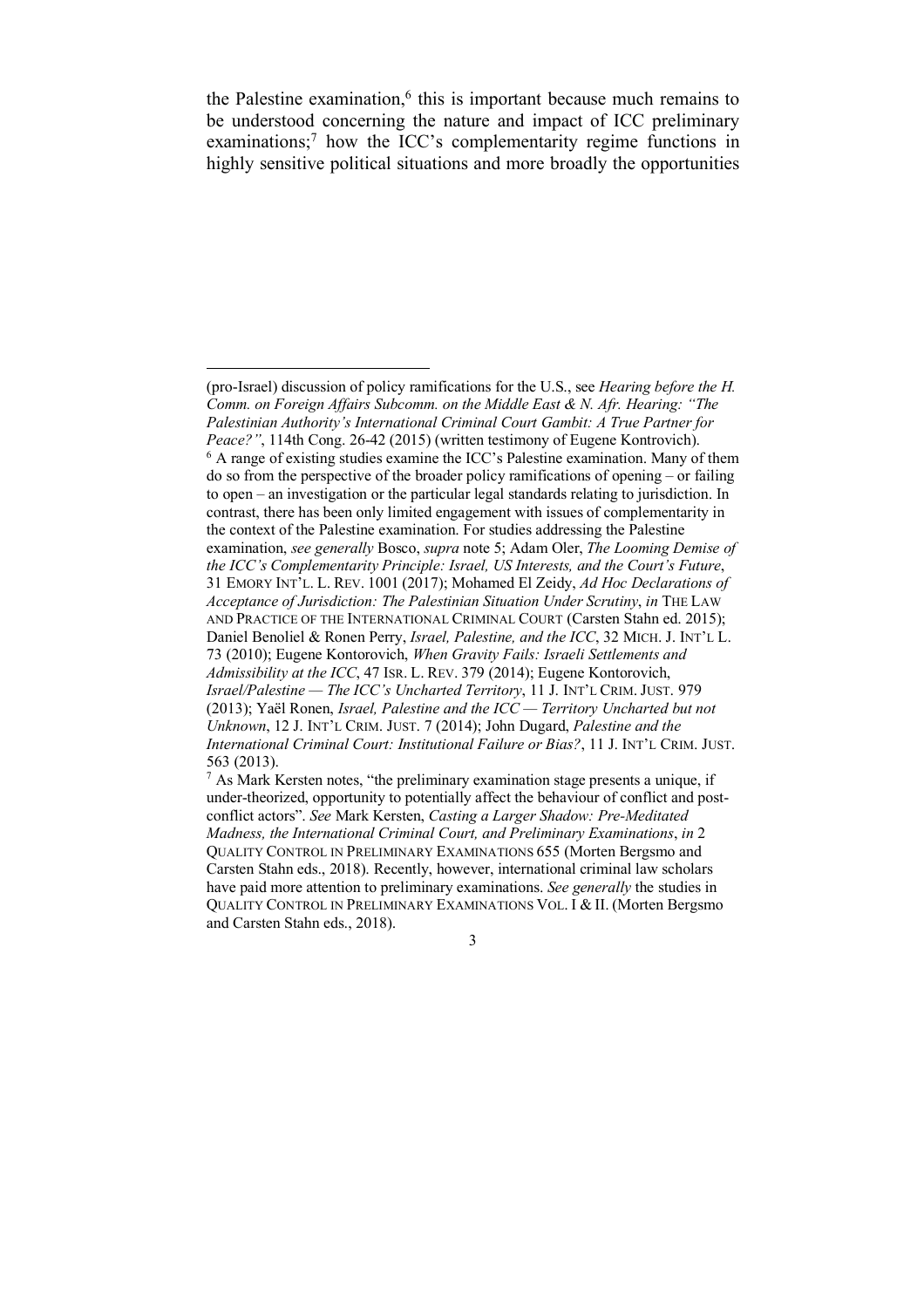and challenges associated with pursuing accountability for crimes committed by States with significant resources.8

The Article makes three overarching arguments which advance our understanding of international criminal justice, in particular accountability for violations by States with significant resources. First, whereas the ICC is increasingly scrutinizing the actions of States with significant resources and seems willing to proceed with investigating highly sensitive situations, there are substantial challenges associated with achieving accountability for crimes committed by such States. In part, this is because such have unique possibilities for creating obstacles to accountability and in part because the ICC legal and policy framework is not fully geared to handle such situations. Second, even if there are important variations in government responses, States with significant resources tend to take ICC intervention seriously, and there is some evidence that ICC interventions impact their behavior, although such change in behavior is not necessarily to the benefit of accountability. In part, this is because the launch of an internationallydriven accountability process adds a level of pressure on States by virtue of creating increased scrutiny and awareness of violations and because ICC interventions – including preliminary examinations – carry with them stigma and entail substantial legitimacy costs for States, especially those that claim to generally subscribe to the international rule of law. This in turn creates opportunities for actors seeking to promote accountability norms, though such opportunities are often constrained by counter-action by the relevant State. Third – and related to both of the above arguments – despite being typically viewed as something inherently 'good' in terms of advancing accountability norms, the ICC's complementarity regime often presents challenges for advancing accountability in situations involving States with significant resources. This is partly because such States have unique possibilities to utilize the

 <sup>8</sup> However, some recent studies provide for case specific analysis of these issues. *See, e.g.*, Carla Ferstman, *The International Criminal Court Prosecutor's Preliminary Examination on Afghanistan and Possible Impacts on Accountability for Secret Detention and Rendition* in EXTRAORDINARY RENDITION: ADDRESSING THE CHALLENGES OF ACCOUNTABILITY (Guild, Bigo, and Gibney eds., 2018); Thomas Obel Hansen, *Accountability for British War Crimes in Iraq? Examining the Nexus between International and National Justice Responses*, in 1 QUALITY CONTROL IN PRELIMINARY EXAMINATIONS 399 (Morten Bergsmo and Carsten Stahn eds., 2018).

<sup>4</sup>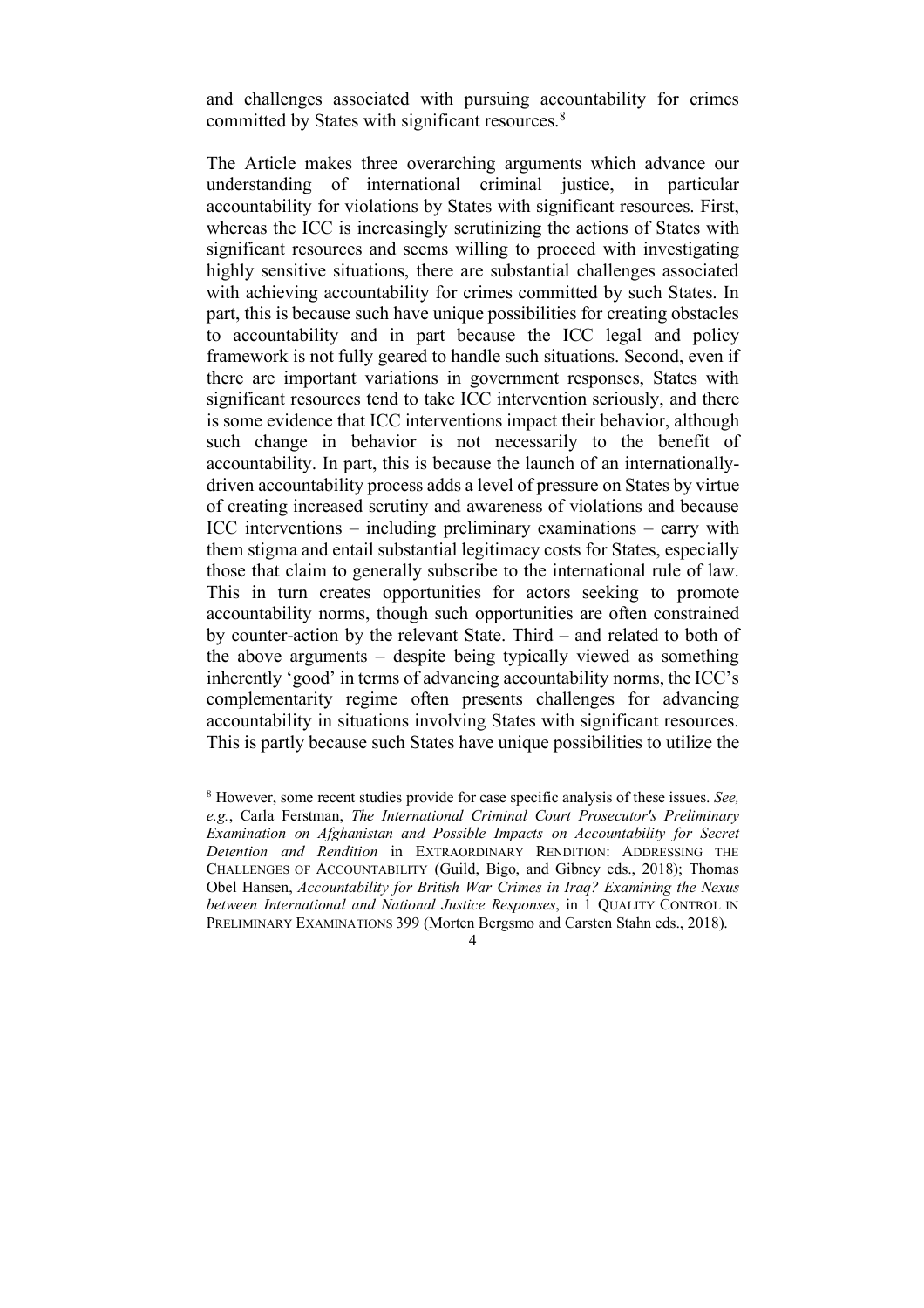complementary regime in ways that are detrimental to accountability, including by framing and directing domestic legal processes so as to prolong or otherwise frustrate the pursuit of accountability for those who bear the greatest responsibility for international crimes.

The Article proceeds by describing the background to the ICC's examination in Palestine, including its legal basis, the measures taken by Palestine to trigger the Court's intervention, and the current status of the examination. Next, the Article explains what crimes are under ICC scrutiny and discusses the consequences of this. While much remains unknown for now, one key question to consider in that regard is what actors are likely to be investigated – and potentially prosecuted – should a formal investigation be opened. The Article then proceeds to an analysis of the ICC's complementarity regime, including an assessment of the legal and policy framework and challenges and opportunities associated with giving effect to its values in the Palestine case, and more broadly situations involving allegations against resourceful States. The Article concludes by considering broader policy choices associated with pursuing accountability for crimes by States with significant resources.

# **2. Background and status of the ICC's preliminary examination of the situation in Palestine**

#### *2.1. Legal basis for the Palestine examination*

On 16 January 2015, ICC Chief Prosecutor Fatou Bensouda announced that her Office had opened a preliminary examination of the situation in Palestine.<sup>9</sup> This followed a dual-action approach of the government of Palestine. On 1 January 2015, Palestine lodged a declaration under Article 12(3) of the Rome Statute accepting the retroactive jurisdiction of the ICC over crimes committed in the Occupied Palestinian Territory, including East Jerusalem, since June 13, 2014.10 The day after, the

 <sup>9</sup> Press Release, Int'l Crim. Ct., Office of the Prosecutor, The Prosecutor of the International Criminal Court, Fatou Bensouda, Opens a Preliminary Examination of the Situation in Palestine (Jan. 16, 2015), *available at* https://www.icc-

cpi.int//Pages/item.aspx?name=pr1083 [hereinafter OTP Jan. 2015 press release].  $10$  The provision reads:

If the acceptance of a State which is not a Party to this Statute is required under paragraph 2, that State may, by declaration lodged with the Registrar, accept the

<sup>5</sup>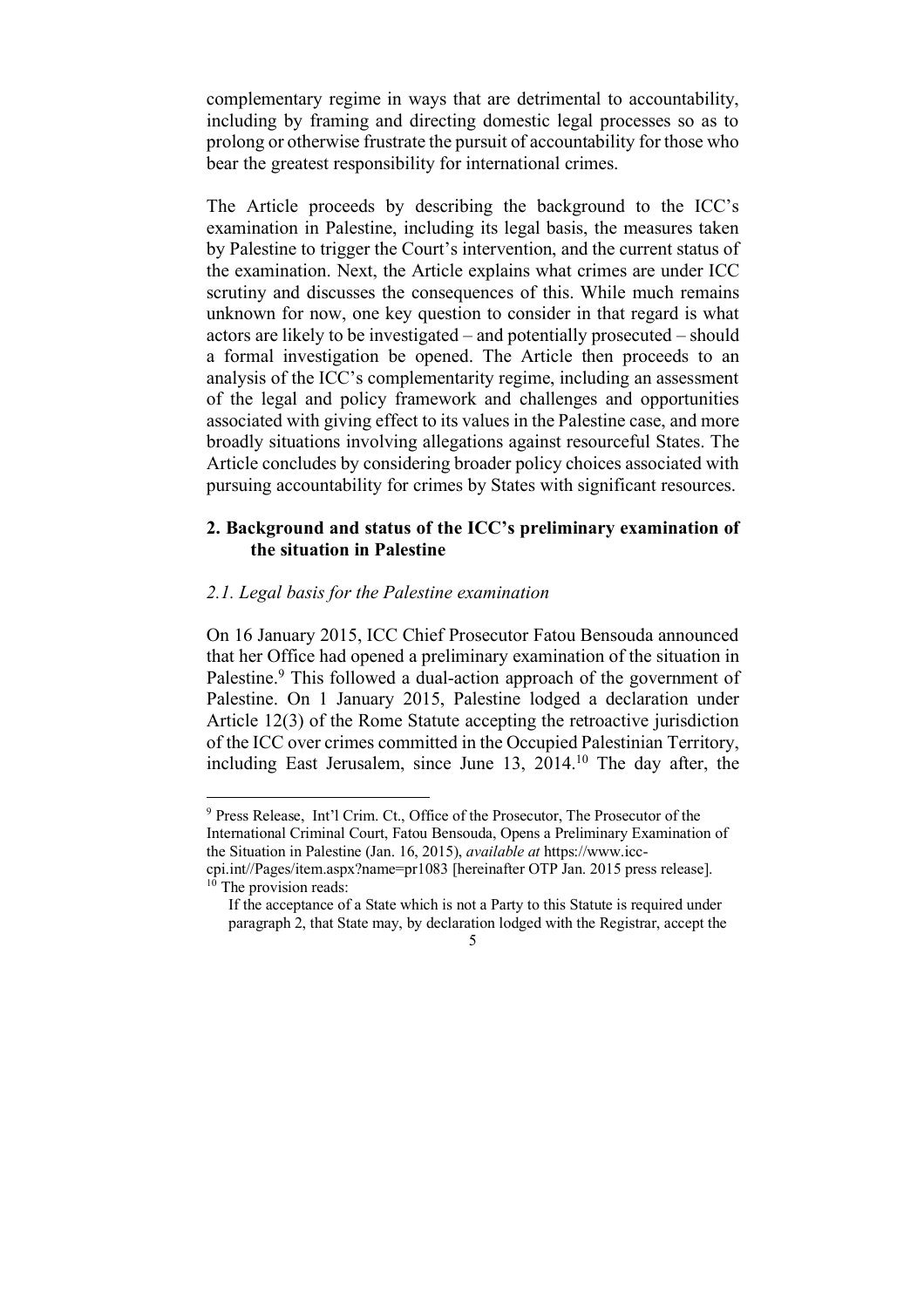government made its deposition of instruments of accession to the Rome Statute with the UN Secretary-General. The Rome Statute entered into force for Palestine on 1 April 2015, but due to the Article 12(3) declaration the Court may exercise jurisdiction retrospectively from 13 June 2014.<sup>11</sup>

To complicate the picture further, in May 2018 Palestine submitted a referral under Article 14 of the Rome Statute, requesting the ICC Prosecutor to "investigate, in accordance with the temporal jurisdiction of the Court, past, ongoing and future crimes within the Court's jurisdiction, committed in all parts of the territory of the State of Palestine".<sup>12</sup> The referral takes note of the ongoing preliminary examination, and argues that "given the acceleration of settlementrelated crimes and their irreversible effect on the lives of Palestinians and on the prospects for a lasting peace, it is imperative that the [ICC Prosecutor] immediately commence an investigation into the crimes herein referred as its highest priority".<sup>13</sup> The referral "specifies that the circumstances relevant to the present referral include but are not limited to, all matters related to the Israeli settlement regime", in particular "any conduct, policies, laws, official decisions, and practices that underlie, promote, encourage or otherwise make a contribution to the commission

exercise of jurisdiction by the Court with respect to the crime in question. The accepting State shall cooperate with the Court without any delay or exception in accordance with Part 9.

*See* Rome Statute of the International Criminal Court art. 12(3), 17 July, 1998, 2187 U.N.T.S. 90 [hereinafter Rome Statute]. Preliminary examinations may be initiated by the Office of the Prosecutor either on the basis of a) information sent by individuals or groups, States, inter-governmental or non-governmental organizations, or "other reliable sources"; b) a referral from a State Party or the UN Security Council; or c) a declaration accepting the exercise of jurisdiction by the Court pursuant to article 12(3) lodged by a State which is not a Party to the Statute. See OTP Policy Paper on Preliminary Examinations, *supra* note 2 §§ 73-76.

<sup>11</sup> *Preliminary Examinations: Palestine*, INT'L CRIM. CT., https://www.icccpi.int/palestine.

<sup>12</sup> *Referral by the State of Palestine Pursuant to Articles 13(A) and 14 of the Rome Statute* (May 15, 2018) [hereinafter *Referral by the State of Palestine*]. *See also Statement by ICC Prosecutor, Mrs Fatou Bensouda, on the Referral Submitted by Palestine*, INT'L CRIM. CT. OFF. OF THE PROSECUTOR (May 22, 2018), https://www.icc-cpi.int//Pages/item.aspx?name=180522-otp-stat [hereinafter *OTP*

*Statement on the Referral Submitted by Palestine*]*.*

<sup>13</sup> *Referral by the State of Palestine*, *supra* note 12, § 8.

<sup>6</sup>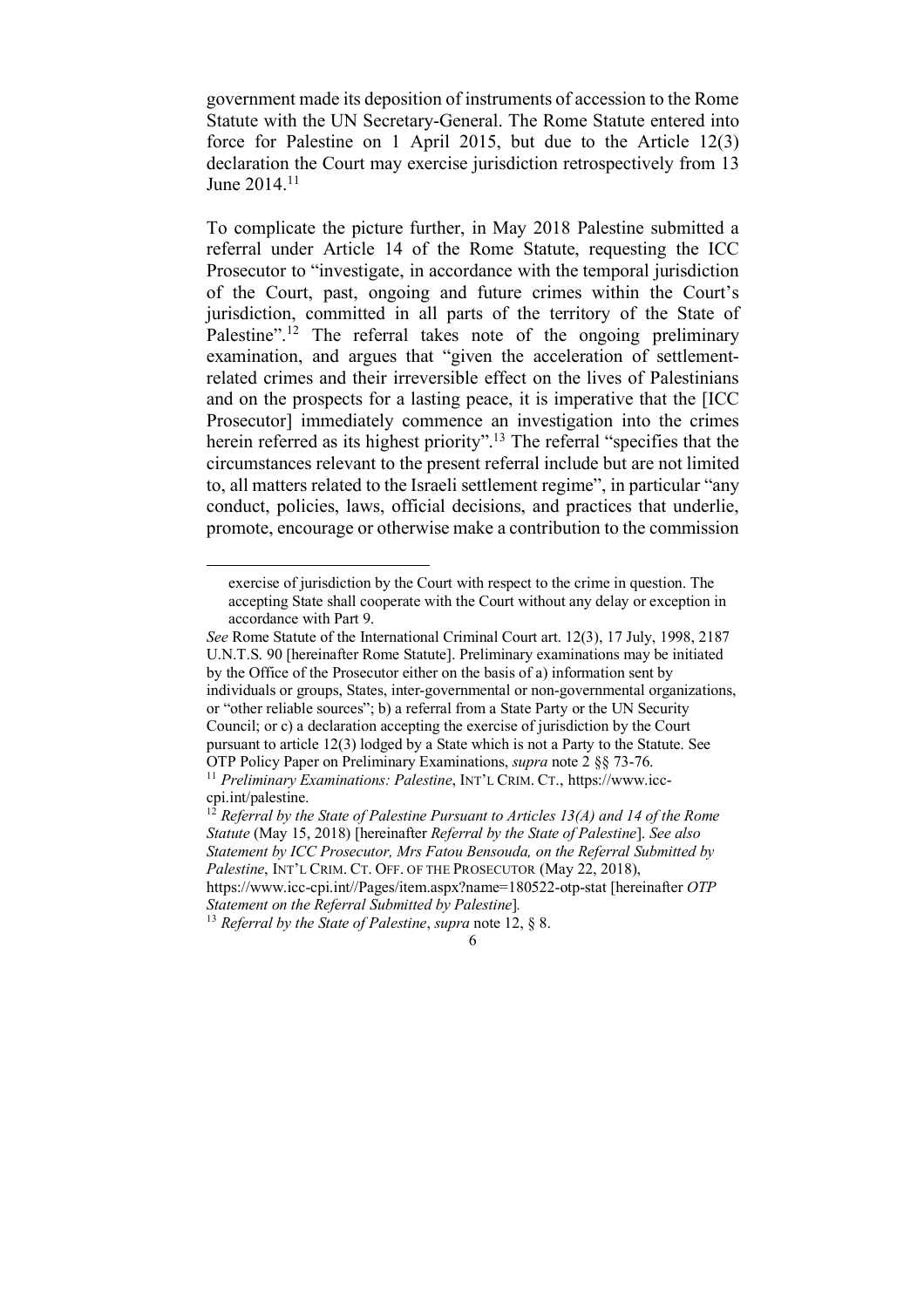of these crimes".14 While the referral does not in by itself change the nature or status of the preliminary examination or impose any obligation on the ICC Prosecutor to focus on the crimes highlighted in the referral, it does mean that should the Prosecutor decide that the situation in Palestine warrants a full investigation, her Office would not need to seek the authorization of the pre-trial chamber.<sup>15</sup> Beyond these legal ramifications, it is worth noting that ICC interventions triggered by State referrals tend to take a specific direction in that they usually focus on actors that challenge the referring State, as opposed to members of the referring government itself.16 They also tend to proceed quicker, perhaps in part because of the enhanced cooperation offered by the referring State.<sup>17</sup>

In this sense, the examination in Palestine sets itself apart from other situations involving allegations against States with significant resources in that the legal basis for opening a potential investigation was initially to be found in the Article 12(3) declaration by Palestine and subsequently in the referral made by Palestine. Accordingly, in this case a State Party to the Rome Statute is actively seeking to trigger the Court's jurisdiction but that referral is intended to target a regional power – Israel – which is not a party to the Statute. In contrast, most other situations involving allegations against global and regional powers are based on the Prosecutor's use of the *proprio motu* powers.18 This may turn out to be important because Palestinian authorities are expected to be forthcoming (as are numerous Palestinian and Israeli civil society organization) providing the Court with evidence and other forms

<sup>17</sup> For an analysis of the duration of various preliminary examinations, *see* Sara Wharton and Rosemary Grey, *Preliminary examinations: A closer look at one of the most important parts of the ICC Office of the Prosecutor's work*, INTLAWGRRLS (December 8, 2017), https://ilg2.org/2017/12/08/preliminary-examinations-a-closerlook-at-one-of-the-most-important-parts-of-the-icc-office-of-the-prosecutors-work/. <sup>18</sup> The preliminary examination of the situation in Ukraine is also based on an Article 12(3) declaration. *See* the Annex to this Article for an outline of how other preliminary examinations and investigations involving allegations against global or regional powers were initiated and their current status.

 <sup>14</sup> *Id*. § 11.

<sup>15</sup> *See* Rome Statute art 15(3). *See further* hereinafter *OTP Statement on the Referral Submitted by Palestine.*

<sup>16</sup> *See e.g.* Thomas Obel Hansen, *Reflections on the ICC Prosecutor's Recent 'Selection Decisions'*, 17 MAX PLANCK Y.B. OF U.N. L. 125 (2013).

<sup>7</sup>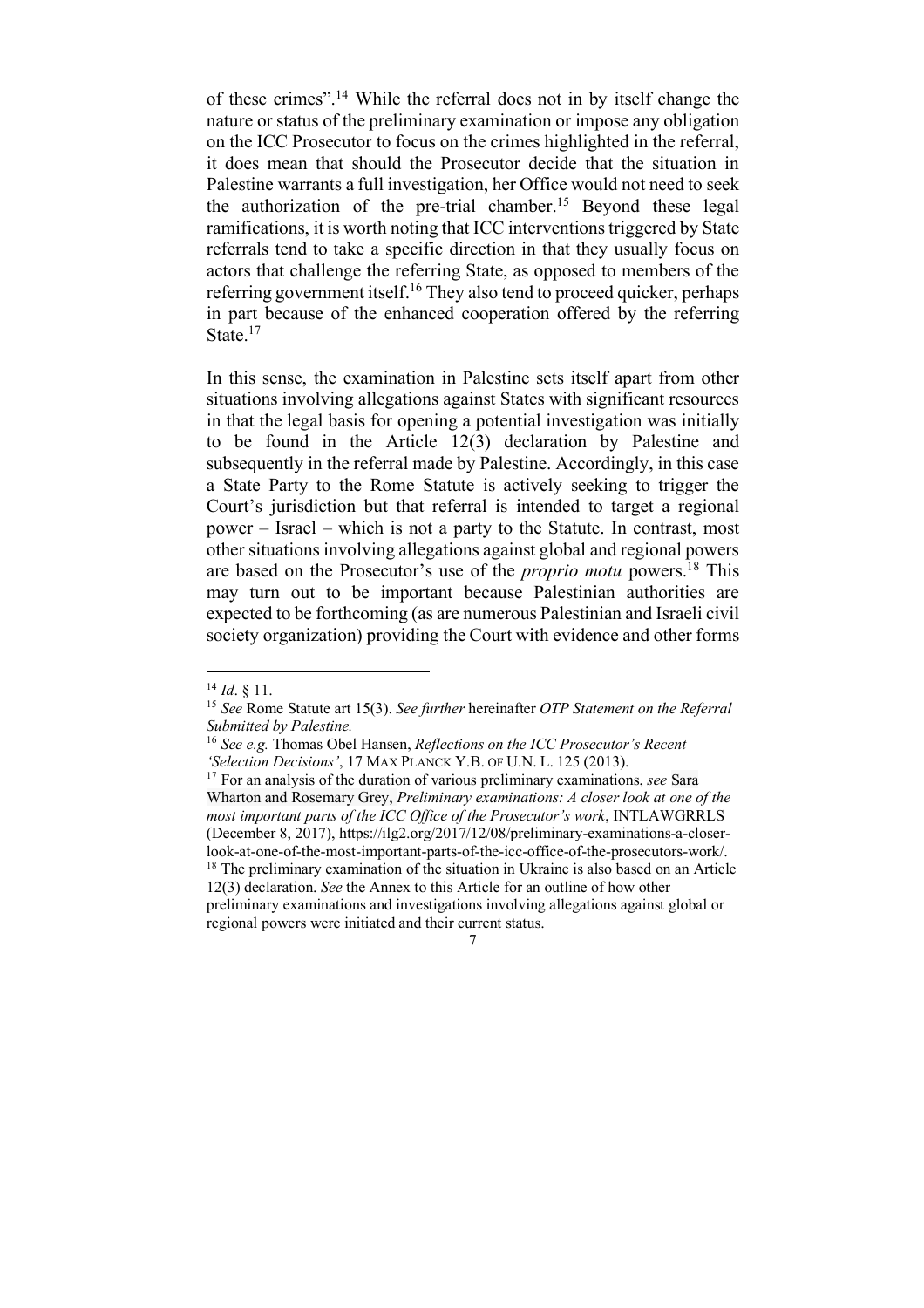of cooperation needed to take potential cases forward, at least if they relate to alleged Israeli crimes.

The current preliminary examination came in the wake of a previous unsuccessful attempt by Palestine to invoke the jurisdiction of the ICC over crimes in its territory. In 2012, then chief ICC Prosecutor Luis Moreno-Ocampo decided to close the preliminary examination relating to the situation in Palestine on the grounds that Palestine did not amount to a State under the Rome Statute. That decision was made on the basis that the United Nations General Assembly (UNGA) had at the time not recognized Palestinian statehood. The Prosecutor's view therefore was that the Article 12(3) declaration submitted by Palestine in 2009 could not be acted on since only States can submit such declarations under the Rome Statute.19 What ultimately proved central to the Prosecutor's 2015 decision to proceed with an examination in Palestine was therefore the UNGA's vote in November 2012 to recognize Palestine as a nonmember observer State.<sup>20</sup> In turn, ICC membership supports claims for Palestinian statehood, even if ratification of treaties is not a formal criteria for assessing statehood under the Montevideo Convention.21

#### *2.2. Nature and status of the preliminary examination*

The Prosecutor does not enjoy full investigative powers at the preliminary examination stage. Rather, a preliminary examination – largely unregulated in the ICC's legal framework – is primarily based on a review of documents and aims at determining whether there is a

 <sup>19</sup> *See* OTP Report on Preliminary Examination Activities <sup>2012</sup> (noting in § 201: "In interpreting and applying article 12 of the Rome Statute, the Office has assessed that it is for the relevant bodies at the United Nations or the Assembly of States Parties to make the legal determination whether Palestine qualifies as a State for the purpose of acceding to the Rome Statute and thereby enabling the exercise of jurisdiction by the Court under article 12(1)"). For a discussion of (the lack of) Palestinian statehood at the time and its ramifications for the ICC process, *see* Daniel Benoliel & Ronen Perry, *Israel, Palestine, and the ICC*, 32 MICH, J. INT'L L. 73 (2010).

<sup>20</sup> *See* OTP Jan. 2015 press release, *supra* note 9.

<sup>21</sup> *See generally* Bosco, *supra* note 5. *See* also Thomas Obel Hansen, *What Are the Consequences of Palestine Joining the International Criminal Court?*, E-

INTERNATIONAL REL. (April 2015), http://www.e-ir.info/2015/04/06/what-are-theconsequences-of-palestine-joining-the-international-criminal-court/.

<sup>8</sup>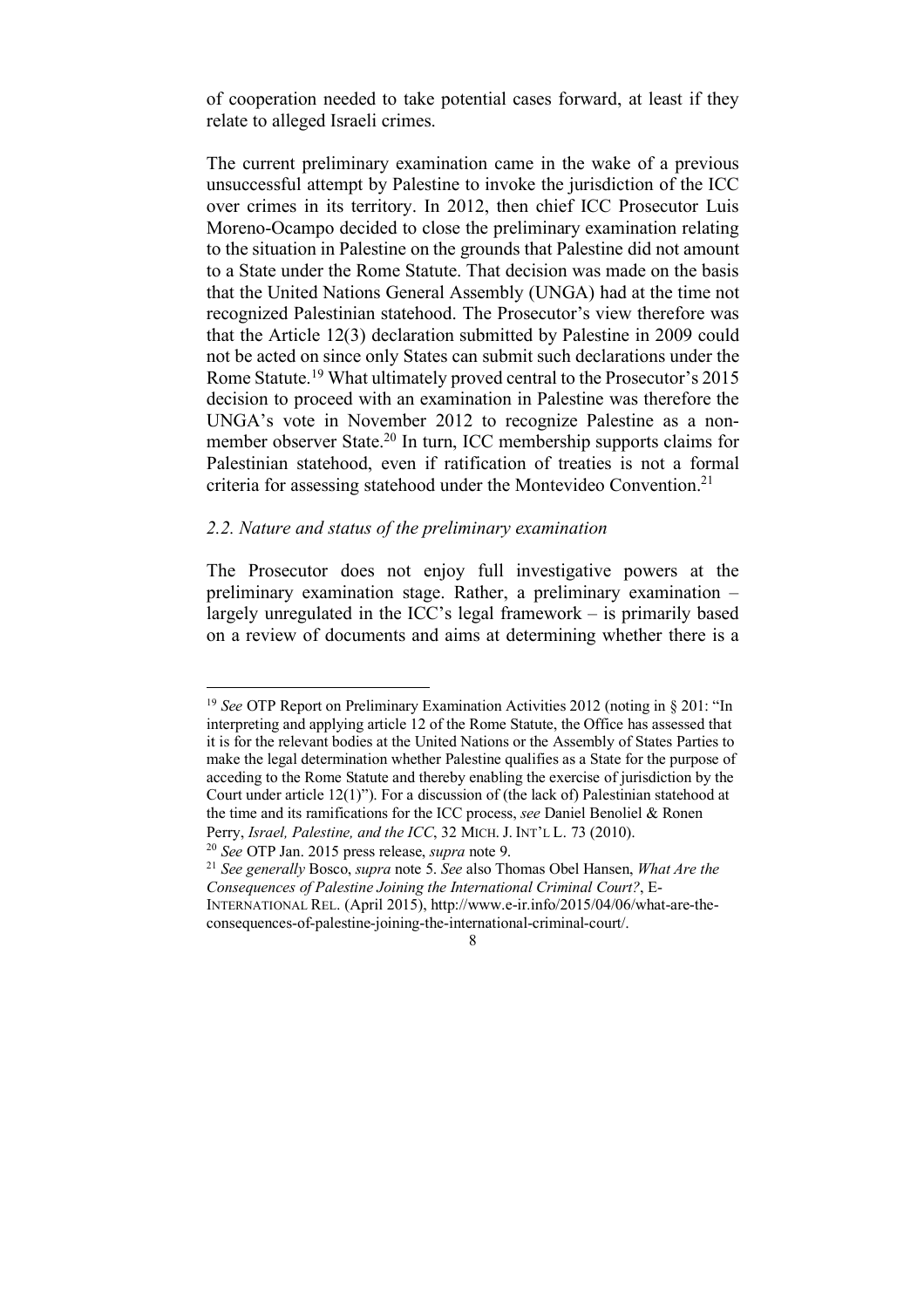basis for opening a formal investigation.<sup>22</sup> According to Article 53(1) of the Rome Statute, in making this determination the Prosecutor shall consider issues of jurisdiction, admissibility and the interests of justice.<sup>23</sup> As noted above, the practice of the ICC Prosecutor varies considerably in terms of how quickly preliminary examinations proceed, making it difficult to predict when exactly a decision will be made to either take forward or terminate the Palestine examination.

The Palestine examination is currently placed in the so-called phase 2, meaning that the Prosecutor continues to focus on assessing whether statutory requirements relating to subject-matter jurisdiction are satisfied.<sup>24</sup> Should the Prosecutor be satisfied that there is a "reasonable" basis to believe" that war crimes (or other crimes within the jurisdiction of the Court) have been committed, the examination will proceed to phase 3, during which the Prosecutor will focus on issues of admissibility. This includes an assessment of complementarity, whereby the existence of national proceedings relating to the same conduct

 <sup>22</sup> *See generally* Carsten Stahn, *Damned If You Do, Damned If You Don't: Challenges and Critiques of Preliminary Examinations at the ICC*, 15 J. INT'L CRIM. JUST. (2017), (noting at 414 that: "The term 'preliminary examinations' has marginal importance in the Rome Statute. It appears in Article 15(6) of the Statute, and indirectly in Article 42. It refers broadly speaking to a phase that is 'not yet an investigation', but a 'sort of pre-investigation carried out by the Prosecutor'".). Accordingly, as David Bosco notes, the Office's discretion is broad during this phase of the Court's work and neither the Rome Statute nor the Rules of Procedure and Evidence offer any significant guidance on how to conduct preliminary examinations, although they do make clear that the prosecutor may seek additional information and may take oral or written testimony during this phase. *See* David Bosco, *The International Criminal Court and Crime Prevention: Byproduct or Conscious*, 19 MICH. ST. INT'L L. REV. 163 (2011). For a description of the steps typically taken by the Prosecutor during preliminary examinations, *see* OTP Policy Paper on Preliminary Examinations, *supra* note 2, §§ 85-88.

<sup>&</sup>lt;sup>23</sup> For a description of how this analysis is conducted, *see* OTP Policy Paper on Preliminary Examinations, *supra* note 2, §§ 34-71.

<sup>24</sup> OTP Report on Preliminary Examination Activities 2017, *supra* note 1, § 78. Some observers question whether this sequencing of preliminary examinations whereby "analysis may get stuck at one phase, like jurisdiction, for years, without considering information relating to other phases" is feasible. *See* Carsten Stahn, *supra* note 22 at 428.

<sup>9</sup>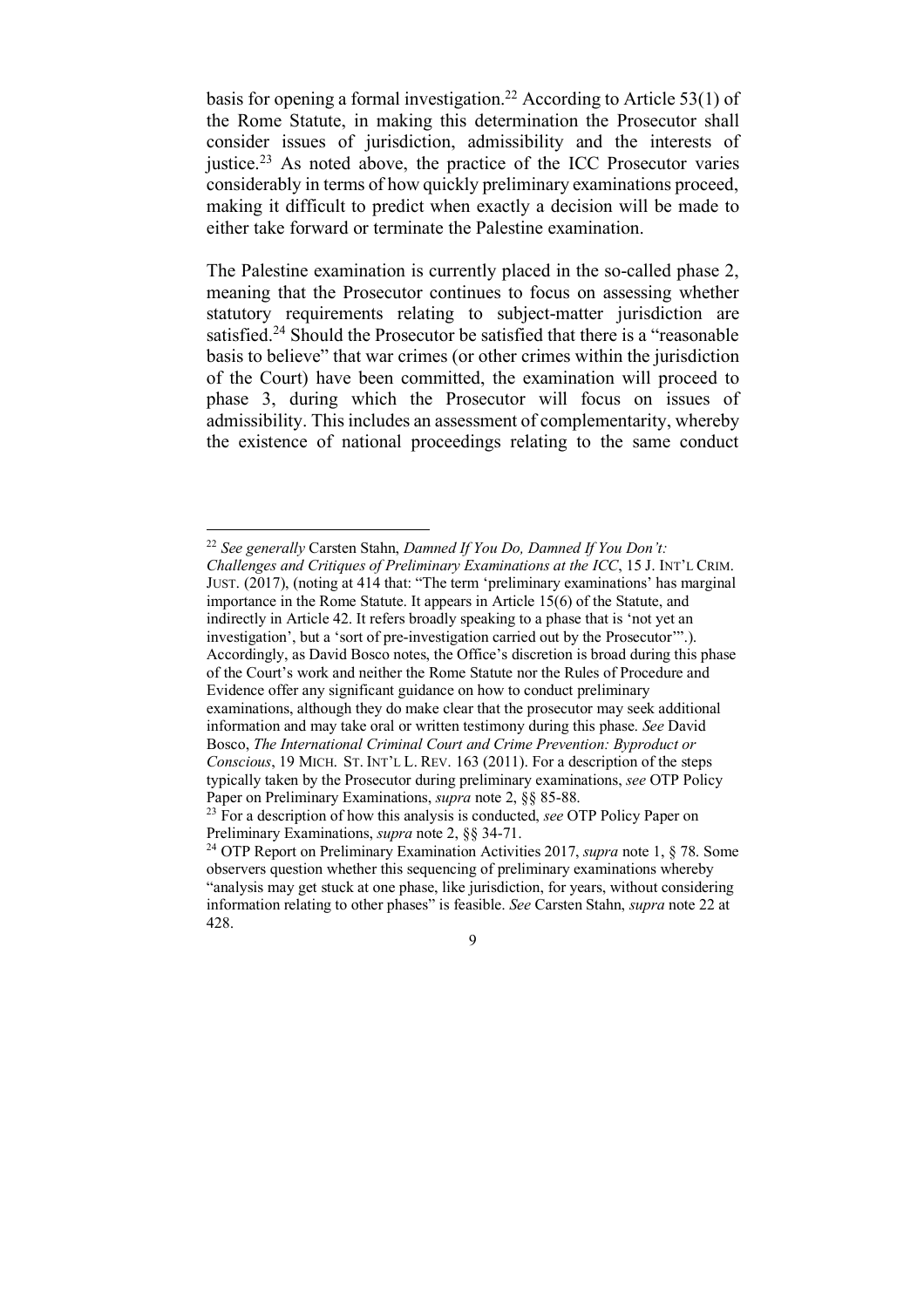examined by the ICC could lead to a conclusion of inadmissibility.<sup>25</sup> Beyond this narrow legal assessment of complementarity under Article 53(1) (cf. Article 17) of the Rome Statute, the Prosecutor endorses a policy of promoting so-called 'positive complementarity', understood as a question of "ending of impunity, by encouraging genuine national proceedings".26 As detailed below in this Article, the Prosecutor's understanding of existing legal processes in Israel and Palestine – as well as the Office's understanding of the potential for these to 'improve' or for new ones to occur – will likely prove decisive for whether, and if so when, the Palestine examination proceeds to a full investigation.

Meanwhile, the Prosecutor's reports on preliminary examinations imply that the assessment of subject-matter jurisdiction is not straightforward. Indeed, the most recent report on preliminary examination activities of November 2017 suggests that the Prosecutor remains uncertain whether a range of legal requirements relating to subject-matter jurisdiction are satisfied in the Palestine situation. Two specific issues are highlighted in the 2017 report on preliminary examinations, which could prove crucial for the Office's determination of whether the Court has subject matter jurisdiction, and thus whether it will proceed to phase 3 of the examination and potentially a full investigation.

One issue relates to the legal regime applicable to the situation in the West Bank. In the 2017 report on preliminary examinations, the Prosecutor notes that multiple sources, including the International Court of Justice (ICJ) and the United Nations Security Council (UNSC), have held that the West Bank and East Jerusalem should be considered occupied territory. However, the Prosecutor also takes note of the Israeli view that the area should be seen as "disputed territory", subject to competing claims, which should result in the rejection of the "de jure application of the Geneva Conventions to the territory".27

Another key issue relates to the legal characterization of the Gaza conflict. The 2017 report on preliminary examinations notes:

 $25$  For a description of the assessments undertaken in phase 3, including with respect to complementarity, gravity and the concept of 'interest of justice', *see generally* OTP Policy Paper on Preliminary Examinations, *supra* note 2, §§ 42-71. 26 *Id.* § 93. See further *infra* Section 5.

<sup>27</sup> OTP Report on Preliminary Examination Activities 2017, *supra* note 1, § 69.

<sup>10</sup>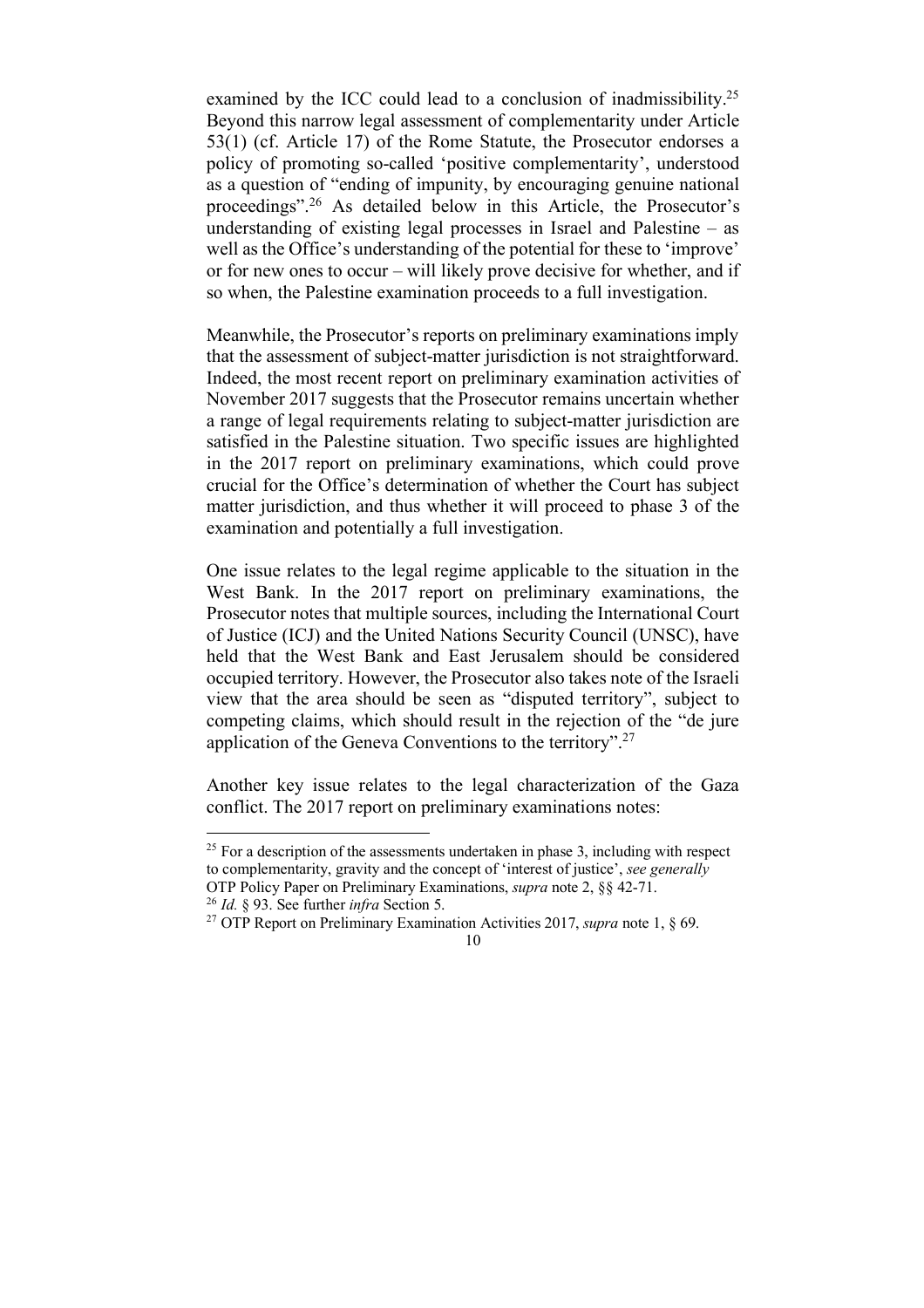The appropriate legal characterisation of the conflict presents several difficulties in light of the sui generis nature of the conflict. While most agree on the existence of an armed conflict, the classification of the conflict as one of an international or non-international character, or both existing in parallel, remains subject to significant debate and diverging views. […] The classification of the 2014 Gaza conflict has an impact on the Office's analysis of particular crimes allegedly committed during the 2014 conflict. While a number of crimes of possible relevance to the situation are substantially similar in the context both of international and non-international armed conflicts, certain war crimes provisions under the Statute appear to be applicable to international armed conflicts only.28

These are unusually transparent – some would say uncertain – comments for the Office to make in reports on preliminary examinations regarding its understanding of key legal issues. However, it may well be that these comments should partly be seen as a diplomatic exercise by the Prosecutor to demonstrate that Israel's views are being duly considered<sup>29</sup>

 <sup>28</sup> *Id*. § 70. It is beyond the scope of this Article to engage the debate as to whether Gaza should be considered occupied territory, but *see generally* Hanne Cuyckens, *Is Israel Still an Occupying Power in Gaza?*, 63 NETH. INT'L L. REV. 275 (2016) (concluding that: "the effective control test at the core of the law of occupation is no longer met and hence Gaza is no longer occupied, but given that Israel nevertheless continues to exercise some degree of control over Gaza and its population, the absence of occupation does not mean the absence of accountability. This responsibility is however not founded on the law of occupation but on general international humanitarian law, potentially complemented by international human rights law".) *See* further David Bosco, *supra* note 5, at 161.

 $29$ <sup>29</sup> The author has no specific evidence this is the case, but as Carsten Stahn notes, "preliminary examinations often involve a large degree of diplomacy". *See* Carsten Stahn, *supra* note 22, at 418. Research into the behavior of the ICC prosecutors in situations involving global and regional powers suggest that whereas prosecutors may well in principle be committed to applying the same standards to such examinations as it applies to others, they are also sensitive to the ramifications of examining such powers and hence carefully consider any action and statements they make in such examinations. This research also suggests that the policy objective of promoting positive complementarity is a central concern of prosecutors in this regard. *See generally* Thomas Obel Hansen, *supra* note 8.

<sup>11</sup>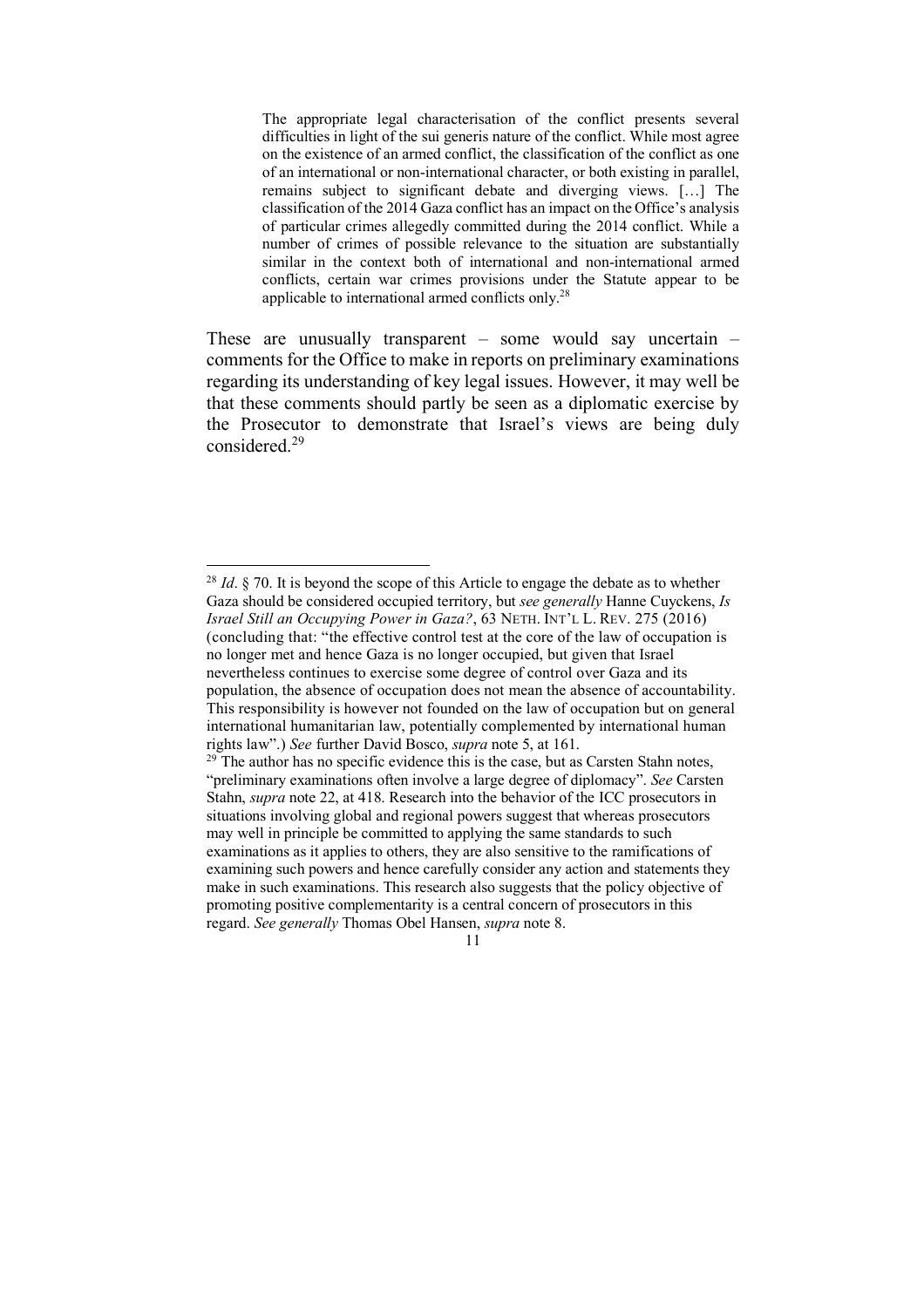# **3. Crimes and actors under ICC scrutiny in the Palestine examination, and implications from a complementarity perspective**

To understand the opportunities and challenges seeking accountability for crimes in Palestine under the ICC's complementarity regime, it is necessary to set out the focus of the ICC's preliminary examination, including the crimes and actors currently under scrutiny.

## *3.1. Crimes currently under scrutiny*

The ICC examination focuses on only a relatively limited – albeit important – range of crimes. Specifically, the examination currently involves an assessment of: 1) settlements activities authorized by Israeli authorities in the West Bank and East Jerusalem; and 2) crimes allegedly committed by the Israel Defence Forces (IDF) as well as Palestinian armed groups during the conflict in Gaza between 7 July and 26 August 2014 ('the 2014 Gaza conflict').30

The situation in Palestine is similar to most other ICC situations targeting the conduct of global and regional powers in that it focuses on crimes alleged committed by both parties to a conflict.<sup>31</sup> However, it sets itself apart from other such interventions in that one category of crimes under scrutiny relates to a State-sanctioned policy of settlements and transfer of population.32 Even if allegations against British and U.S. armed forces and the CIA suggest that crimes were committed systematically and with some form of policy approval, in no other situation involving a State with significant resources has the Court focused explicitly on conduct which if investigated would almost with certainty lead the Prosecutor to examine individual criminal responsibility of the country's senior most officials and decisionmakers.<sup>33</sup> This helps understand Israel's response to the ICC

 <sup>30</sup> OTP Report on Preliminary Examination Activities 2017, *supra* note 1, §§ 58-66.

<sup>&</sup>lt;sup>31</sup> The situation in Iraq stands out in this regard, as it involves allegations against one actor only, namely British service personnel. *See* the Annex to this Article.

<sup>32</sup> *See* the Annex to this Article.

<sup>33</sup> *See also* David Bosco, *How to Avoid Getting Hauled before The Hague*, FOREIGN POL. (Apr. 1, 2015), https://foreignpolicy.com/2015/04/01/how-to-avoid-gettinghauled-before-the-hague-palestine-international-criminal-court/.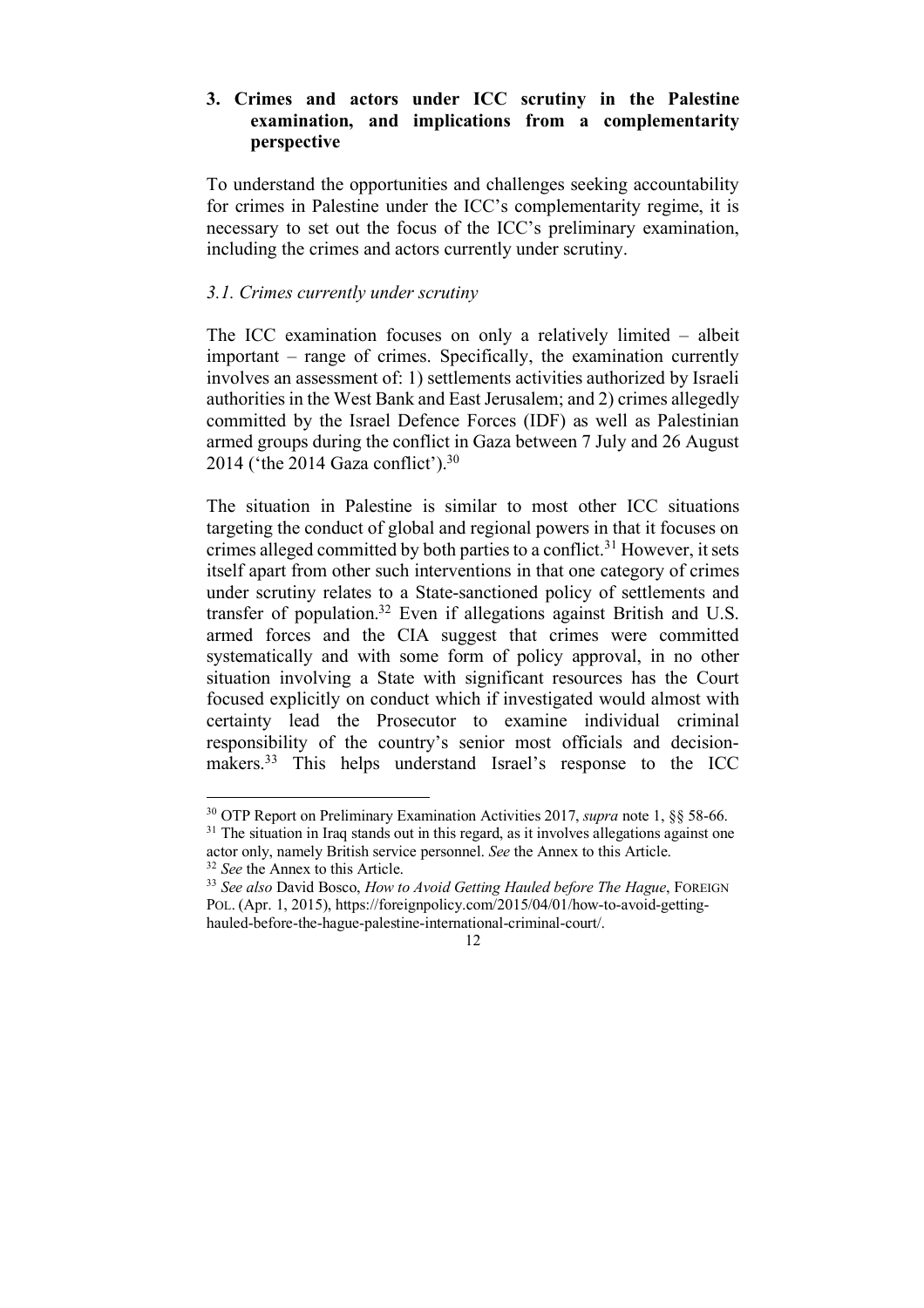intervention, discussed further below in this Article.

How then is the ICC Prosecutor describing the conduct subject to analysis in the preliminary examination? Details regarding wording matter in the context of the Prosecutor's reporting on preliminary examinations, and there are some notable changes in the Prosecutor's assessments in the most recent (November 2017) report on preliminary examinations. For one, previous reports explicitly cited to allegations of crimes committed by Hamas,  $34$  but the 2017 report speaks only in more generic terms about crimes allegedly committed by "Palestinian armed groups". <sup>35</sup> This is an unusual turn which could suggest that this aspect of the examination is not moving forward as 'normal' (if there is anything such as 'normal' in the context of preliminary examinations), since the Prosecutor tends to be more specific concerning the actors allegedly responsible for the crimes examined as the preliminary examination proceeds.<sup>36</sup>

At the same time, it is noteworthy that the 2017 report provides additional details concerning alleged crimes relating to Israeli settlement activities in the West Bank and East Jerusalem. Importantly, the report suggests that the preliminary examination now specifically covers political actors at the highest level, noting that "[i]n March 2017, for the first time in decades, Israel's security cabinet reportedly approved the construction of an entirely new settlement".37 Leaving aside here the legal and diplomatic obstacles associated with pursuing accountability for incumbent political leaders, this sends a strong message to the Israeli leadership that decisions relating to settlement activities are being scrutinized from the perspective of individual criminal accountability. What is more, the 2017 report cites to UNSC Resolution 2334 of 23 December 2016, which reaffirmed the occupied status of the West Bank,

 <sup>34</sup> OTP Report on Preliminary Examination Activities 2016, *supra* note 1, § 125.

<sup>35</sup> OTP Report on Preliminary Examination Activities 2017, *supra* note 1, § 66.

<sup>&</sup>lt;sup>36</sup> By way of example, in the preliminary examination of the situation in Afghanistan, the Prosecutor initially referred to acts of torture by "various parties to the conflict", but later publicly identified specific actors as alleged perpetrators, including U.S. armed forces and the CIA. *Compare* OTP Report on Preliminary Examination Activities 2011 § 26 with OTP Report on Preliminary Examination Activities 2017, *supra* note 1, § 255.

<sup>37</sup> OTP Report on Preliminary Examination Activities 2017, *supra* note 1, § 61.

<sup>13</sup>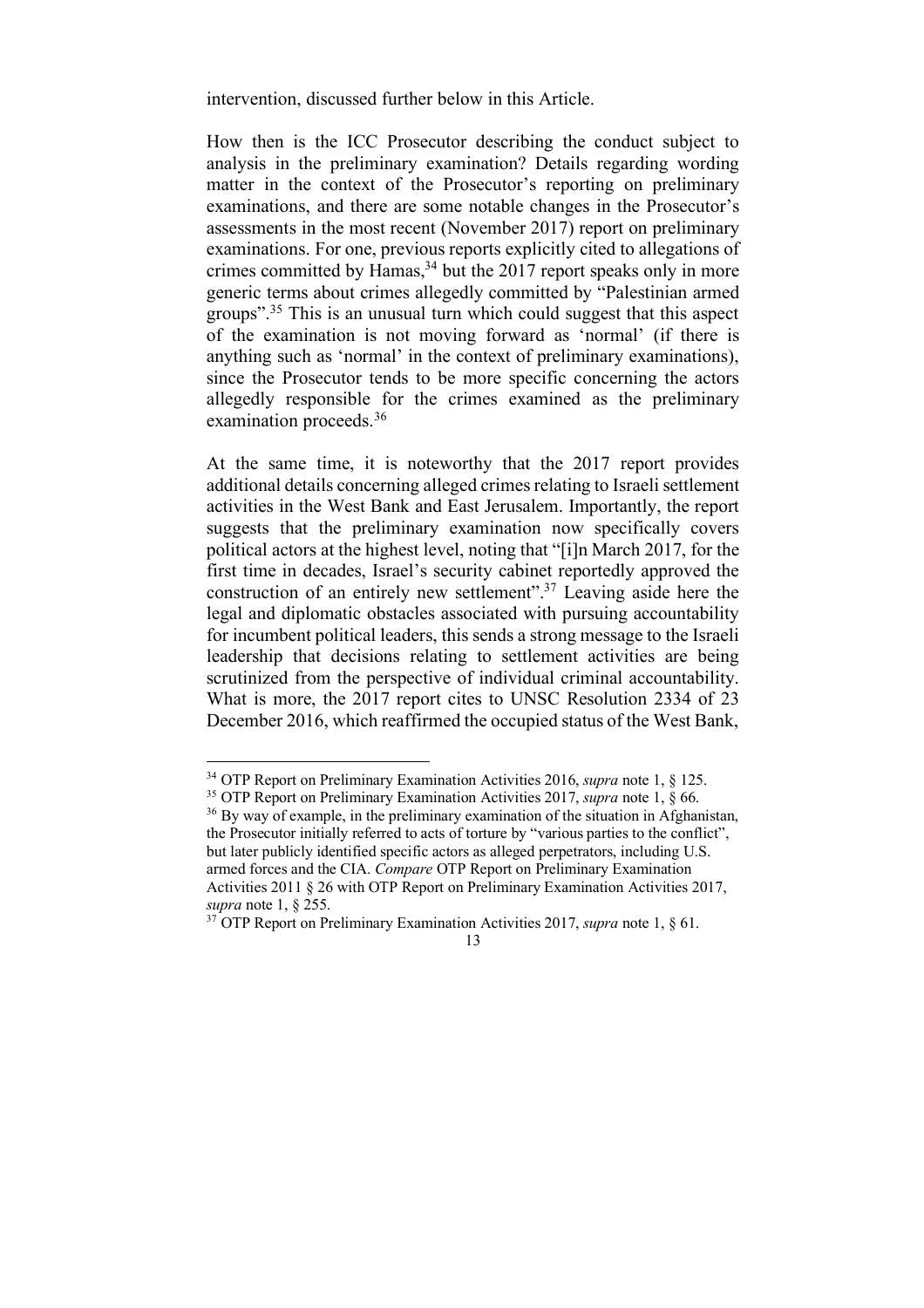and explicitly condemned the "construction and expansion of settlements, transfer of Israeli settlers, confiscation of land, demolition of homes and displacement of Palestinian civilians, in violation of international humanitarian law and relevant resolutions".38 Some commentators believe this should be seen to suggest that the Prosecutor "may feel freer than ever before to treat Israeli settlements in the West Bank as war crimes".39 What seems clear is that the UNSC resolution adds substantial legitimacy to a potential finding by the Prosecutor that the settlement activities amount to a crime that can be prosecuted under the ICC Statute. It could also make further ICC scrutiny of these actions less likely to be subject to the condemnation – or at least deliberate obstruction – of permanent members of the UNSC, although some of these members, including the U.S., will almost certainly not condone that the ICC investigates Israeli settlements.40

# *3.2. Monitoring of other crimes and government responses*

Even if other reported crimes – including more recent ones – do not currently form part of the preliminary examination, the ICC Prosecutor continues to monitor developments in Palestine. Notably, on 8 April 2018, Prosecutor Bensouda issued a statement, noting that "[i]t is with

<sup>&</sup>lt;sup>38</sup> *Id.* § 69. Demonstrating how political leaders seek to instrumentalize the legal process, following the adoption of UNSC Resolution 2334, Palestinian authorities immediately advocated for the opening of a full investigation, calling on the ICC Prosecutor "to expedite her initial examination into settlements and subsequently proceed to opening a full investigation, now that the UNSC has established that they are illegal." *See* Adam Ragson & Yonah Jeremy Bob, *Following UNSC Resolution, PLO Wants ICC to Open Full Investigation Into Settlements*, JERUSALEM POST, Dec. 28, 2016.

<sup>39</sup> *See* Yonah Jeremy Bob, *Four main take-aways from ICC report on Israel-Palestinians*, JERUSALEM POST, Dec. 4, 2017.

 $40$  The Trump administration's views on the examination of the situation in Palestine are not necessarily clear at the time of writing, but it is worth recalling that President Trump's national security advisor John Bolton is a fierce opponent of the ICC and that the administration has often taken a more pro-Israeli stand on key issues compared to previous U.S. administrations. *See generally* John B. Bellinger III*, The International Criminal Court and the Trump Administration*, COUNCIL ON FOR. REL. (March, 2018), https://www.cfr.org/blog/international-criminal-court-andtrump-administration; Adam Entous, *Donald Trump's new world order*, THE NEW YORKER , June 18, 2018), *available at*

https://www.newyorker.com/magazine/2018/06/18/donald-trumps-new-world-order.

<sup>14</sup>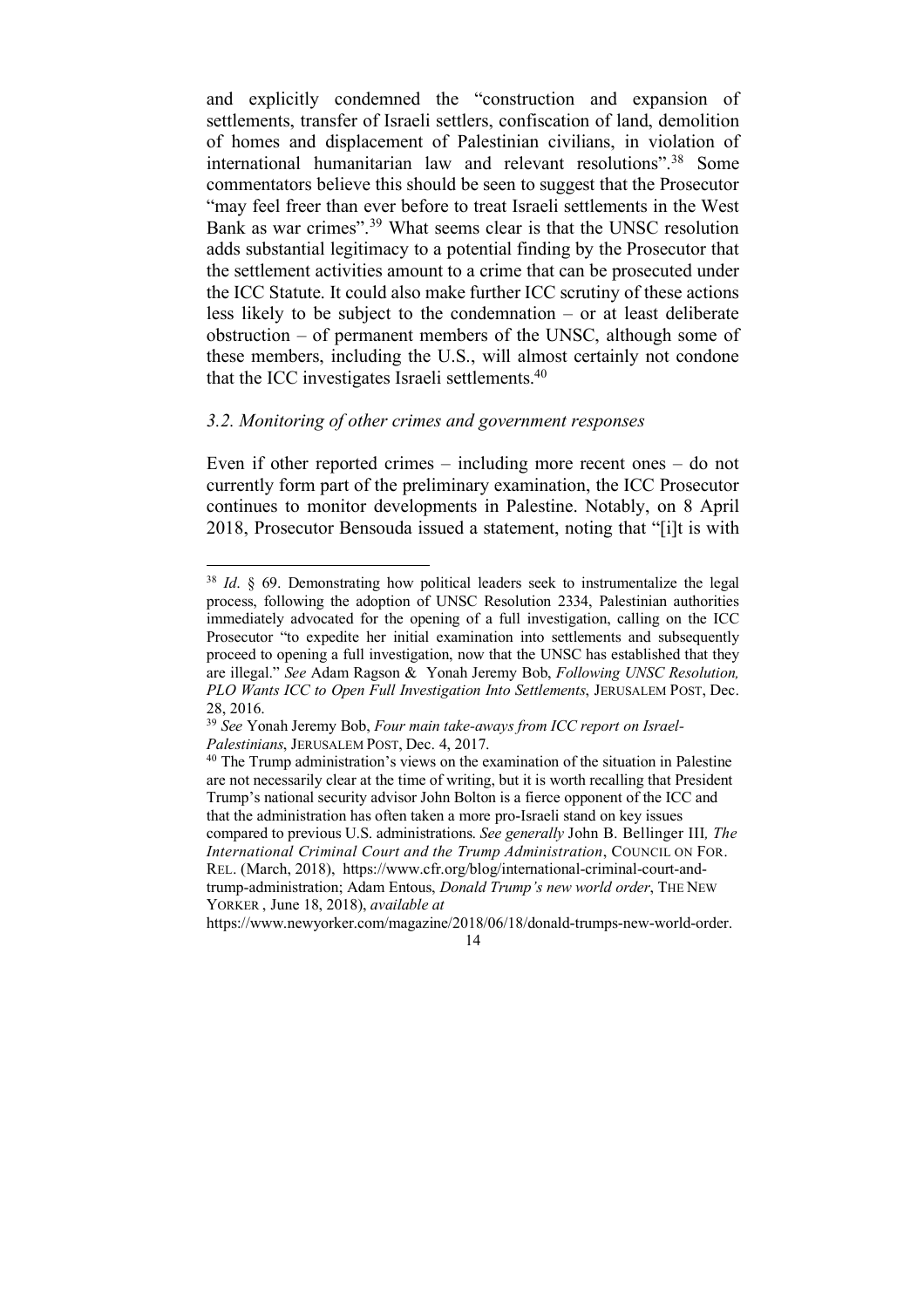grave concern that I note the violence and deteriorating situation in the Gaza Strip in the context of recent mass demonstrations".<sup>41</sup> The Prosecutor further observed that since 30 March 2018, "at least 27 Palestinians have been reportedly killed by the Israeli Defence Forces, with over a thousand more injured, many, as a result of shootings using live ammunition and rubber-bullets", which "could constitute crimes under the Rome Statute", "as could the use of civilian presence for the purpose of shielding military activities."42 The Prosecutor reminded all parties that the situation in Palestine is under preliminary examination, emphasizing that "any new alleged crime committed in the context of the situation in Palestine may be subjected to my Office's scrutiny".43

The Prosecutor's statement was widely reported on in Israeli, Palestinian and international media.<sup>44</sup> Prior to the Prosecutor's statement, Palestinian foreign minister Riyad al-Malki had submitted a letter to the Prosecutor in which he denounced the "escalation of unlawful practices by Israel" in Gaza and called on the ICC to "stop Israel violating international laws in respect of children that may amount to a violation of Israel's obligations".45 Hours after the Prosecutor issued her statement, the IDF leadership announced that it would launch an inquiry into the conduct of its troops in the recent incidents in Gaza.<sup>46</sup>

 $42\overline{Id}$ .

 <sup>41</sup> *See Statement of the Prosecutor of the International Criminal Court, Fatou Bensouda, regarding the worsening situation in Gaza*, INT'L CRIM. CT. OFFICE OF THE PROSECUTOR (8 April, 2018), https://www.icc-

cpi.int//Pages/item.aspx?name=180408-otp-stat. [hereinafter OTP statement regarding the worsening situation in Gaza].

<sup>43</sup> *Id*.

<sup>44</sup> *See, e.g.*, *Israeli Army Orders Investigation of its Response to Gaza Border Protests*, JEWISH TELEGRAPHIC AGENCY (8 Apr. 2018),

https://www.jta.org/2018/04/08/news-opinion/idf-orders-investigation-militarysresponse-gaza-border-protests; Owen Bowcott, *Chief ICC Lawyer Calls for End to Violence Along Gaza Border*, THE GUARDIAN (8 Apr. 2018),

https://www.theguardian.com/world/2018/apr/08/chief-icc-lawyer-calls-for-end-toviolence-along-gaza-border.

<sup>45</sup> As cited in *Palestinians appeal to ICC to halt alleged Israeli crimes*, THE TIMES OF ISR. (20 Jan. 2018), *available at* https://www.timesofisrael.com/palestinians-appealsto-icc-to-halt-alleged-israeli-crimes/.

<sup>46</sup> *See also Israel to Probe Gaza Border Deaths Avoiding International Investigation*, ASHARQ AL-AWSAT (10 Apr. 2018),

<sup>15</sup>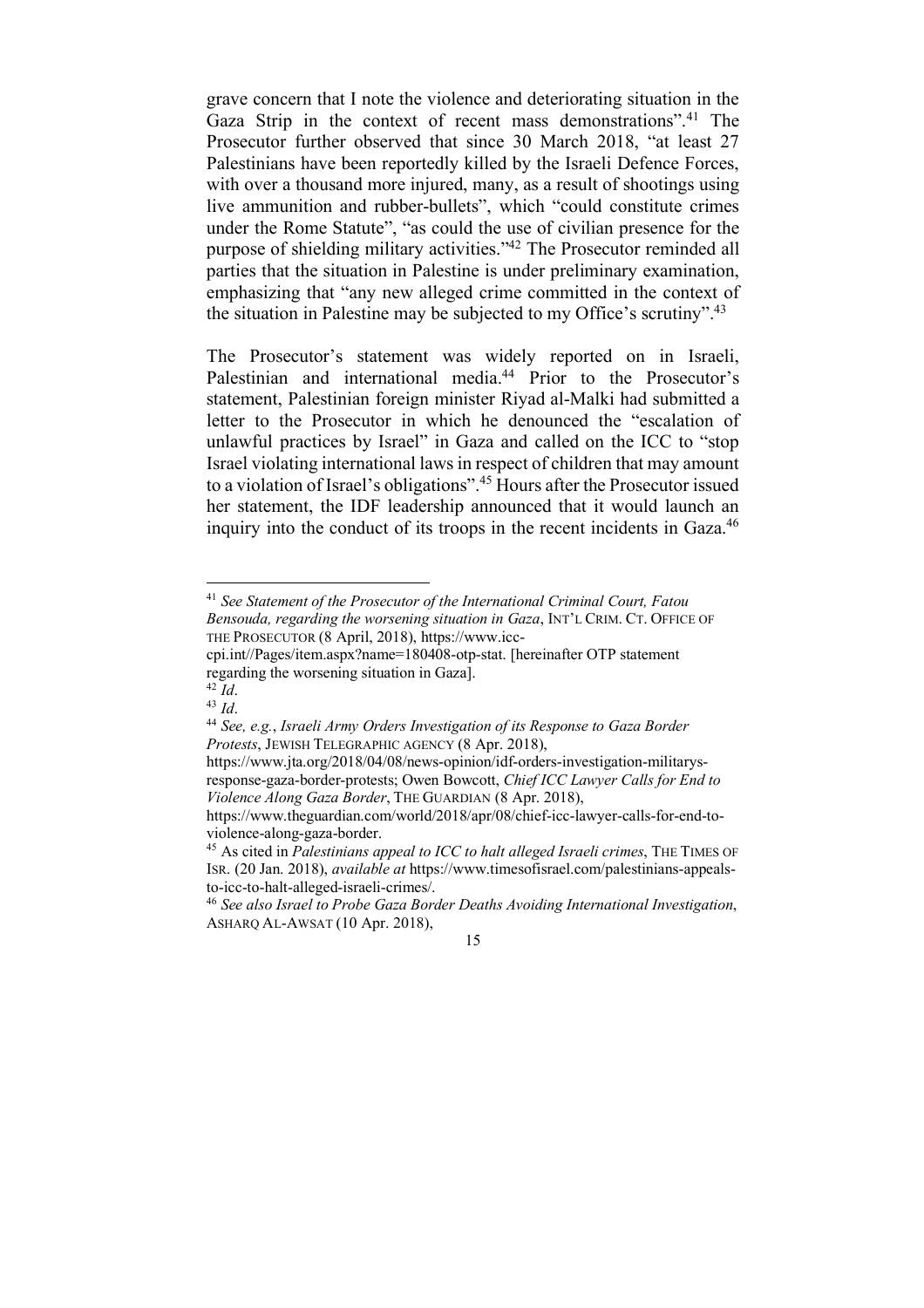Leaving aside for now whether this is likely to be a credible inquiry, the IDF's announcement suggests that Israeli authorities are closely monitoring and appear to take seriously ICC activities. Previously, in January 2018, Israel's National Security Council warned members of the Knesset's Foreign Affairs and Defense Committee that the ICC was likely to soon move from the examination to the investigation phase with respect to alleged Israeli crimes.47

Israel's response to the ICC's activity in Palestine has varied over time. The most aggressive responses include making efforts to prevent Palestine from joining the ICC; labelling the Court as "anti-Israeli"; stating it will demand from its allies that they stop funding the Court; and making it clear that it will take action to "dismantle" the ICC.<sup>48</sup> However, The Israeli government has more recently used a more conciliatory tone towards the ICC, including opening a 'dialogue' with the Prosecutor and helped facilitate a visit of her Office to Israel and Palestine in October 2016 involving outreach and education activities.<sup>49</sup>

 $\overline{a}$ 

https://justiceinconflict.org/2015/01/20/in-its-fight-against-the-icc-israel-takes-apage-out-of-john-boltons-playbook/; Mark Kersten, *The International Criminal Court Can and Should Investigate Violence in Gaza*, JUST. IN CONFLICT (17 May,

https://aawsat.com/english/home/article/1232846/israel-probe-gaza-border-deathsavoiding-international-investigation.

<sup>&</sup>lt;sup>47</sup> Alan Baker notes that the report states that the "opening of an investigation has serious implications for Israel", but also "refers to differing views within Israel's justice and foreign affairs ministries as to the seriousness of this issue, it holds that these ministries nevertheless view the matter with concern and appreciate the need to deal with it at the legal and political levels to remove the threat". Alan Baker also notes that it is "unclear if the fears of the Israeli National Security Council are based on solid information emanating from the Office of the ICC Prosecutor, or merely on conjecture". *See* Alan Baker, *Palestinian Manipulation of the International Criminal Court*, JERUSALEM CTR. FOR INT'L AFF. (21 Jan. 2018), http://jcpa.org/will-theinternational-criminal-court-disregard-international-law/. 48 For an outline of Israeli government behavior and statements, *see generally* Mark

Kersten, *In Its Fight Against the ICC, Israel Takes a Page Out of John Bolton's Playbook*, JUST. IN CONFLICT (20 Jan. 2015),

<sup>2018),</sup> https://justiceinconflict.org/2018/05/17/the-international-criminal-court-canand-should-investigate-violence-in-gaza/*.* 

<sup>49</sup> *See Israel 'Engaging' with ICC over Gaza War Crimes Inquiry: Prosecutor*, REUTERS (3 June 2016), https://www.reuters.com/article/us-israel-palestinians-iccidUSKCN0YP1CT. *See also* OTP Report on Preliminary Examination Activities 2016, *supra* note 1, § 143; *Statement of the Prosecutor of the International Criminal Court, Fatou Bensouda, ahead of the Office's visit to Israel and Palestine from 5 to*

<sup>16</sup>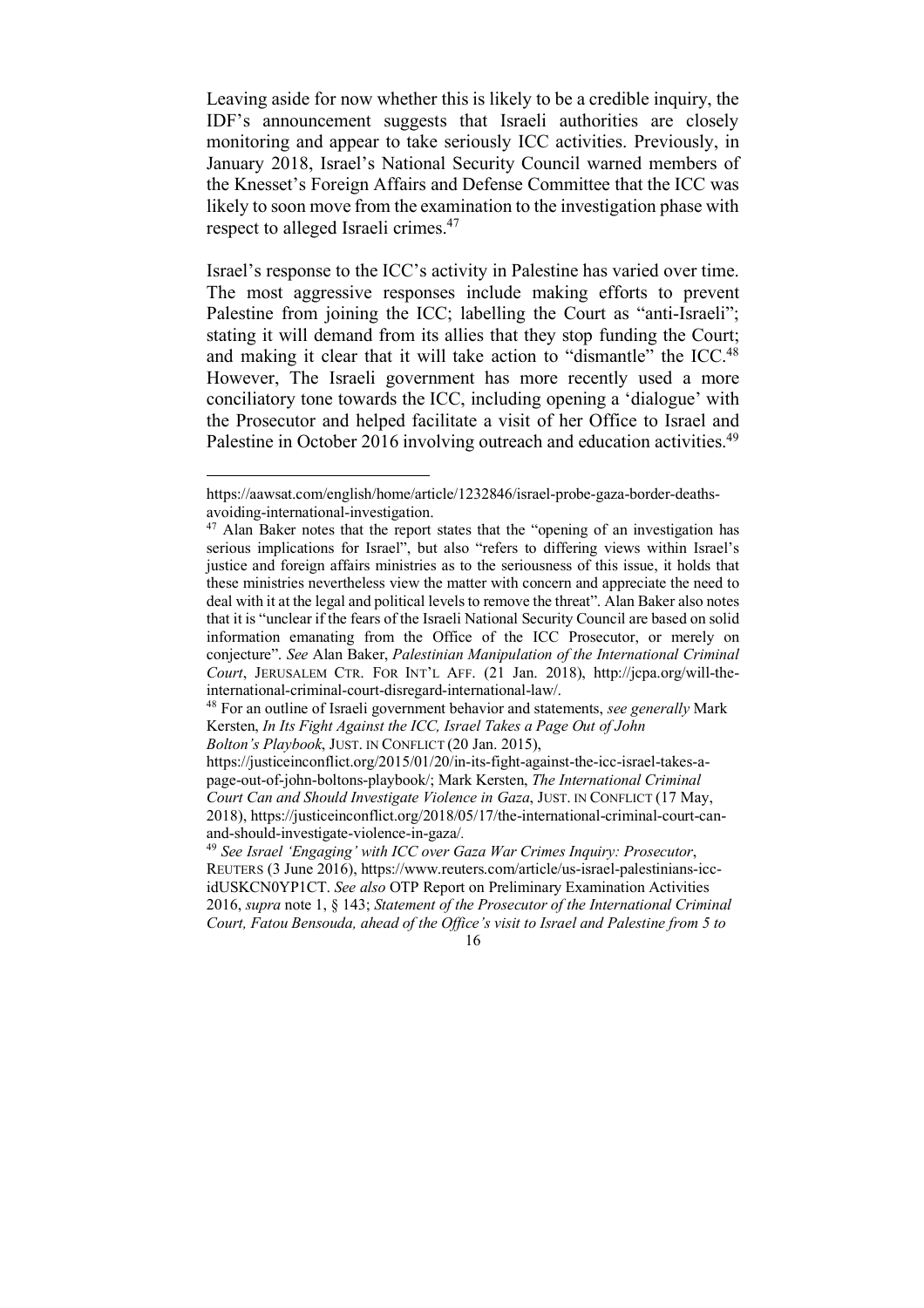Yet, as detailed below in this Article, this change in attitude towards the ICC does not appear to be accompanied by any substantial change in terms of its approach to domestic inquiries into crimes under the ICC's examination.

In simpler terms, the ICC process impacts decision-makers in Israel and Palestine, although – as discussed in more detail below in this Article – it is far from certain this will prove to be an example of what prosecutors refer to as positive complementarity.

#### *3.3. What actors are likely to be subject to a potential investigation?*

Should the preliminary examination proceed to a full investigation, what actors are then most likely to be the focus of such an investigation? Some commentators suggest that the Prosecutor may be inclined, at least in the first place, to pursue only members of Hamas for rocket attacks on civilians, because these "would be by far the easiest of all the crimes to prosecute" and because it may be seen by the Prosecutor as politically more feasible.<sup>50</sup> In the view of this author, the Prosecutor would be well advised to pursue both Palestinian and Israeli actors, including those responsible for unlawful settlements.

First, an exclusive focus on crimes by one actor only would almost certainly lead to a new backlash against the Prosecutor for being biased – and should this be Palestinian armed groups, criticism for targeting

*10 October 2016*, INT'L CRIM. CT. OFFICE OF THE PROSECUTOR (5 Oc. 2016) (emphasizing that the purpose of the visit was to "undertake outreach and education activities" , but not to "engage in evidence collection in relation to any alleged crimes"; "undertake site visits"; or "assess the adequacy of the respective legal systems to deal with crimes that fall within ICC jurisdiction.").

<sup>50</sup> *See* Kevin Heller, *The ICC in Palestine: Be Careful What You Wish For*, JUST. IN CONFLICT 2 Apr. 2015), https://justiceinconflict.org/2015/04/02/the-icc-in-palestinebe-careful-what-you-wish-for/.

<sup>17</sup>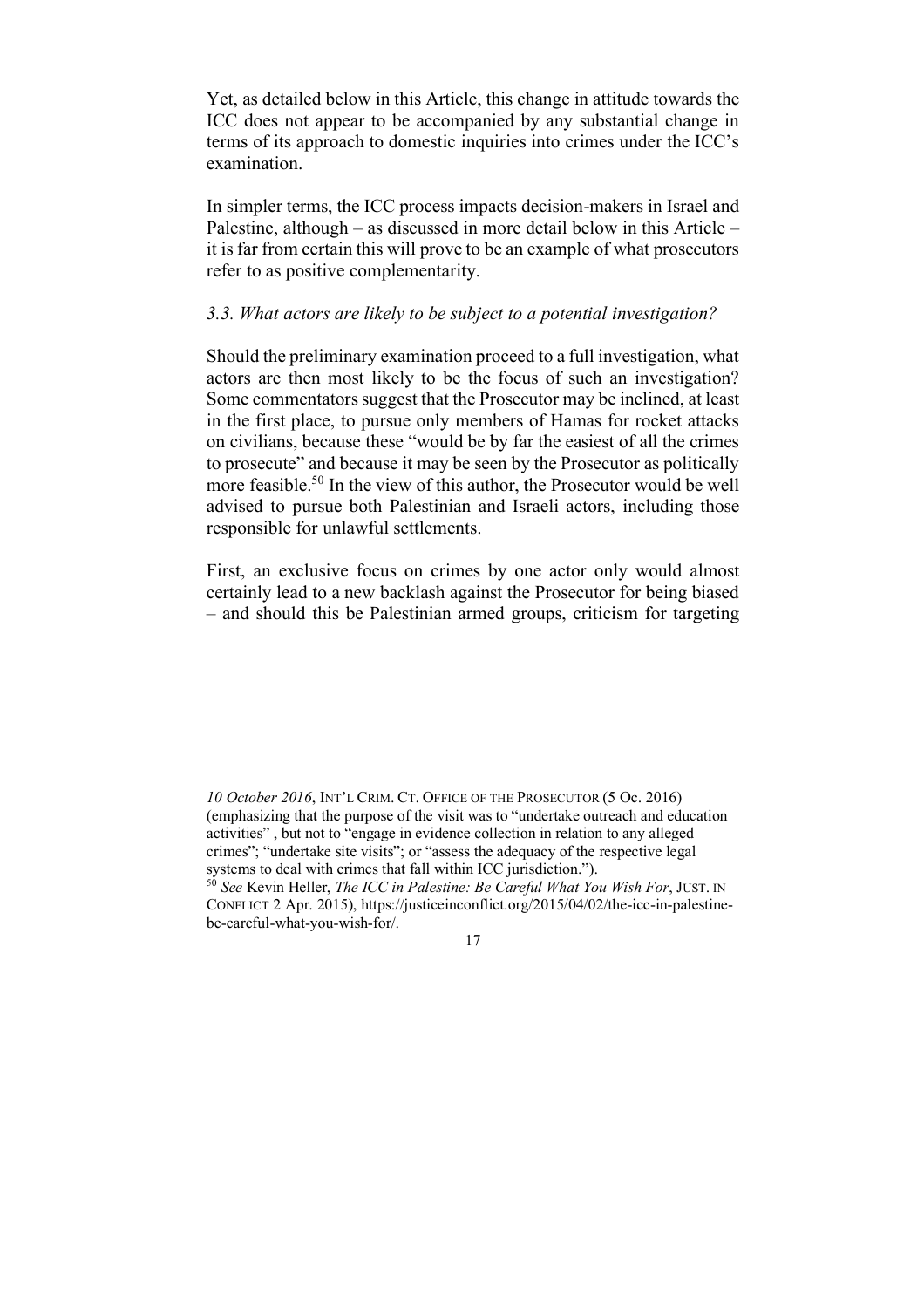less resourceful parties to conflicts.<sup>51</sup> This could easily undermine perceptions of the legitimacy of the ICC's intervention in Palestine – and the legitimacy of the Court more broadly – among crucial audiences, including civil society groups and academia.

Second, there would be significant symbolic value in pursuing Israeli violations, in particular settlement activities, as international crimes. It is widely acknowledged that settlements have a severe impact on the Palestinian people as a whole and the prospects for a resolution of the conflict.52 Other efforts to condemn and put a stop to unlawful Israeli settlement policies and practices, including UNSC resolutions, have so far proven unsuccessful.<sup>53</sup> Adding the dimension of international criminalization would signal clearly the level of international outrage of Israel's decision to continue and expand settlements in blatant violation of international law. In the best event, it could also create a level of deterrence. Although the capacity of the ICC to deter international crimes is widely disputed,<sup>54</sup> the opening of a formal investigation that covers settlement activities is likely to at least make Israeli decisionmakers consider the ramifications of being indicted by an international

 <sup>51</sup> For an example of such criticism, *see* William Schabas, *The Banality of International Justice*, 11 J. INT'L CRIM. JUST. 545 (2013). Specifically concerning the failure of the ICC to so far proceed with an investigation in Palestine, *see* John Dugard, *Palestine and the International Criminal Court: Institutional Failure or Bias?* 11 J. INT'L CRIM. JUST. 563 (2013). For a more general account of the difficult selection decisions facing the ICC, *see* Daryl Robinson, *Inescapable Dyads: Why the ICC Cannot Win,* 28 LEIDEN J. INT'L CRIM. L. (2015).

<sup>52</sup> *See e.g.* Rachelle Marshall, *Israeli Settlements Come at a High Price*, 35 WASH. REP. ON MIDDLE EAST AFF. (2016).

<sup>53</sup> *See e.g.* UN Security Council, *Meeting coverage: Settlement Expansion, Jerusalem Embassy Decision Eroding Prospects for Peace in Middle East, Special Coordinator Tells Security Council* (26 March 2018),

https://www.un.org/press/en/2018/sc13263.doc.htm.

<sup>54</sup> On the capacity of the ICC to deter, *see generally* Leslie Vinjamuri, *Deterrence, Democracy, and the Pursuit of International Justice*, 24 ETHICS & INT'L AFF. 191 (2010); Jan Klabbers, *Just Revenge? The Deterrence Argument in International Criminal Law*, 12 FINNISH Y.B. INT'L L. 251 (2001); James F. Alexander*, The International Criminal Court and the Prevention of Atrocities: Predicting the Court's Impact*, 54 VILL. L. REV. 1, 10 (2009); David Whippman, *Atrocities, Deterrence, and the Limits of International Justice*, 23 FORDHAM INT'L L. J. 473 (1999-2000); Jo, H., & Simmons, B., *Can the International Criminal Court Deter Atrocity?* INT'L ORG. 70 (2016) 443.

<sup>18</sup>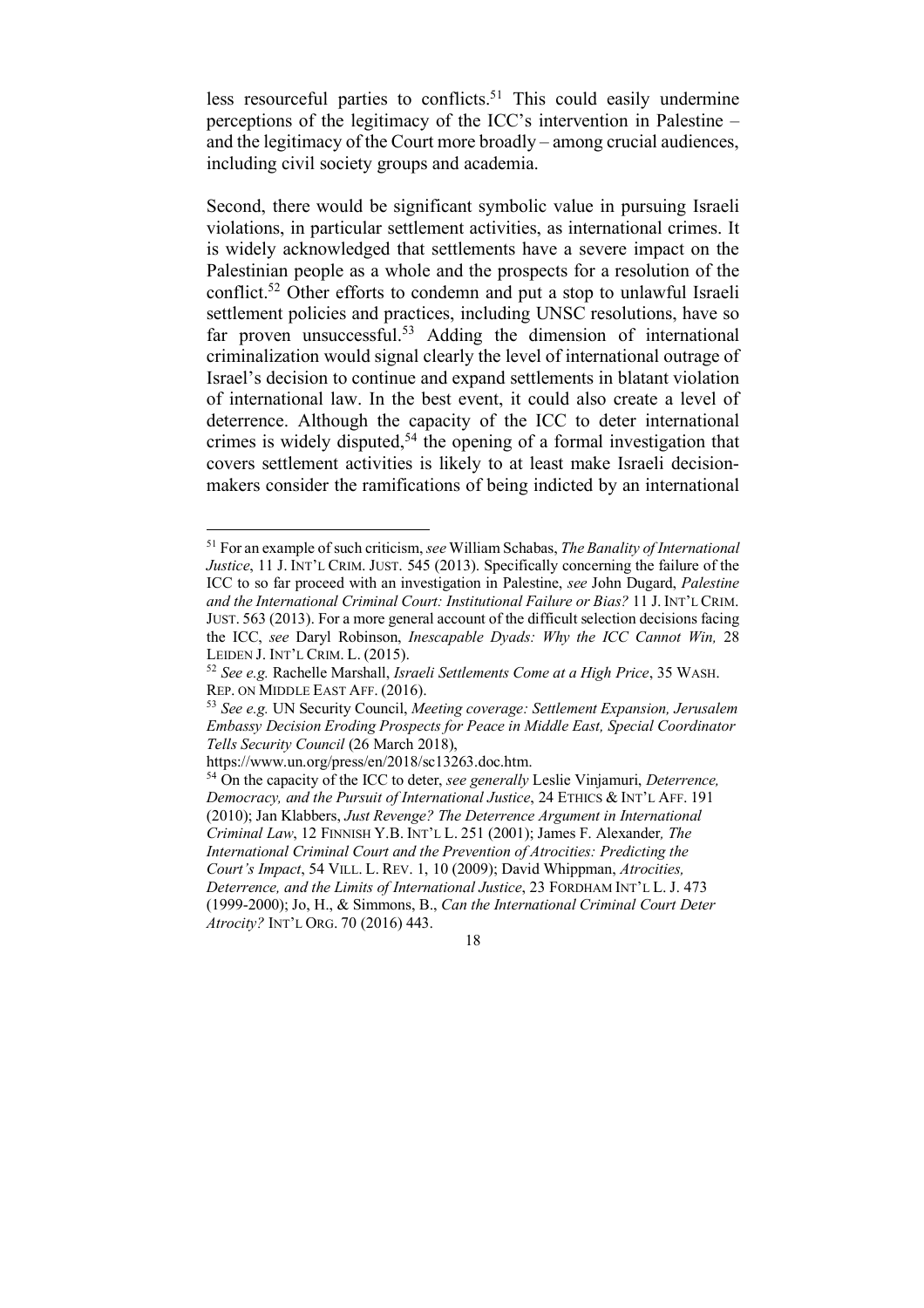court.

Third, as settlement activities are endorsed as a matter of State policy, they would be relatively straightforward to prove, at least in terms of facts pointing to their occurrence and official authorization.<sup>55</sup> One common barrier in prosecuting international crimes committed by States with significant resources is that plans or policies authorizing or condoning the crimes are typically not written down, making it hard to find 'smoking guns'. For example, one key challenge advancing accountability for those most responsible for detainee abuse by UK forces in Iraq is that such crimes appear to have taken place on the basis of an institutionally embedded informal system which is apparently not revealed by any written trail.<sup>56</sup> Accordingly, the ICC Prosecutor may have easier access to certain forms of evidence in the situation in Palestine, compared to other situations covering global and regional powers.

Finally, because settlement activities are not subject to any criminal justice inquiry domestically, for reasons set out below in this Article, pursuing this category of crimes would pose far fewer challenges for the ICC under the complementarity regime compared to other reported crimes in the Palestine situation.

Of course, any move by the ICC to investigate and potentially prosecute Israeli officials responsible for settlement activities would bring the Court into a direct confrontation with Israel (and potentially some of its key allies, including the U.S.), which may prove difficult for Court officials to manage. Yet, recent moves by the Prosecutor suggest her Office is entering new territory and has become increasingly willing to directly challenge the interests of global and regional powers. Notably, in late 2017, the Prosecutor almost simultaneously decided to proceed to phase 3 of the examination in Iraq covering war crimes allegedly committed by British service personnel and requested the Chamber's authorization to open an investigation of the situation in Afghanistan

<sup>&</sup>lt;sup>55</sup> As noted above, the 2017 report on preliminary examination activities takes note that Israel's security cabinet has reportedly approved the construction of new settlements, something that would be straightforward to prove. *See* OTP Report on Preliminary Examination Activities 2017, *supra* note 1, § 61. <sup>56</sup> *See further* Thomas Obel Hansen, *supra* note 8.

<sup>19</sup>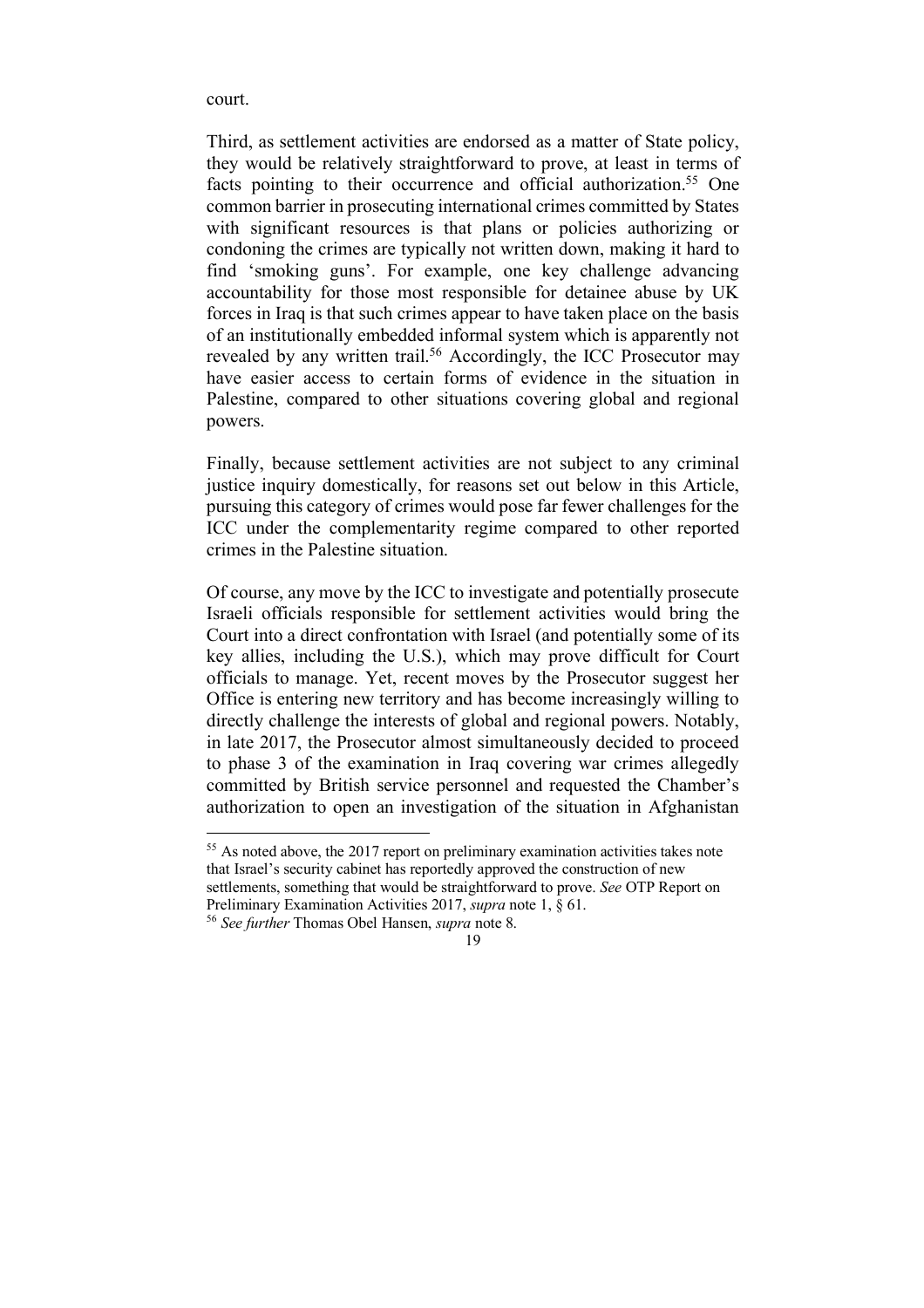covering war crimes allegedly committed by U.S. armed forces and the CIA.57 This does obviously not mean that the ICC will ultimately succeed holding to account military commanders or officials of Western powers, but it does suggest that an escalation of the ICC's intervention in Palestine, including a formal investigation of Israeli settlement activities, may not be as far-fetched as many observers seem to think.<sup>58</sup> How the Prosecutor proceeds in the other situations relating to global and regional powers in terms of prioritizing investigation of military commanders and State officials will be carefully watched in Israel as it could set a precedence for how prosecutors will proceed in the Palestine examination.

Taken together, the above indicates that should a formal investigation be opened it is likely to focus on both Palestinian and Israeli actors, including those responsible for authorizing the highly controversial settlement activities. As will be discussed in the following, this has significant ramifications for how the ICC's complementarity regime could play out in the Palestine situation.

### **4. The legal assessment of complementarity**

Should the Prosecutor ultimately conclude that the ICC has subjectmatter jurisdiction over crimes in Palestine and proceed to the next phase of the examination, how then would the Office approach the

<sup>58</sup> For an example of such skepticism, *see* Kevin Heller, *The ICC in Palestine: Be Careful What You Wish For*, JUST. IN CONFLICT (2 April 2015),

https://justiceinconflict.org/2015/04/02/the-icc-in-palestine-be-careful-what-youwish-for/. See also Eugene Kontorovich, *supra* note 6.

 <sup>57</sup> *See* OTP Report on Preliminary Examination Activities 2017, *supra* note 1, § 203*; The Prosecutor of the International Criminal Court, Fatou Bensouda, Requests Judicial Authorisation to Commence an Investigation into the Situation in the Islamic Republic of Afghanistan,* INT'L CRIM. CT. OFFICE OF THE PROSECUTOR (20 November 2017), *available at* https://www.icc-

cpi.int//Pages/item.aspx?name=171120-otp-stat-afgh (hereinafter 'OTP Afghanistan investigation request'). For a discussion of the prospects of bringing cases against US armed forces and the CIA*, see also* Thomas Obel Hansen, *International Criminal Court Indictments of US officials are not Impossible, JUST SECURITY (5 January 2018), https://www.justsecurity.org/50638/international-criminal-court-indictmentu-s-officials-impossible/.* 

<sup>20</sup>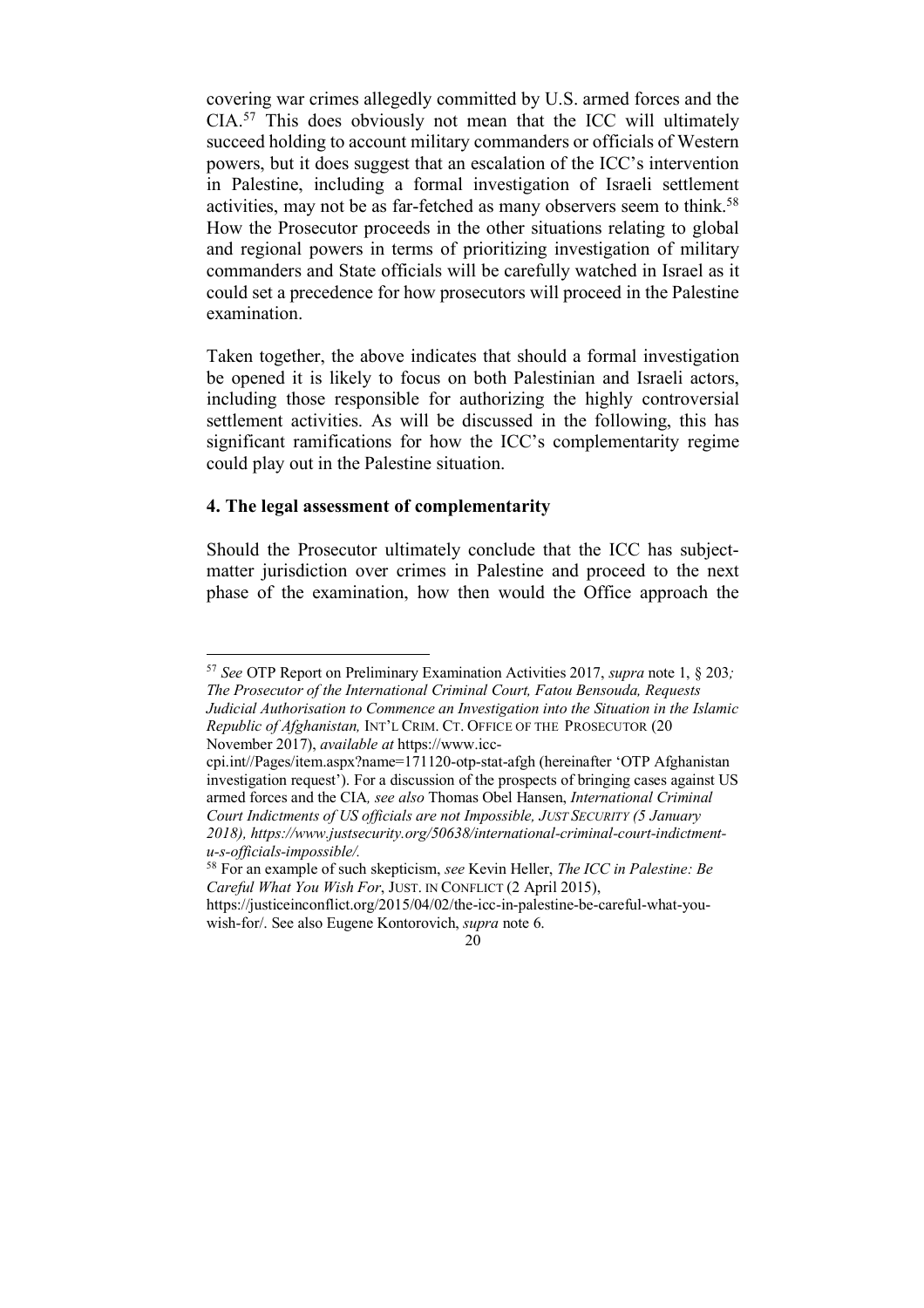assessment of complementarity and what should be the outcome of this assessment?

#### *4.1. Complementarity assessment at the preliminary examination stage*

The principle of complementarity is enshrined in Article  $17(1)(a)$  of the Rome Statute, which provides that:

> The Court shall determine that a case is inadmissible where: The case is being investigated or prosecuted by a State which has jurisdiction over it, unless the State is unwilling or unable genuinely to carry out the investigation or prosecution.

Importantly, the Appeals Chamber has endorsed a distinction according to which Article 17 must be applied differently depending on the stage of the ICC proceedings.59 At the preliminary stages where the Rome Statute speaks of a 'situation' as opposed to a 'case',<sup>60</sup> and when the suspects have not yet been (publicly) identified, the Appeals Chamber has noted that the inadmissibility test should be based on the question of whether the relevant State is investigating the "same overall conduct" which is being examined by the  $ICC.^{61}$  In contrast, when a full investigation at ICC level is launched, domestic proceedings must "cover the same individual and substantially the same conduct as alleged in the proceedings before the Court". 62

The Prosecutor's policy paper on preliminary examination states that the Office's assessment of complementarity at the preliminary examination

 59 As such, the Appeals Chamber has noted that Article <sup>17</sup> applies to the determination of admissibility at the preliminary stages under Articles 15 and 18 of the Rome Statute (and the Prosecutor's decision under Article 53(1)) as well as the determination of admissibility under Article 19 where a suspect or a state with jurisdiction challenges the admissibility of a specific case. *See e.g. Prosecutor v Muthaura (Judgment on the Appeal of the Republic of Kenya against the Decision of Pre-Trial Chamber II of 30 May 2011 Entitled 'Decision on the Application by the Government of Kenya Challenging the Admissibility of the Case pursuant to Article 19(2)(b) of the* Statute*')* (ICC, Appeals Chamber, Case No ICC-01/09-02/11-274, 30

August 2011) ¶ 37 (hereinafter 'Muthaura Appeal Decision'] <sup>60</sup> See *Rome Statute* arts 13–15, 18.

<sup>&</sup>lt;sup>61</sup> See *e.g.* Muthaura Appeal Decision, *supra* note 59, ¶ 38.

 $62$  *Id.*,  $\sqrt{ }$  39.

<sup>21</sup>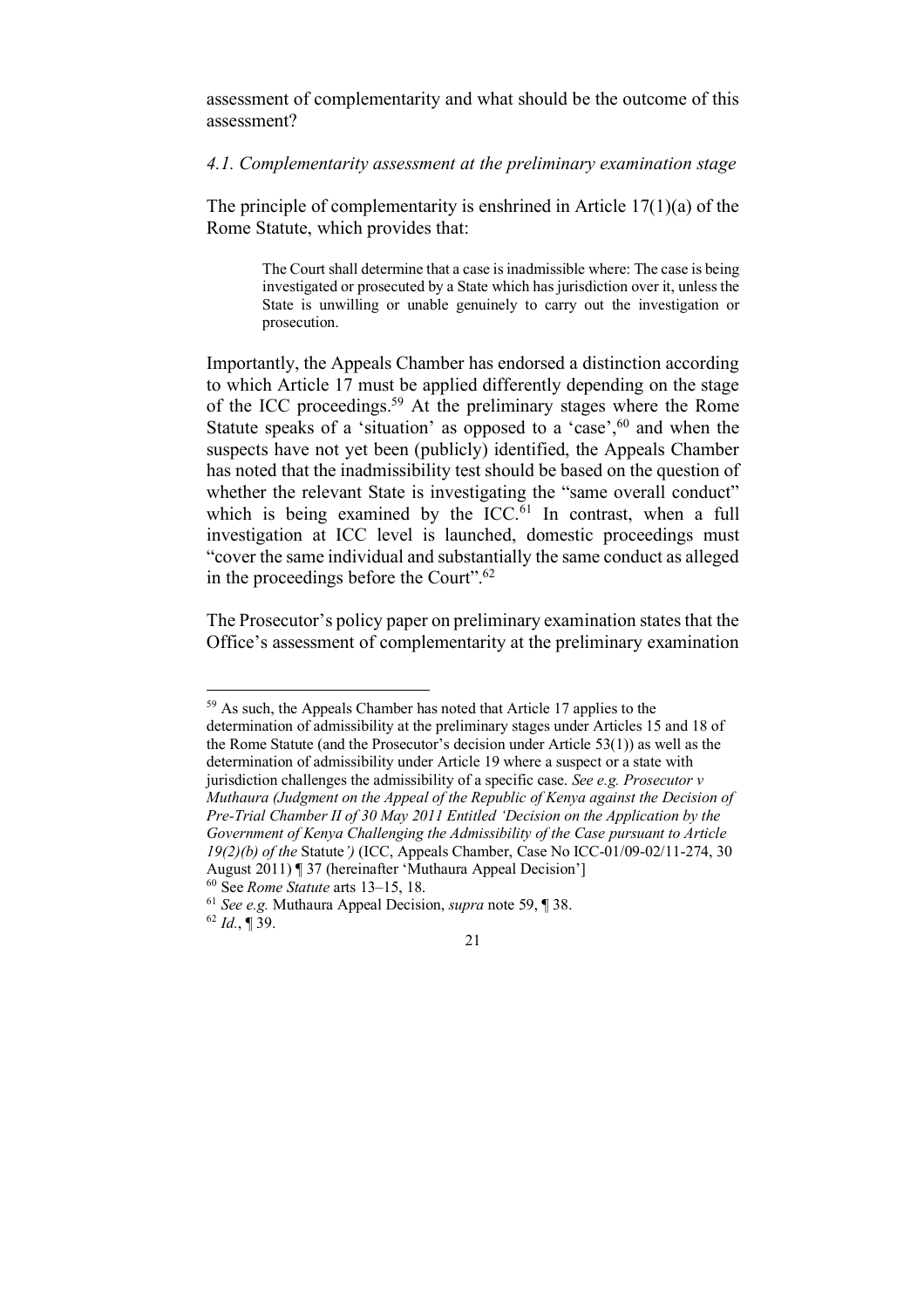stage focuses on "potential cases that would likely arise from an investigation into the situation", defined by factors such as:

> (i) the groups of persons involved that are likely to be the focus of an investigation for the purpose of shaping the future case(s); and (ii) the crimes within the jurisdiction of the Court allegedly committed during the incidents that are likely to be the focus of an investigation for the purpose of shaping the future  $case(s)$ .<sup>63</sup>

This is significant because States cannot avoid the opening of an ICC investigation by simply investigating and/ or prosecuting *any* crime or persons relating to the overall conduct examined by the ICC; it needs to be the specific persons and crimes that are subject to the Prosecutor's scrutiny. Because it is often unclear to the public and the affected State who exactly these persons are at the preliminary examination stage, this may complicate efforts by States – both those genuinely committed to accountability and those not  $-$  to avoid the opening of an ICC investigation with reference to the complementarity regime. Turned around, the limited transparency offered by this framework means that the ICC Prosecutor is in reality left with a significant amount of discretion, which may, at least in theory, be used to promote accountability domestically with reference to the policy objective of positive complementarity.64

#### *4.2. 'Inactivity'?*

Chambers of the Court have established that the determination of complementarity must rely on a two-fold test whereby any assessment of unwillingness or inability takes place only if it has first been established that there is relevant investigatory or prosecutorial activity

 <sup>63</sup> OTP Policy Paper on Preliminary Examinations, *supra* note 2, § 43.

<sup>&</sup>lt;sup>64</sup> Unlike later stages, the determination of admissibility at the preliminary examination stage rests with the Prosecutor with no possibilities for judicial review, resulting that States subject to scrutiny on the basis of a referral under Article 14 of the Statute cannot avoid the opening of an investigation if the Prosecutor determines that the admissibility standards are met. Questions of admissibility at later stages are decided by Chambers of the Court, either on their own motion or at the request of the accused or the affected State. See *Rome Statute* arts 18(2) and 19.

<sup>22</sup>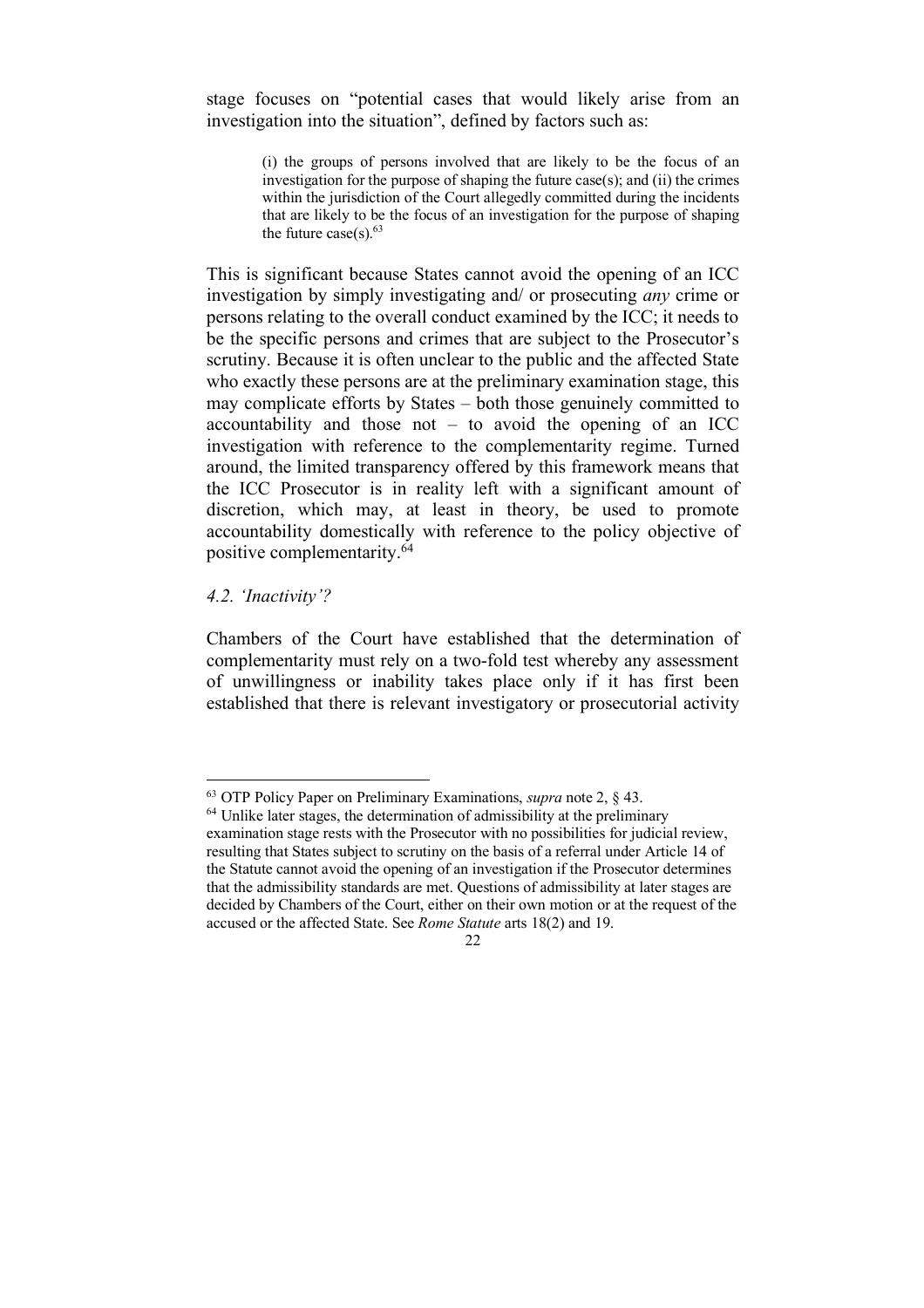in the State concerned.65 Chambers of the Court have made it clear that such activity can only be said to exist if investigations at the national level are *ongoing*, as opposed to some future planned or scheduled investigations.66 Further, Chambers have clarified that it is insufficient for a State with jurisdiction over the crimes to merely claim that there is an ongoing investigation. Instead, there must be "concrete evidence of such steps".<sup>67</sup>

Should there be a total absence of any investigatory or prosecutorial activity domestically – as is the case with respect to Israeli settlement activities<sup>68</sup> as well as alleged Palestinian crimes during the 2014 Gaza conflict<sup>69</sup> – the conclusion would, at least as a matter of principle, seem

 <sup>65</sup> *See e.g.* Prosecutor v. Katanga, ICC-01/04-01/07-1497, Judgment on the Appeal against the Oral Decision of Trial Chamber II of 12 June 2009 on the Admissibility of the Case ¶ 78 (25 September 2009).

<sup>66</sup> *See e.g.* Prosecutor v. Muthaura, ICC-01/09-02/11-96, Decision on the Application by the Government of Kenya Challenging the Admissibility of the Case pursuant to Article 19(2)(b) of the Statute ¶ 59 (30 May 2011).

<sup>67</sup> *See e.g. Id*., ¶ 60 (whereas the Chamber held that "a State that challenges the admissibility of a case bears the burden of proof to show that the case is inadmissible", this does self-evidently not apply at the preliminary examination stage).

<sup>&</sup>lt;sup>68</sup> There has been some legal activity relating to settlement issues, but this has not taken the form of criminal investigations and prosecutions of those responsible for authorizing and implementing the settlement regime as such. Israel's Supreme Court has refused to entertain the matter of whether the settlement regime is lawful. As David Bosco notes, whereas Palestinian groups and Israeli human rights advocates regularly challenge Israeli occupation practices in court, "for all its independence, the top Israeli court has repeatedly avoided the question of whether Israeli settlements in the West Bank are legal". See David Bosco, *supra* note 33 (further noting that "[i]n a series of cases, the Supreme Court has punted, deciding that settlements are a political question that should be resolved through international negotiations" and that In the case of the settlements, the court has issued countless rulings on the legality of individual settler homes, and sometimes even entire settlements, but it has consistently refused to adjudicate the legality of the broader policy of creating settlements themselves under international law"). On the Israeli legal processes, *see also* David Kretzmer, *The Law of Belligerent Occupation in the Supreme Court of Israel*, 94(885) INT'L REV. RED CROSS 207 (2012).<br><sup>69</sup> Human Rights Watch notes that the Palestinian Authority government in the West

Bank and Hamas in Gaza are not known to have carried out any investigations of alleged war crimes committed by Palestinian armed groups, including the deliberate or indiscriminate firing on civilians in Israel. *See* Human Rights Watch, *Palestine:*

<sup>23</sup>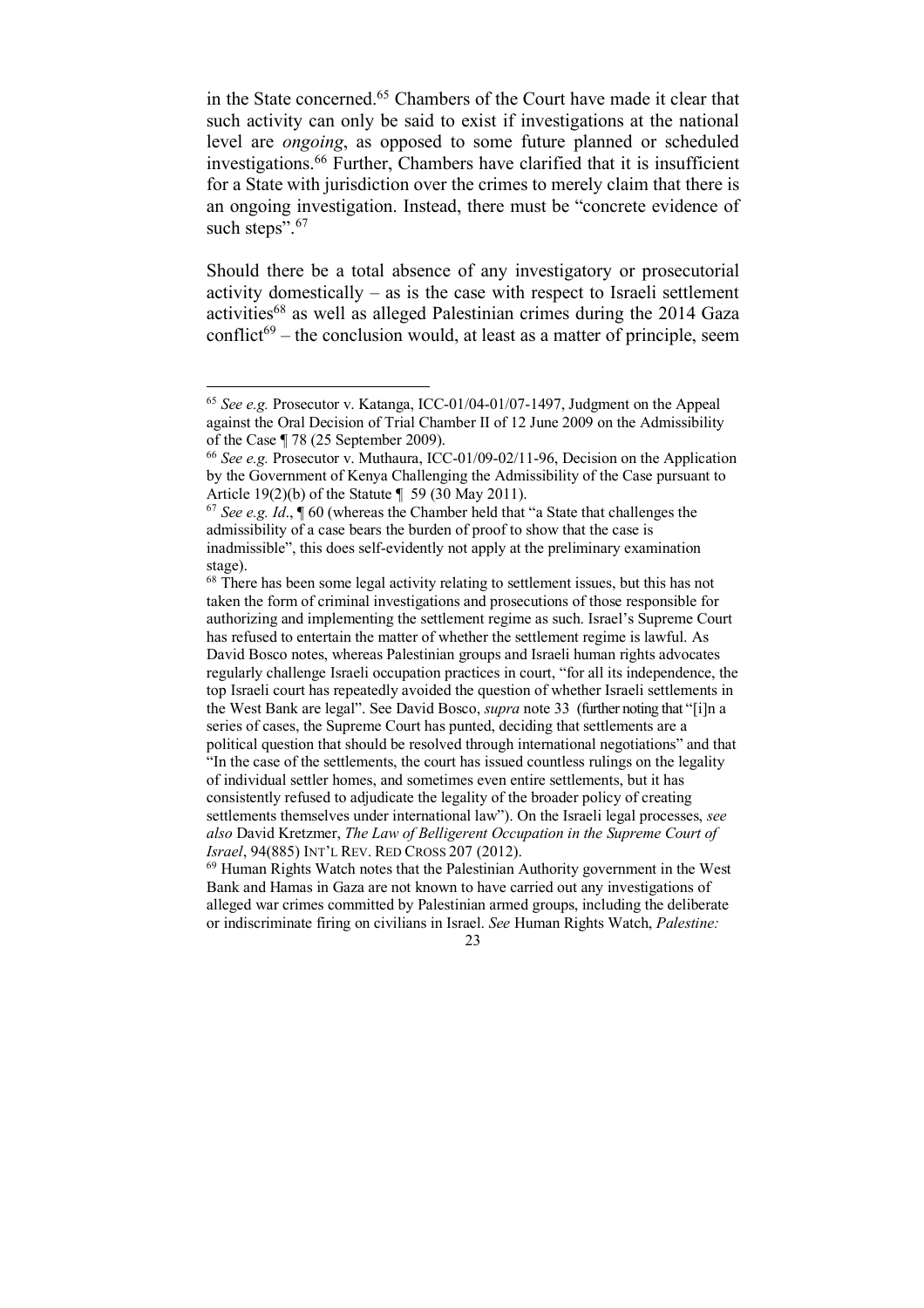straightforward: The ICC Prosecutor can only conclude that there remains a situation of 'inactivity', and on this basis proceed to a full investigation (if finding that other Statutory requirements are satisfied). However, as discussed below in this Article, even in such situations the policy objective of positive complementarity may lead the ICC Prosecutor to 'delay' such a finding if the Office perceives there is a possibility that such domestic legal activity may be activated by other action taken by the Office or for other reasons. It is certainly a possibility that the Palestine examination will remain an examination for years to come with the Prosecutor making some form of reference to positive complementarity, $70$  even if, as this Article argues, this is not a policy choice that will advance accountably in the Palestine situation.

Where some form of investigatory or prosecutorial activity relating to the crimes under ICC examination exists – as is the case for alleged Israeli crimes committed during the 2014 Gaza conflict – the OTP's analysis is less straightforward. In such situations, one factor relevant to the ICC Prosecutor's assessment of 'activity' is whether there is an "absence of an adequate legislative framework".<sup>71</sup> Israel's Ministry of Foreign Affairs emphasizes that the system for investigating alleged crimes by Israel's armed forces is impartial, complies with international standards and "compares favourably with the investigative mechanisms of other democratic countries".72 Independent observers tend to be more

*ICC Should Open Formal Probe* (June 5, 2016),

https://www.hrw.org/news/2016/06/05/palestine-icc-should-open-formal-probe. <sup>70</sup> *See also* David Bosco, *supra* note 5 (noting at 166 that the "preliminary

examination will almost certainly be a slow, deliberate process", emphasizing that the ongoing Israeli investigations of its own conduct may provide the ICC Prosecutor a "reason to delay a final decision").

<sup>&</sup>lt;sup>71</sup> This includes among other issues an assessment of "the existence of laws that serve as a bar to domestic proceedings, such as amnesties, immunities or statutes of limitation". *See* OTP Policy Paper on Preliminary Examinations *supra* note 2, § 48. <sup>72</sup> The Ministry states:

Israel maintains a multi-layered investigations system, with numerous checks and balances to ensure impartiality before investigative, administrative, and judicial authorities. Israel's military justice system, and its procedures for investigating possible violations of the Law of Armed Conflict, are continually reviewed and updated. The three main components of the military justice system are the Military Advocate General's Corps ("MAG Corps"), the Military Police Criminal Investigation Division ("MPCID"), and the independent Military Courts. Moreover, Israel's military justice system is subject to civilian oversight by the

<sup>24</sup>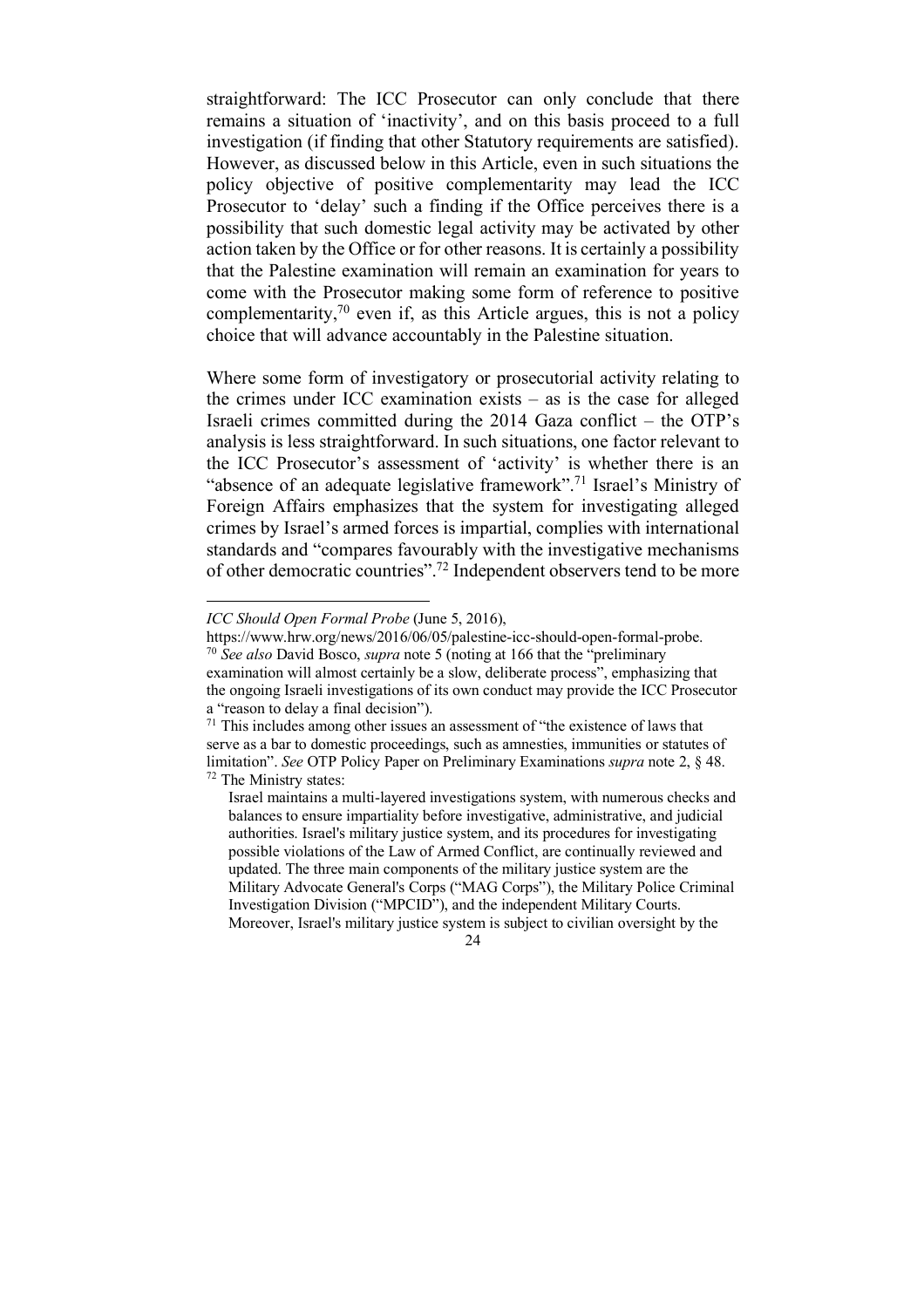critical. Notably, the UN Commission of Inquiry expresses concern about "a number of procedural, structural and substantive shortcomings, which continue to compromise Israel's ability to adequately fulfil its duty to investigate".73Whereas the Commission notes the steps taken by Israel towards bringing its system of investigations into compliance with international standards, it emphasizes that flaws remain with respect to the State's "adherence to international standards" and concludes that "significant changes are required to ensure that Israel adequately fulfils its duty to investigate, prosecute and hold perpetrators accountable for violations of international humanitarian law and international human rights law".<sup>74</sup> Israel's State Comptroller similarly points to shortcomings in the legal framework.<sup>75</sup> Yet, it is not particularly likely that the ICC

Attorney General of Israel, and subject to judicial review by Israel's Supreme Court, which has adopted doctrines of standing and justiciability that readily allow for petitions regarding IDF activity. In 2010, the Government of Israel created an independent public commission of inquiry headed by a former Justice of Israel's Supreme Court and that included distinguished international legal observers (the "Turkel Commission"). Following a comprehensive review, the Turkel Commission concluded in 2013 that Israel's mechanisms for examining and investigating complaints and claims of violations of the Law of Armed Conflict generally comply with its obligations under international law, and made a number of recommendations to improve these mechanisms further. The Turkel Commission also found that Israel's system compares favourably with the investigative mechanisms of other democratic countries, including Australia, Canada, Germany, the Netherlands, the United Kingdom and the United States.

*See* ISR. MINISTRY OF FOR. AFF., *Israel's Investigation of Alleged Violations of the Law of Armed Conflict* (14 June 2015),

http://mfa.gov.il/MFA/ForeignPolicy/IsraelGaza2014/Pages/Israel-Investigationof-Alleged-Violations-of-Law-of-Armed-Conflict.aspx.

<sup>73</sup> UN Commission of Inquiry, *Report of the detailed findings of the independent commission of inquiry established pursuant to Human Rights Council Resolution S-21/1*, A/HRC/29/CRP.4 (24 June 2015) § 618 (hereinafter *Report of the detailed findings of the independent commission of inquiry established pursuant to Human Rights Council resolution S-21/1*].

 $74$  *Id.*  $\sqrt{662}$ .

<sup>75</sup> An investigation launched by the State Comptroller in January 2015 and published in March 2018 noted that Israel's legislation concerning war crimes is not fully in line with international law; that the IDF's reporting procedure only covers deliberate attacks on civilians (and hence not all war crimes); and that the IDF has no effective investigation policy of allegations of war crimes. *See* State Comptroller, *Operation 'Protective Edge': IDF Activity from the Perspective of International Law, Particularly with Regard to Mechanisms of Examination and Oversight of Civilian and Military Echelons* (March 2018), *available at*

<sup>25</sup>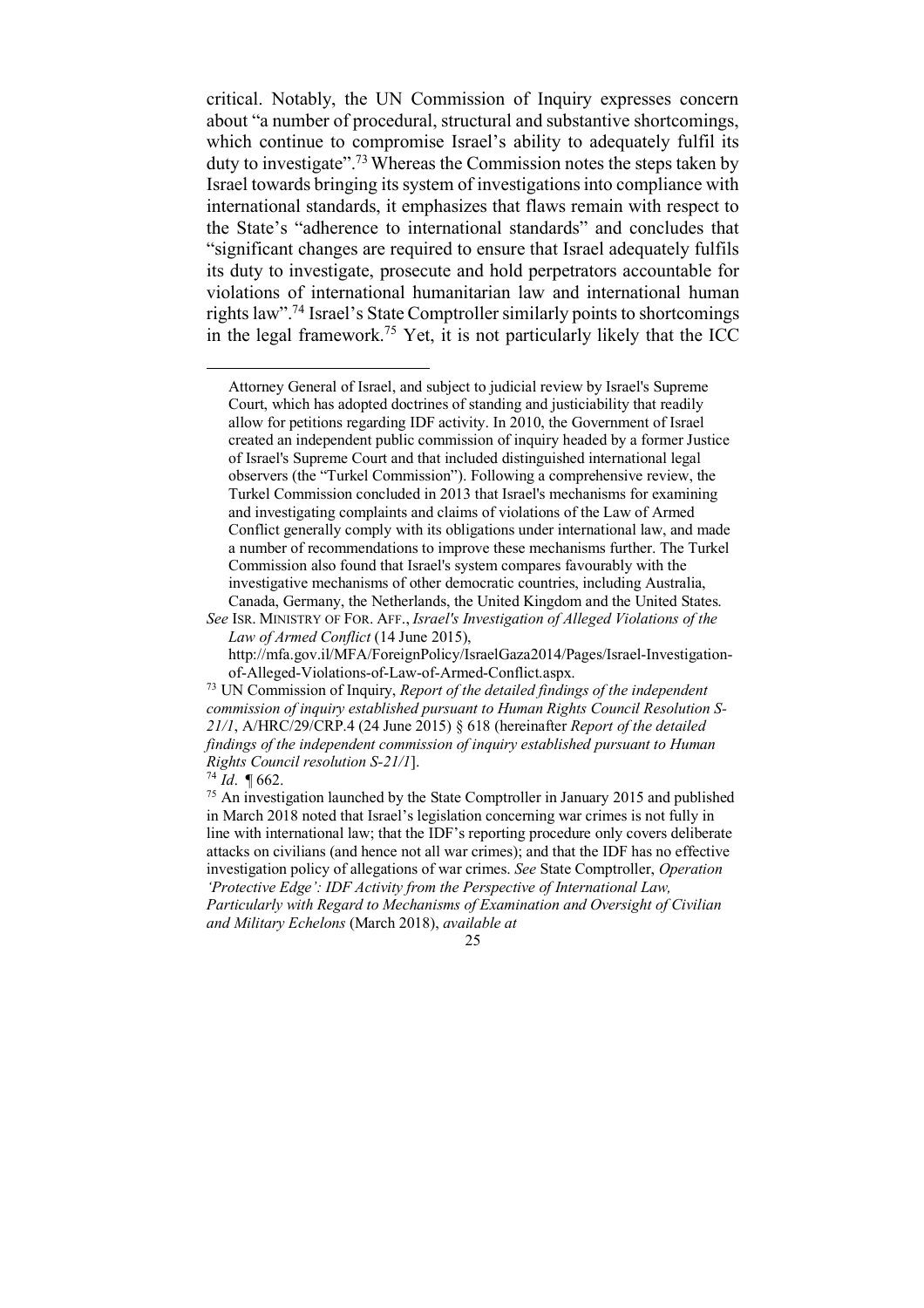Prosecutor will conclude there is a situation of inactivity on the basis that Israel's legal framework is inadequate. The Office has never made such a determination in any situation under examination to date, and Israel, with its comparatively sophisticated legal system, is not an obvious candidate to become the first country to be subject to such a judgment.<sup>76</sup>

Another factor, which could prove decisive to the ICC Prosecutor's assessment of 'activity' with respect to the allegations surrounding the 2014 Gaza conflict, is whether there is a "deliberate focus of proceedings on low-level or marginal perpetrators despite evidence on those more responsible".77 In some situations, the Office observed that it is not sufficient that a limited number of direct physical perpetrators were prosecuted where evidence points to systematic crimes, and on that basis proceeded to request the Chamber's authorization of an investigation.78 Israel's Ministry of Foreign Affairs states that "Israel is aware of allegations that certain IDF actions during the 2014 Gaza Conflict violated international law [and] Israel reviews complaints and other information it receives suggesting IDF misconduct, regardless of the source, and is committed to investigating fully any credible accusation or reasonable suspicion of a serious violation of the Law of Armed Conflict."<sup>79</sup> Whereas Israel has conducted various inquires and investigations into the actions of members of its armed forces during the

https://www.hrw.org/news/2016/06/05/palestine-icc-should-open-formal-probe. [hereinafter 2018 report by State Comptroller]

 $76$  As David Bosco notes: "Israel has an active, respected, and independent judiciary that is unique in the region. Its Supreme Court, in particular, enjoys a strong international reputation and has several times challenged sensitive government policies, including in the occupied territories." *See* David Bosco, *supra* note 33.<br><sup>77</sup> Besides the two factors cited here, the Prosecutor also refers to "other, more

general issues related to the lack of political will or judicial capacity". *See* OTP Policy Paper on Preliminary Examinations, *supra* note 2, § 48.

<sup>&</sup>lt;sup>78</sup> For example, with respect to domestic accountability processes covering members of the Afghan authorities, the Office implies that in light of the allegations of

widespread ill-treatment of detainees, it does not view it as sufficient that authorities have prosecuted only two National Directorate of Security officials. *See* OTP Report on Preliminary Examination Activities 2016 § 217.

<sup>79</sup> *See* ISR. MINISTRY OF FOR. AFF., *Israel's Investigation of Alleged Violations of the Law of Armed Conflict* (14 June 2015),

http://mfa.gov.il/MFA/ForeignPolicy/IsraelGaza2014/Pages/Israel-Investigation-of-Alleged-Violations-of-Law-of-Armed-Conflict.aspx..

<sup>26</sup>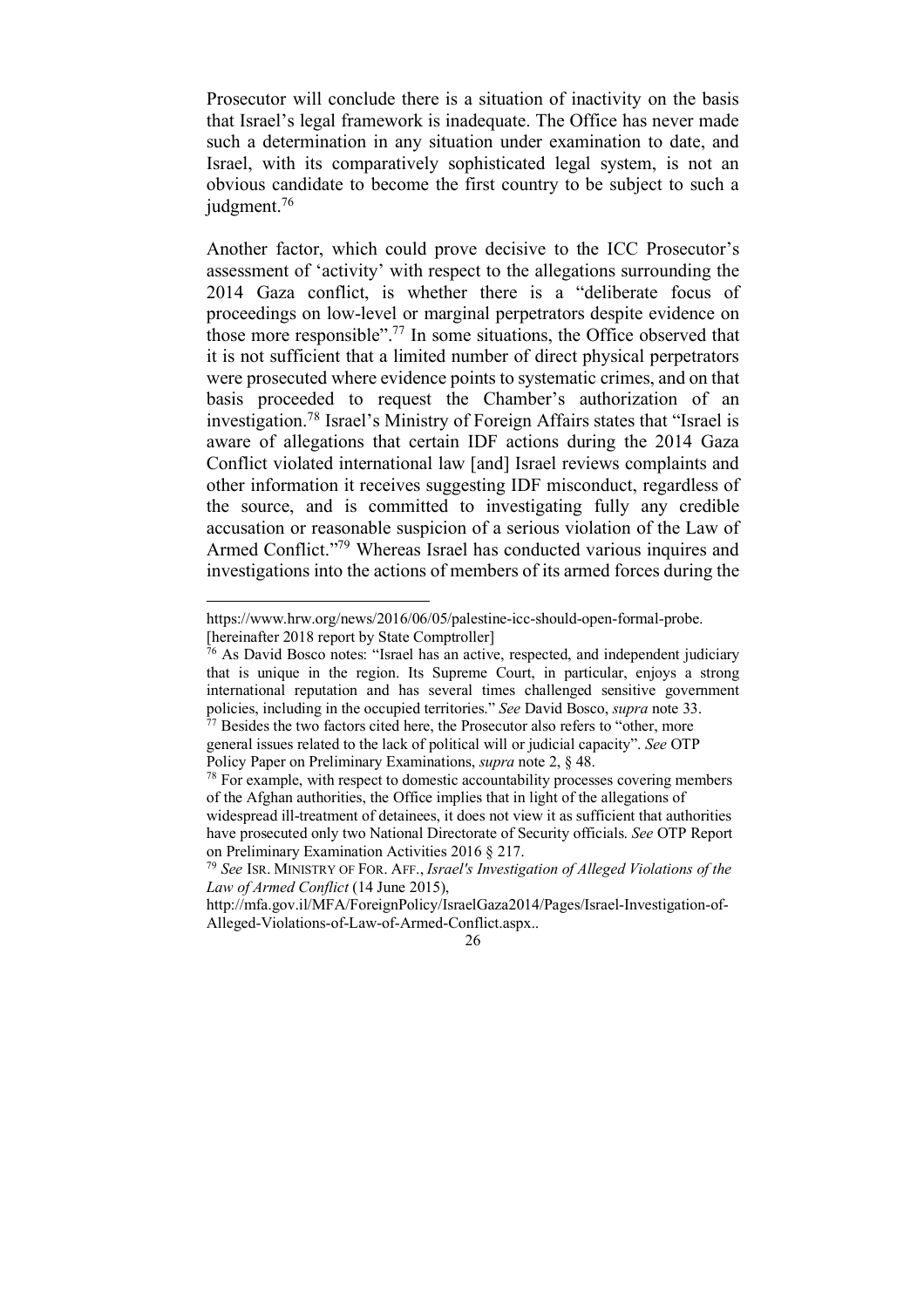2014 Gaza conflict, the scope of these investigations is limited and they appear to focus exclusively on low-level perpetrators. $80$  In a June 2016 report, Human Rights Watch observed that there had been no "meaningful progress in providing justice for serious laws-of-war violations during the 2014 conflict", emphasizing that "whereas Israeli military inquiries into the 2014 Gaza hostilities are ongoing, thus far only two soldiers have been charged with looting about US\$600 from a Palestinian home and a third with covering it up".<sup>81</sup> In January 2018, an Israeli military court convicted one additional soldier of manslaughter for what Amnesty International reports was an "an apparent extrajudicial execution", and sentenced him to 18 months in prison.<sup>82</sup> In August 2018, the IDF closed its largest investigation into incidents relating to the 2014 Gaza conflict, known as the 'Black Friday probe', without recommending that any charges be brought. $83$  The report by the

 <sup>80</sup> Levy and Rozenzweig note that Israel's Military Advocate General Corps has received about 100 communications regarding "irregular events" during the 2014 Gaza conflict, which were forwarded to the new General Staff investigative apparatus (used for the first time in connection with this operation) for further investigation, and that, additionally, the Military Advocate General opened 19 criminal investigations against soldiers who were suspected of violations of the laws of warfare, but "not a single soldier has been tried, not even at the disciplinary hearing level". See Bar Levy and Shir Rozenzweig, *Israel and the International Criminal Court: A Legal Battlefield*, 19 STRATEGIC ASSESSMENT (2016). For the official description of the General Staff Mechanism for Fact-Finding Assessments (the 'FFA Mechanism'), which examines "exceptional incidents that occurred during Operation Protective Edge", *see Israel Under Fire: Operation Protective Edge*, ISR. MINISTRY OF FOR. AFF.

http://mfa.gov.il/MFA/ForeignPolicy/IsraelGaza2014/Pages/IDF-investigatingexceptional-incidents-from-Operation-Protective-Edge-10-Sep-2014.aspx*.* For a more optimistic account of the Israeli accountability efforts, see Adam Oler, *supra* note 6, at 1008 (arguing that it is "imperative to recognize the extensive and substantial steps taken by the Israelis themselves to investigate alleged crimes by Operation Protective Edge participant").

<sup>81</sup> Human Rights Watch, *supra* note 7.

<sup>82</sup> *See Israel and Occupied Palestinian Territories 2017/18*, AMNESTY INTERNATIONAL, https://www.amnesty.org/en/countries/middle-east-and-northafrica/israel-and-occupied-palestinian-territories/report-israel-and-occupied-

palestinian-territories/. 83 *See IDF closes largest war crime probe of <sup>2014</sup> Gaza war*, JERUSALEM POST, Aug. 15, 2018, *available at* https://www.jpost.com/Israel-News/IDF-closes-largest-warcrimes-probe-of-2014-Gaza-war-564946; https://www.jpost.com/Israel-News/Whatdoes-IDF-closing-Black-Friday-war-crimes-probe-mean-for-ICC-565150.

<sup>27</sup>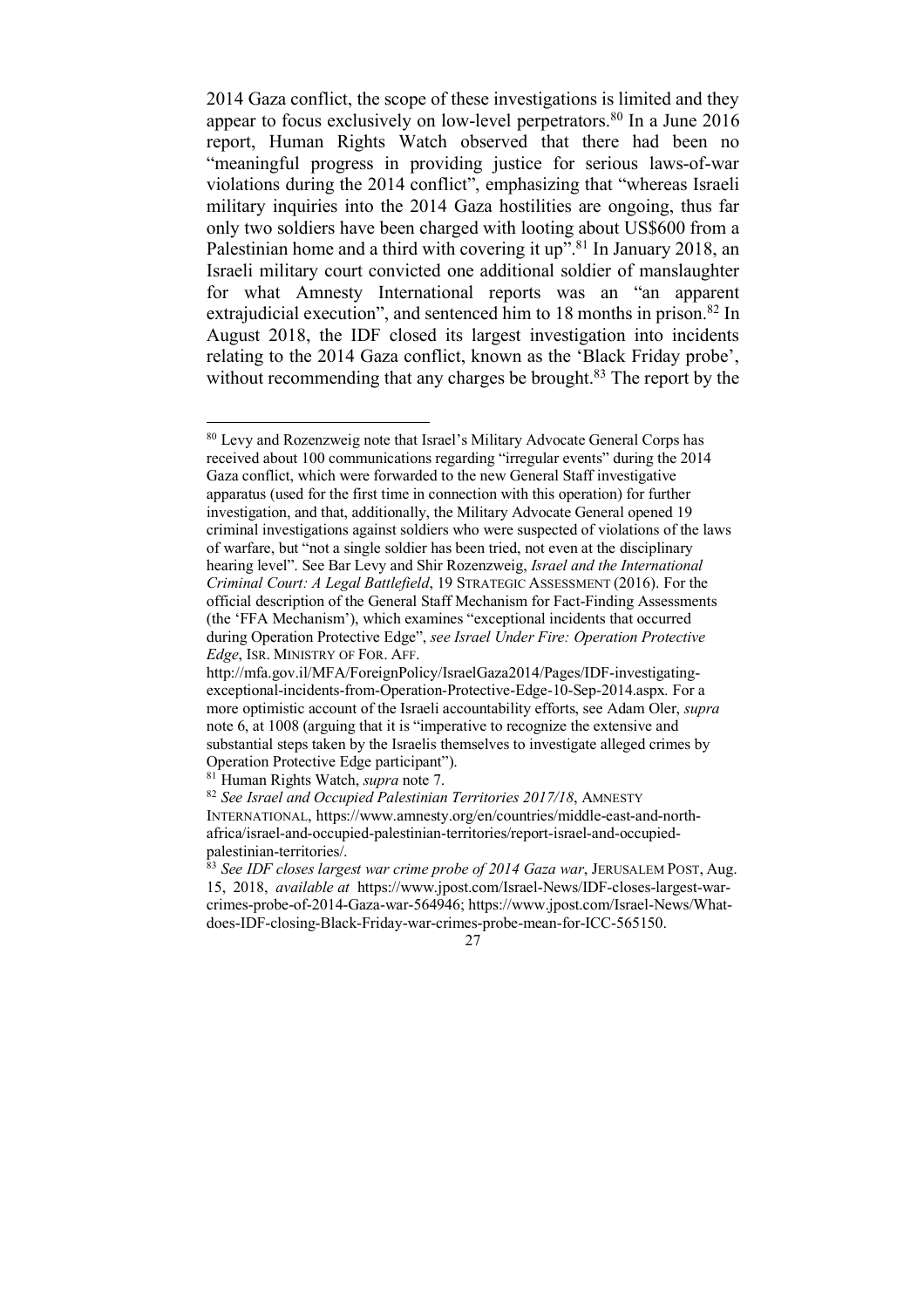UN Commission of Inquiry implies that the very limited scope of Israeli investigations covering the 2014 Gaza conflict is no coincidence, noting that "[in many cases, individual soldiers may have been following agreed military policy, but it is the policy itself that may violate the laws of war".84

The existence of investigatory activity which appears to focus solely on low-level perpetrators is a common challenge in situations under the ICC's scrutiny, including in situations involving States with significant resources and sophisticated legal systems.85 However, because the scope and outcome of such proceedings is surrounded by a level of uncertainty, they may work to complicate and delay the Prosecutor's complementarity assessment.86 Yet, the Prosecutor demonstrated in the

 <sup>84</sup> See *Report of the detailed findings of the independent commission of inquiry established pursuant to Human Rights Council resolution S-21/1*, *supra* note 73, §§ 640-41 (further noting that Israeli investigations focus "on so-called 'exceptional incidents' suggesting a rather narrow approach, which may fail to take into account violations of international law that result from an intentional policy or military command, which itself may fail to comply with international legal obligations […] In the latest round of violence, no action is known to have been taken by the MAG, in the case of military commanders, and by the Attorney General, with respect to military and civilian leadership, to initiate investigations into the role of senior officials." The report by Israel's State Comptroller also points to a range of flaws relating to inquiries into the decision-making process and military action in Gaza in 2014. See *2018 report by State Comptroller*, *supra* note 75.

<sup>85</sup> By way of example, in the situation in Afghanistan, the Prosecutor observes:

Although the US has asserted that it has conducted thousands of investigations into detainee abuse, to the extent discernible, such investigations and/or prosecutions appear to have focused on alleged acts committed by direct physical perpetrators and/or their immediate superiors. None of the investigations appear to have examined the criminal responsibility of those who developed, authorised or bore oversight responsibility for the implementation by members of the US armed forces of the interrogation techniques that resulted in the alleged commission of crimes within the jurisdiction of the Court.

*See* OTP Report on Preliminary Examination Activities 2017 *supra* note 1, § 268. Similarly, investigatory activity in the UK relating to the Iraq allegations has so far focused only on direct physical perpetrators, as opposed to the possible liability of commanders and decision-makers who were reportedly responsible for creating or sustaining a system and culture that permitted regular abuse of detainees. *See also* Thomas Obel Hansen, *supra* note 8 ('*Accountability for British War Crimes in Iraq?' paper*), at 423-24.

<sup>86</sup> *See also Pressure Point: The ICC's Impact on National Justice*, HUMAN RIGHTS WATCH (May 2018), https://www.hrw.org/report/2018/05/03/pressure-point-iccs-

<sup>28</sup>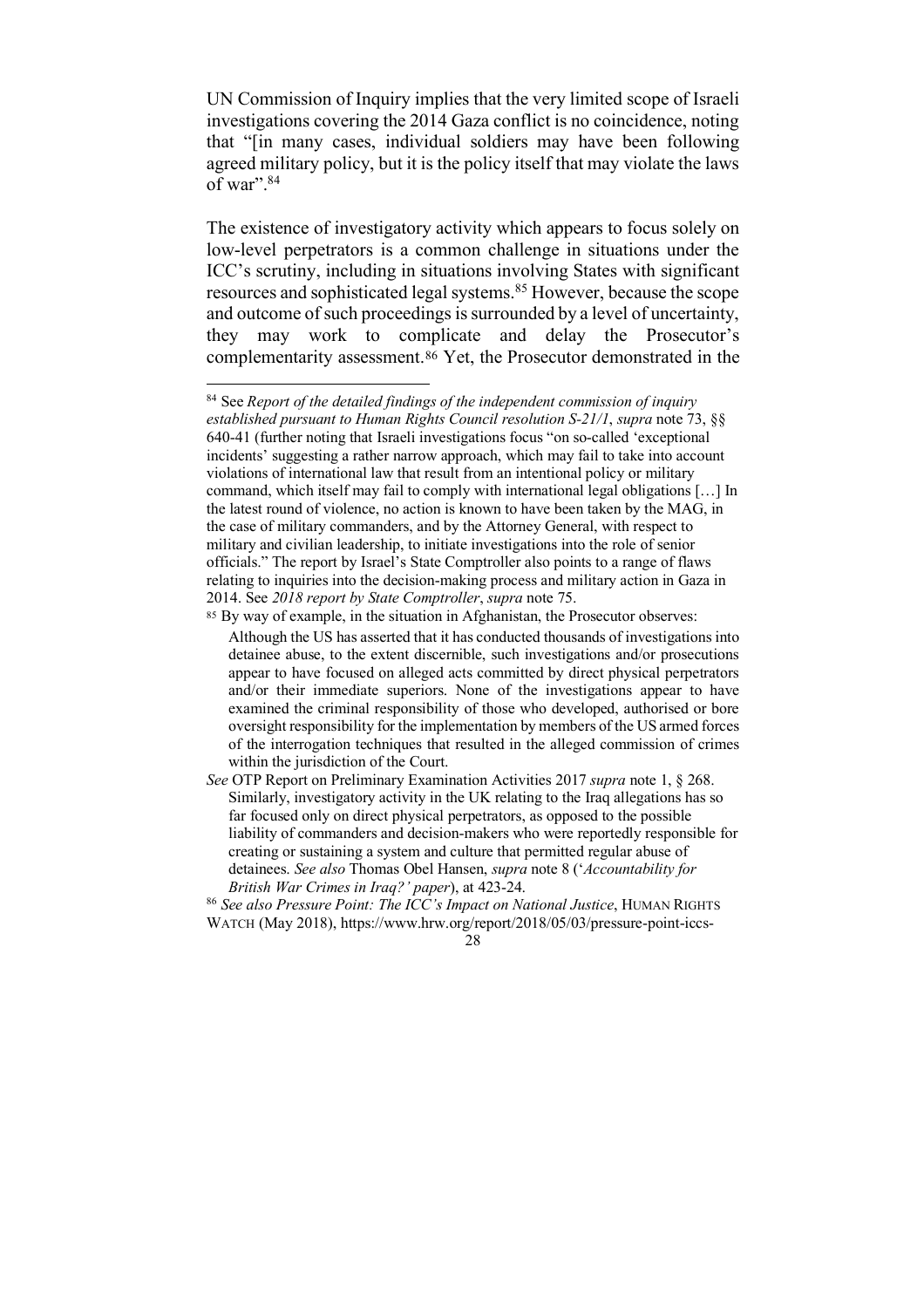Afghanistan probe that the Office is ultimately prepared to request the opening of a full investigation in situations where long-lasting domestic accountability measures focus only on direct physical perpetrators.87

# *4.3. 'Ability' and 'willingness'?*

 $\overline{a}$ 

Should the ICC Prosecutor conclude that there is not a 'situation of inactivity', her Office will proceed to the second step of the complementarity assessment involving an assessment of whether the relevant State is able and willing to investigate and prosecute the crimes.

The Prosecutor's assessment of *ability* at the preliminary examination stage entails an analysis of "whether, due to a total or substantial collapse or unavailability of its national judicial system, the State is unable to collect the necessary evidence and testimony, unable to obtain the accused, or is otherwise unable to carry out its proceedings."88 As noted above, it is not particularly likely that the Prosecutor will observe that Israel's legal system is altogether unable to conduct investigations and proceedings even with respect to complex international crimes. However, the question of ability will require particular attention with respect to crimes falling under the jurisdiction of Palestinian authorities, especially in light of their own admission that "its failure to open investigations results from insufficient means to carry out investigations in a territory over which it has yet to re-establish unified control".<sup>89</sup> This

impact-national-justice/lessons-colombia-georgia-guinea-and [hereinafter '*HRW pressure point'*) (noting at 12 that there is a risk that "domestic authorities producing a certain amount of activity – opening of case files and limited investigative steps – to stave off ICC intervention, but without following through with prosecutions"). <sup>87</sup> *See* 'OTP Afghanistan investigation request', *supra* note 57.

<sup>88</sup> In conducting this evaluation, the Office considers, *inter alia*, "the ability of the competent authorities to exercise their judicial powers in the territory concerned; the absence of conditions of security for witnesses, investigators, prosecutors and judges or the lack of adequate protection systems; the absence of the required legislative framework to prosecute the same conduct or forms of responsibility; the lack of adequate resources for effective investigations and prosecutions; as well as violations of fundamental rights of the accused". *See* OTP Policy Paper on Preliminary Examinations, *supra* note 2, §§ 56-57.

<sup>89</sup> As cited in *Report of the Independent Commission of Inquiry Established Pursuant to Human Rights Council Resolution S-21/1A/HRC/29/52* (24 June 2015) § 73.

<sup>29</sup>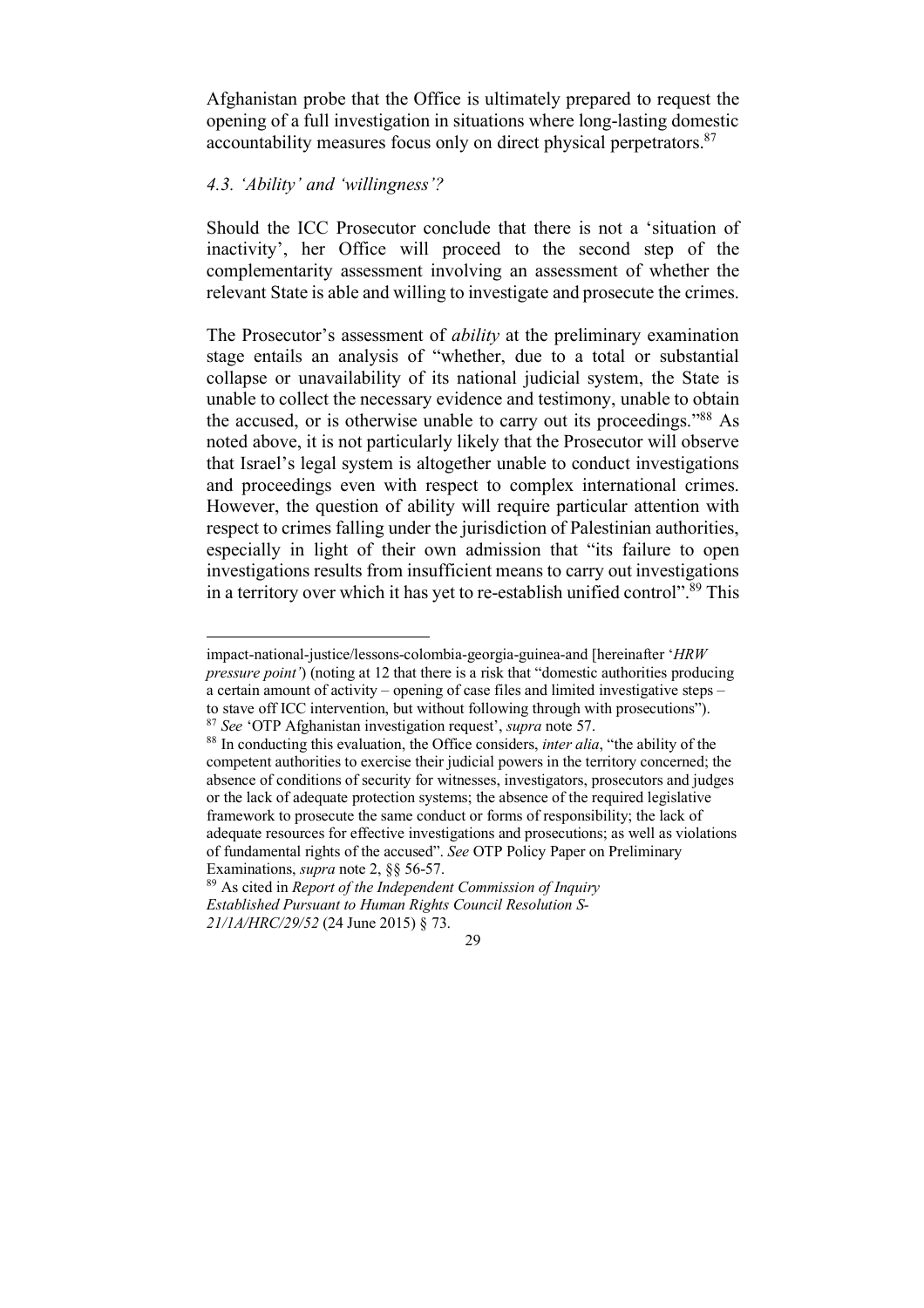could easily lead the Prosecutor to conclude that casesrelating to alleged crimes by Palestinian armed groups are admissible since Palestine is unable to investigate.<sup>90</sup> However, as explained below in this Article, an argument can be made that the Prosecutor's approach to positive complementarity must at least partially depend on whether the concerned State is deemed to be unable or unwilling to prosecute.

The Prosecutor's assessment of *unwillingness* to investigate or prosecute at the preliminary examination stage involves an analysis of the standards mentioned in Article 17(2) of the Rome Statute, including whether:

(a) the proceedings were or are being undertaken for the purpose of shielding the person concerned from criminal responsibility for crimes within the ICC jurisdiction, (b) there has been an unjustified delay in the proceedings which in the circumstances is inconsistent with an intent to bring the person concerned to justice, and (c) the proceedings were or are not conducted independently or impartially and in a manner consistent with an intent to bring the person concerned to justice.<sup>91</sup>

As this partly overlaps with the standards that are assessed under 'activity', we will focus here on the issue of "unjustified delay in the proceedings". In that regard it is noteworthy that the Office's Policy Paper on Preliminary Examinations observes that delays in national proceedings may be assessed in light of indicators "such as, the pace of investigative steps and proceedings; whether the delay in the proceedings can be objectively justified in the circumstances; and whether there is evidence of a lack of intent to bring the person(s)

 $90$  It may be however that the Prosecutor will also – or instead – conclude that Palestine is *unwilling* to investigate and prosecute the crimes. In this regard, it is worth noting that the UN Commission of Inquiry concluded that:

<sup>[</sup>I]nvestigations by Palestinian authorities are woefully inadequate, despite allegations of violations of international humanitarian law by Palestinian actors, leaving Israeli victims without an effective remedy. With respect to the local authorities in Gaza, no steps appear to have been taken to ensure effective investigations into actions by Palestinian armed groups, seemingly owing to a lack of political will.

*Id*.

<sup>91</sup> For a description of the factors taken into account in this regard, *see* OTP Policy Paper on Preliminary Examinations, *supra* note 2, §§ 50-54.

<sup>30</sup>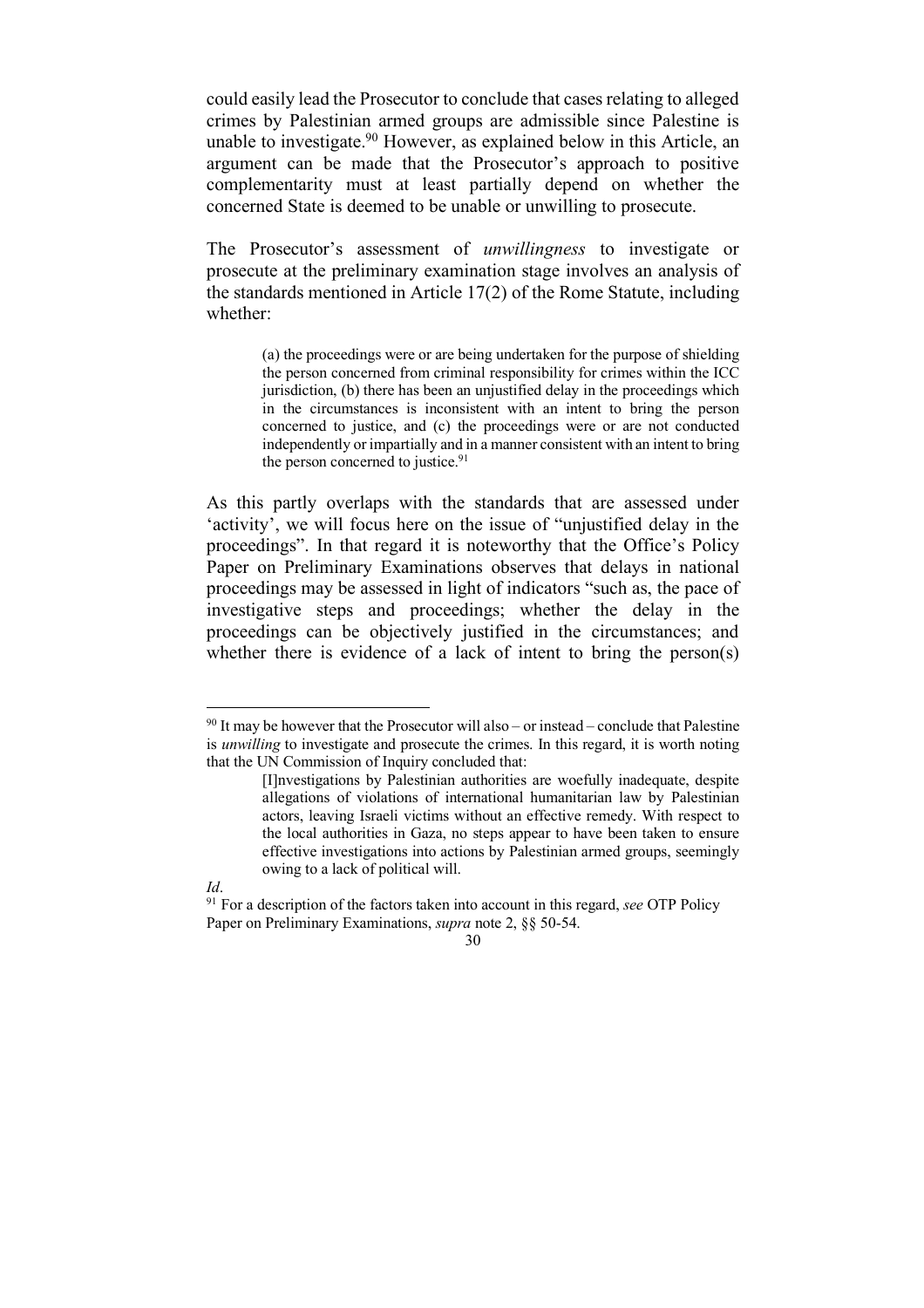concerned to justice".92 Suggesting that the *intention* of national authorities is key, in some situations the Office has stated that it would accept a (not specified) "reasonable delay" in national proceedings, noting that the fight against impunity "appear to remain a priority" of the relevant national authorities".<sup>93</sup>

Given the time that has passed since the incidents in Gaza under preliminary examination occurred, the question of whether there has been an 'unjustified delay' with respect to taking forward the investigation of these crimes will arise in the Prosecutor's assessment of willingness. Israeli authorities point to the complexity of its investigations into crimes in Gaza as a factor impacting their duration.<sup>94</sup> This is 'common practice', and this aspect of the complementarity assessment has presented significant challenges for advancing accountability in situations involving States with significant resources. Such States may be able to demonstrate that investigations into the conduct of their armed forces are on-going, and claim that these take a long time to complete due to their complexity, but they ultimately lead to no or very limited accountability. In the UK, for example, more than ten years after the alleged crimes took place in Iraq, investigations are said to be still ongoing, but there is little to suggest their continuation will bring about any meaningful accountability.<sup>95</sup> This brings into question whether the ICC Prosecutor would benefit from establishing deadlines for its conclusion of the complementarity assessment at the preliminary examination stage.

As in other cases involving global and regional power, the main challenge for making complementarity work with respect to crimes allegedly committed by Israel is thus not 'ability' but 'willingness'. As

 <sup>92</sup> *Id.* § 52.

<sup>93</sup> The remarks were made in the Guinea examination. *See* OTP Report on Preliminary Examination Activities 2016, *supra* note 1, § 271.

<sup>&</sup>lt;sup>94</sup> The Ministry of Foreign Affairs explains that "[o]ngoing examinations and investigations take time, due to, amongst other things, the complexity of the issues, the challenges in investigating these types of incidents […], and the need to coordinate testimony from third parties". *See Israel's Investigation of Alleged Violations of the Law of Armed Conflict*, MINISTRY OF FOR. AFF. (14 June 2015), § 457, http://mfa.gov.il/ProtectiveEdge/Documents/IsraelInvestigations.pdf. <sup>95</sup> *See generally* Thomas Obel Hansen, *supra* note 8.

<sup>31</sup>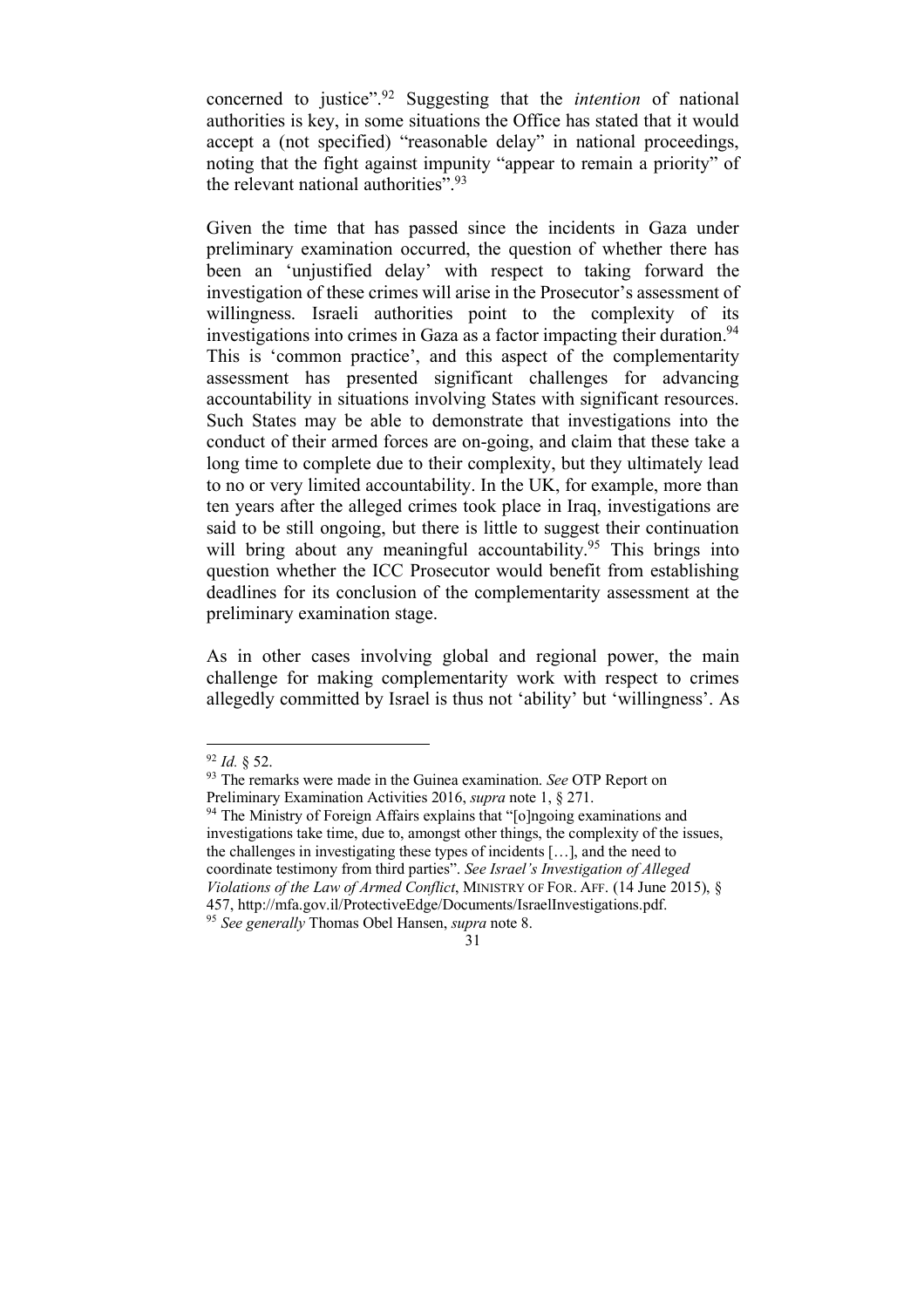follows from the analysis above, the framework for assessing complementarity during preliminary examinations presents a range of obstacles for advancing accountability, in particular in situations where there is prolonged domestic investigatory activity. As will be discussed below, this brings into question the merits of endorsing a policy objective of positive complementarity in such situations.

## **5. Positive complementarity – an asset or obstacle to accountability for crimes in Palestine?**

# *5.1. Preliminary examinations, positive complementarity and State power*

The principle of complementarity has often been pointed to as the cornerstone of the Rome Statute. <sup>96</sup> The principle is usually perceived of as something inherently 'good', because it respects State sovereignty and thereby is thought to encourage State ratification;  $97$  because it encourages the Court to use its limited resources wisely and focus on crimes that would otherwise be left unaddressed;<sup>98</sup> because it facilitates norm transmission and ultimately promotes accountability as the principle is thought to create a "strong incentive for national implementation",<sup>99</sup> or because it can "serve as a catalyst through which States Parties are induced to comply with their obligation to investigate and prosecute ICC crimes."100

 <sup>96</sup> *See, e.g*., Markus Benzing, *The Complementarity Regime of the International Criminal Court: International Criminal Justice between State Sovereignty and the Fight against Impunity* (2003) 7 MAX PLANCK Y.B. OF U.N. L. 591, 593; Jonathan I. Charney, *International Criminal Law and the Role of Domestic Courts* (2001) 95 AM. J. INT'L L. 120; Eve La Haye, *The Jurisdiction of the International Criminal Court: Controversies over the Preconditions for Exercising Its Jurisdiction* (1999) 46 NETH. INT'L L. REV. 1. 97 *See, e.g*,*.* F. Mégret, *Why Would* States *Want to* Join *the* ICC*?* <sup>A</sup> *Theoretical*

*Exploration Based* on the Legal *Nature* of *Complementarity, in* COMPLEMENTARY VIEWS ON COMPLEMENTARITY (J. Kleffner and G. Kor eds., 2006). 98 *See e.g.* ANTONIO CASSESE, INTERNATIONAL CRIMINAL LAW <sup>351</sup> (OUP, 2003).

<sup>99</sup> *See e.g.* Jann K. Kleffner, *The Impact of Complementarity on National Implementation of Substantive International Criminal Law*, 1(1) J. INT'L CRIM. JUST. J 86 (2003).

<sup>100</sup> *See e.g.* Christine Bjork and Juanita Goebertus, *Complementarity in Action: The Role of Civil Society and the ICC in Rule of Law Strengthening in Kenya*, 14 YALE HUM. RTS. AND DEV. J. 211 (2011).

<sup>32</sup>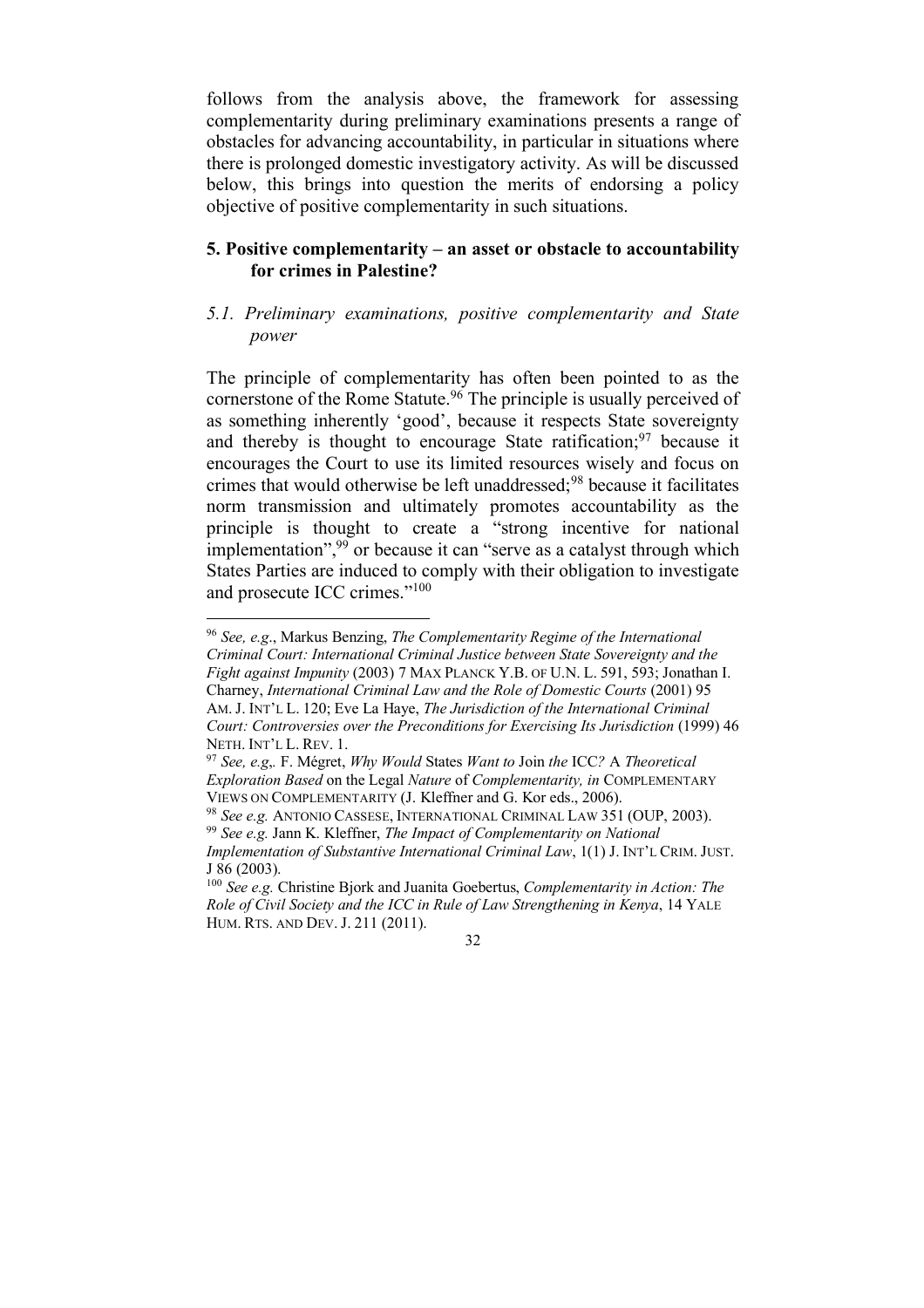With respect to the latter argument, often referred to as a question of 'positive complementarity',<sup>101</sup> international criminal law scholarship tends to assume that the potential for this to occur is greatest at the preliminary examinations stage. The expectation typically is that once the ICC Prosecutor opens a preliminary examination, the threat that the Office will proceed to a full investigation will add sufficient pressure on the State in question for it to commence its own proceedings, even if there may be important contradicting national interests. The prevailing view seems to be that the anticipated reaction from a State under preliminary examination is that it will "aggressively and fairly pursue domestic prosecutions of international crimes so as not to trigger the jurisdiction of the ICC over the case and invite the glare of the eyes of the international community upon it".102 The argument often is that preliminary examinations present a powerful policy instrument of the ICC Prosecutor because they "entail a high degree of 'soft power' due to the large degree of prosecutorial discretion, the indeterminacy of the decision-making process and the strong expressive dimensions of ICC action".103 ICC prosecutors have similarly made far-reaching claims concerning the importance of positive complementarity, sometimes implying that the ultimate goal of advancing accountability for international crimes is best achieved by encouraging national authorities to prosecute such crimes in their own. ICC Prosecutor Bensouda argues that the preliminary examination phase "is one of the most remarkable

<sup>&</sup>lt;sup>101</sup> The policy paper on preliminary examinations uses the term 'positive complementarity' to refer to a situation where national judicial authorities and the ICC "function together" to create an "interdependent, mutually reinforcing international system of justice".) *See* OTP Policy Paper on Preliminary Examinations, *supra* note 2, § 100.

<sup>102</sup> The prevailing view is summarized by Bjork and Goebertus, *supra* note 100, at 208. For examples of such expectations to positive complementarity, *see e.g.* William Burke-White, *Implementing a Policy of Positive Complementarity in the Rome System of Justice* 19(1) CRIM. L. FORUM (2008) 59 (noting at 62 that "the overall goal of the Rome Statute—ending impunity—may be best achieved through […] encouragement of national prosecutions"); David Bosco, *The International Criminal Court and Crime Prevention: Byproduct or Conscious* 19 MICH. ST. J. OF INT'L L. (2011) 163 (noting at 181 that preliminary examinations can serve as an effective means of catalyzing political will toward prosecution in situations under analysis as they create pressure for national judicial proceedings and the possible incarceration of those responsible for crimes).

<sup>103</sup> *See* Carsten Stahn, *supra* note 22 , at 416.

<sup>33</sup>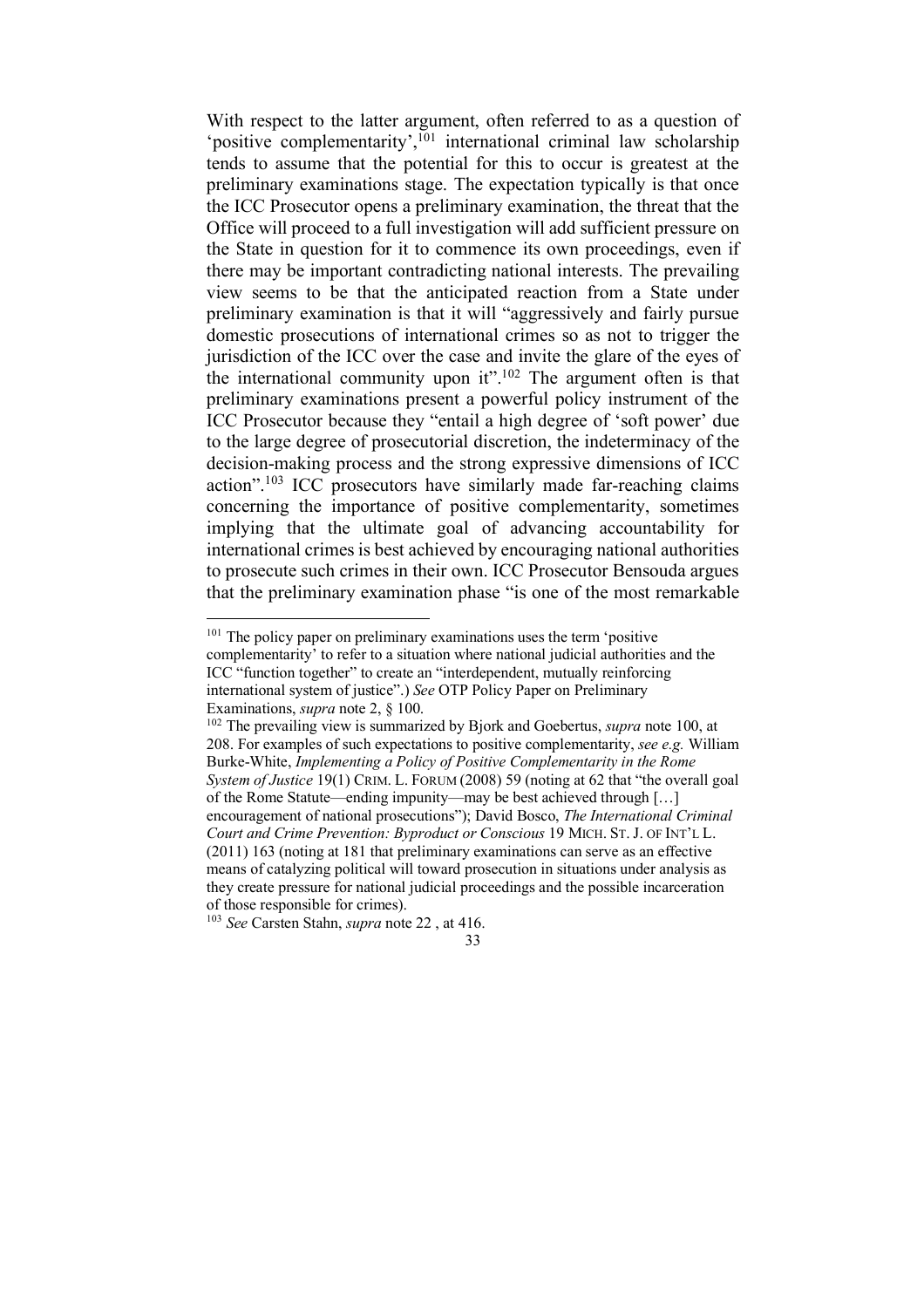efficiency tools we have at our disposal as it encourages national prosecutions and prevents or puts an end to abuses", allowing the Court "to avoid opening investigations and prosecutions when national mechanisms are functioning in accordance with our founding Statute".<sup>104</sup> The Policy Paper on Preliminary Examinations states that one of the overall goals of preliminary examinations involves the "ending of impunity, by encouraging genuine national proceedings"105 – a goal sometimes referred to in the Paper as "ending impunity through positive complementarity".106 The Paper emphasizes that "a significant part of the Office's efforts at the preliminary examination stage is directed towards encouraging States to carry out their primary responsibility to investigate and prosecute international crimes".107 In practice, the ICC Prosecutor has often been deferential to national proceedings, avoiding to make a final conclusion on complementarity as part of the admissibility assessment, in order to promote positive complementarity.108

This begs the question whether the ICC Prosecutor will decide to proceed with an investigation in the Palestine situation in the near future if it deems that the legal requirements to complementarity are currently not satisfied, or if the Office will 'wait it out' in the hope that positive complementarity will ultimately work.

<sup>107</sup> *Id*.

 <sup>104</sup> Fatou Bensouda, *Reflections from the International Criminal Court Prosecutor* 45(1) CASE WESTERN RESERVE J. INT'L L. (2012) 505; 508–09 (further noting at 507 that that positive complementarity implies "a proactive policy of cooperation and consultation, aimed at promoting national proceedings and at positioning itself as a sword of Damocles, ready to intervene in the event of unwillingness or inability by national authorities"). Former Chief Prosecutor Moreno-Ocampo infamously stated: as "a consequence of complementarity, the number of cases that reach the Court should not be a measure of its efficiency […] on the contrary, the absence of trials before this Court, as a consequence of the regular functioning of national institutions. would be a major success". Moreno-Ocampo as cited in Geoff Dancy and Florencia Montal, *Unintended Positive Complementarity: Why International Criminal Court Investigations Increase Domestic Human Rights Prosecutions* 111 AM.J. INT'L L.  $(2017)$  689.

<sup>105</sup> OTP Policy Paper on Preliminary Examinations, *supra* note 2, § 93. <sup>106</sup> *Id*., § 100.

<sup>108</sup> See similarly David Bosco, *supra* note 33 (noting that the Prosecutor has been "very deferential to national proceedings (even ones fraught with problems) in places like Colombia, Georgia, and Russia").

<sup>34</sup>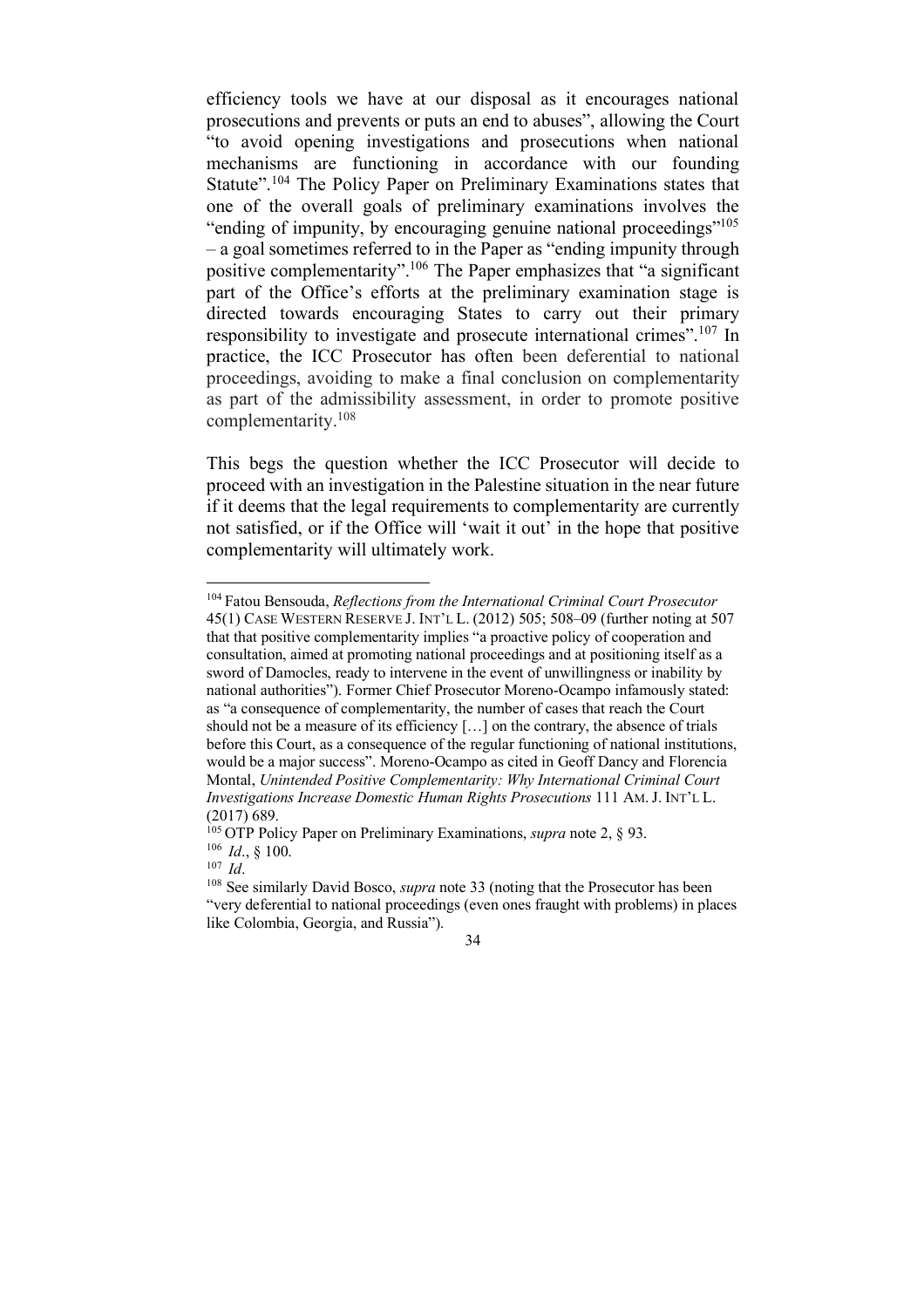#### *5.2. Why positive complementarity is unlikely to work in the Palestine situation*

Despite optimism among ICC prosecutors and many scholars alike concerning the capacity of preliminary examinations to galvanize domestic accountability processes, there is surprisingly little empirical evidence that ICC preliminary examinations actually 'trigger' genuine domestic accountability processes.<sup>109</sup> In fact, the limited empirical research that does exist on the topic often challenges – and sometimes even contradicts – the assumption made by prosecutors that preliminary examinations, through positive complementarity, present the most significant tool for advancing accountability.<sup>110</sup> Importantly, none of the preliminary examinations that have been closed to date were terminated on the basis of an admissibility assessment that domestic processes rendered further ICC action unjustified.<sup>111</sup>

Challenges to making positive complementarity work are likely to be particularly pronounced in situations involving States with significant resources because they are better placed to manage or counter the ICC's 'soft power', or simply because they feel they have less to fear from the ICC.112 For example, nothing suggests that ICC activity with respect to

<sup>&</sup>lt;sup>109</sup> As noted by Dancy and Montal, "little systematic research to date has focused on the relationship between ICC involvement and domestic proceedings". *See* Dancy and Montal, *supra* note 104, at 8. *See also* Paul Seils, *Making complementarity work: Maximizing the limited role of the Prosecutor*', *in* THE INTERNATIONAL CRIMINAL COURT AND COMPLEMENTARITY: FROM THEORY TO PRACTICE (C. Stahn and M.M. El Zeidy eds., 2011) 989 (noting at 1012 that whereas publicizing a situation under preliminary examination may well have a "catalytic influence", "to date there is no proof of it having made a difference").

<sup>110</sup> *See e.g.* Dancy and Montal, *supra* note 104.

<sup>111</sup> See *further Thomas Obel Hansen,* The Policy Paper on Preliminary Examinations: Ending Impunity through 'Positive Complementarity'? (working paper), *available at* https://papers.ssrn.com/sol3/papers.cfm?abstract\_id=2939139. 112 *See however* Carsten Stahn, *supra* note 22, at 424 (noting that: "Existing

experiences show that ICC engagement has promoted complementarity in countries with a strong rule of law culture. It has been less effective in fragile environments. Domestic political elites may use ICC engagement as a means to advancing their own political agendas"). In the view of this author, there is no reason to assume that political elites in more resourceful States will be less inclined to instrumentalize ICC

<sup>35</sup>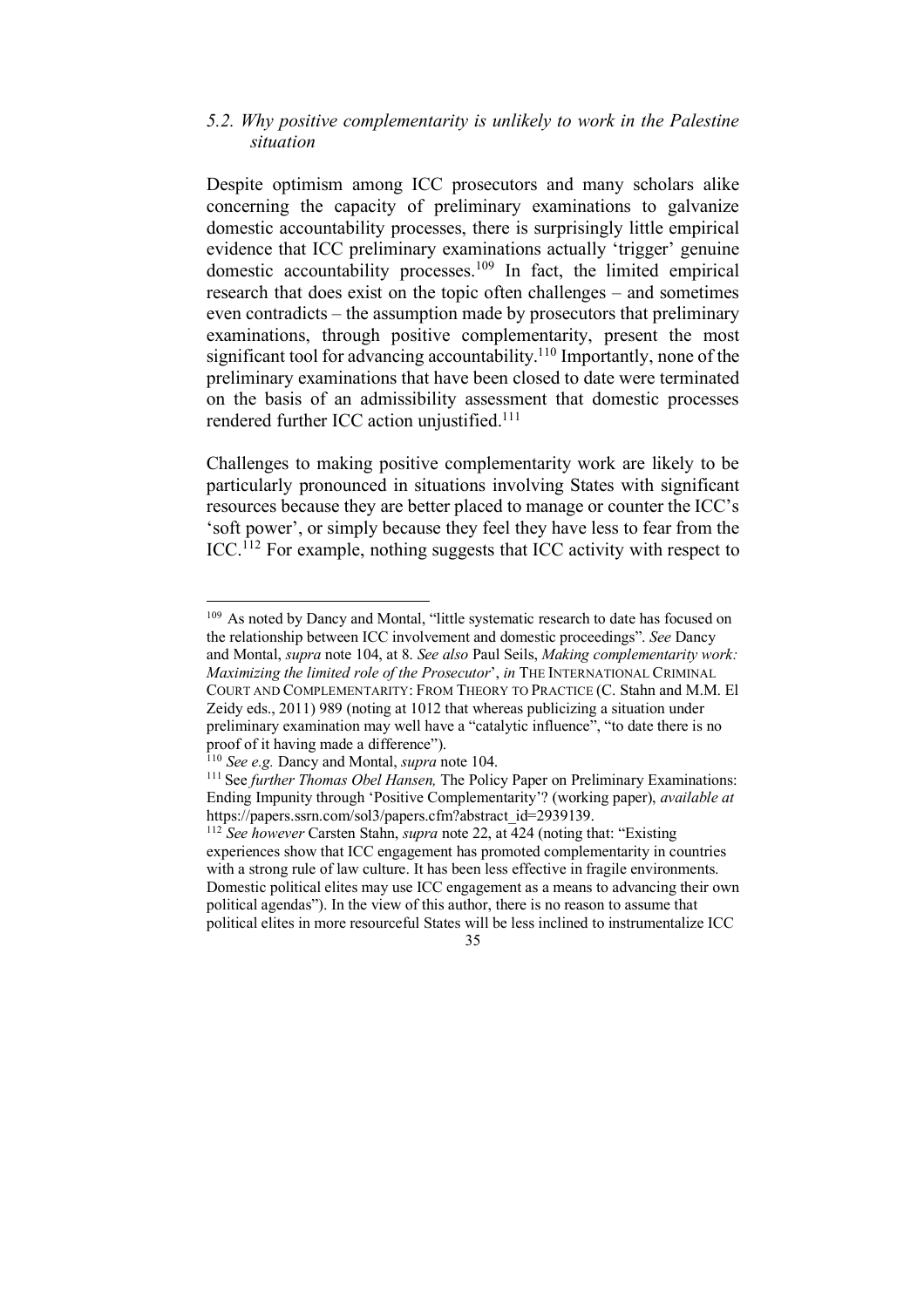the U.S. activities in Afghanistan has prompted U.S authorities to take more seriously their obligations to prosecute torture and other international crimes. Following a 10-year preliminary examination of the situation in Afghanistan, in November 2017 the Prosecutor finally decided to request the Chamber's authorization of the opening of an investigation, noting that "no national investigations or prosecutions have been conducted or are ongoing against those who appear most responsible" for the crimes allegedly committed by members of the U.S. armed forces and the CIA.<sup>113</sup> Similarly, the ICC Prosecutor sought and obtained permission to open an investigation into the situation in Georgia on the basis that no relevant domestic proceedings had been opened in Russia.114 The ICC's preliminary examination of the situation in Iraq, involving allegations against British forces, also does not appear to have advanced accountability at the domestic level. Despite assurances by British authorities that they take accountability seriously and their submission that the ICC's preliminary examination should be terminated (in part) on grounds of complementarity, there is little suggestion that this has been – or will prove to be – an example of positive complementarity 'working'.115 In 2017 the government closed IHAT, the investigative body tasked with looking into Iraq claims and

processes, and there appears to be no concrete examples of positive complementarity 'working' in such States.

<sup>113</sup> *Public Redacted Version of "Request for Authorisation of an Investigation Pursuant to Article 15*", INT'L CRIM. CT. OFFICE OF THE PROSECUTOR, 20 November 2017, ICC-02/17-7-Conf-Exp, ICC-02/17-7-Red.20 November 2017 §§ 299; 312. The Prosecutor noted that the complementarity assessment was complicated by the fact that US authorities did not engage her Office.

<sup>114</sup> The Prosecutor determined that, "despite a number of reported verification efforts, no concrete and progressive steps have been taken in Russia to ascertain the criminal responsibility of those involved in the alleged crimes related to the potential case(s) identified in the Request." OTP Report on Preliminary Examination Activities 2015 § 256.

<sup>&</sup>lt;sup>115</sup> The British government has made it clear that it believes the preliminary examination should be closed, on three grounds: (1) the Court lacks jurisdiction since the crimes were not committed on a large scale; (2) due to the existence of judicial measures in the UK which address crimes in Iraq, the Rome Statute's complementarity regime renders the situation inadmissible; and (3) the information that the preliminary examination is based on is not credible. *See further* Thomas Obel Hansen, *supra* note 8.

<sup>36</sup>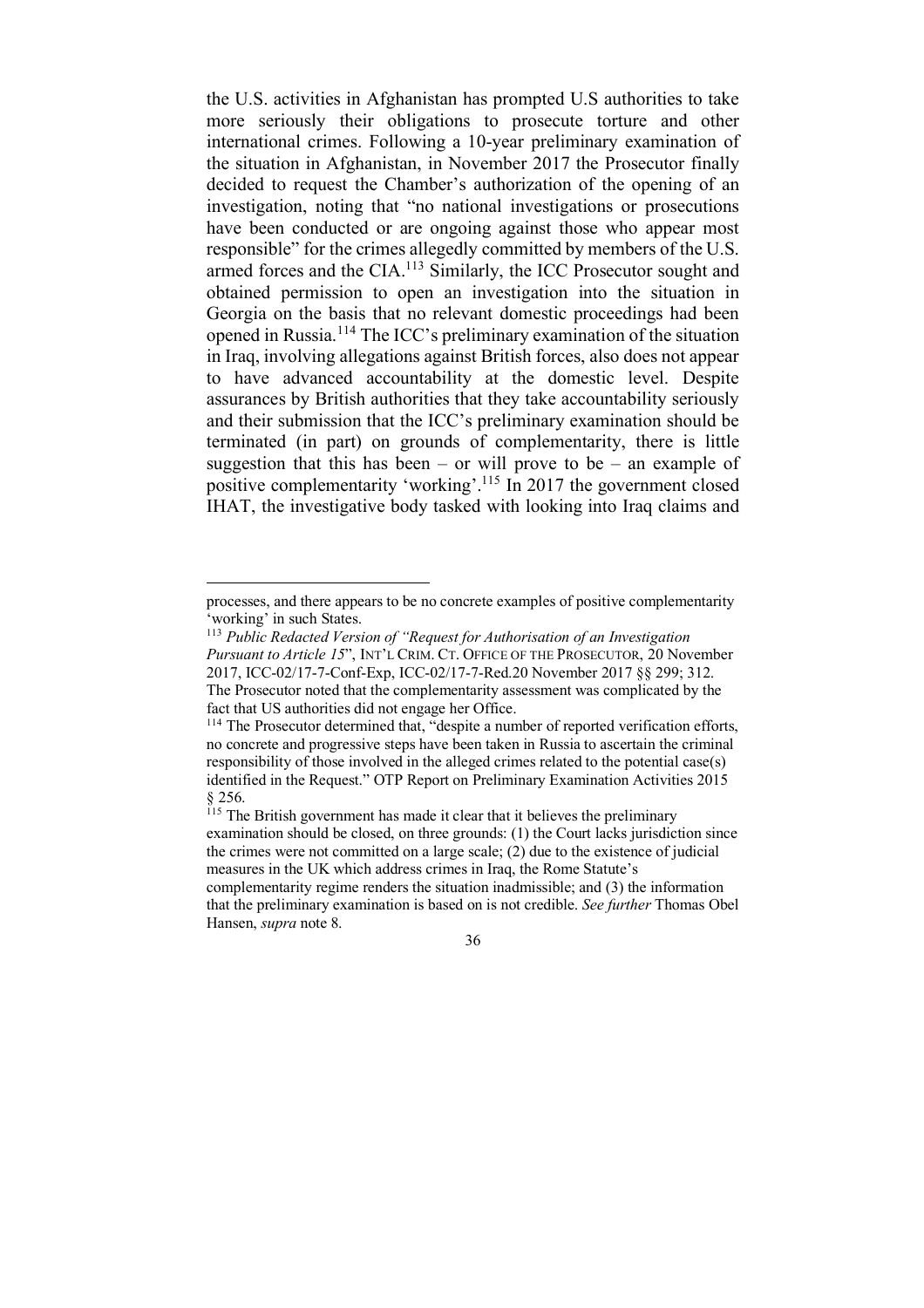fulfilling Britain's obligations under the complementarity regime.<sup>116</sup> Further frustrating the process of seeking accountability for crimes in Iraq, the British government targeted the lawyers involved in the accountability processes and have made broader moves aimed at avoiding a repeat of the legal processes that have emerged in this case, including a proposal to derogate from human rights law so that it no longer applies to situations of armed conflict. $117$ 

This suggests that mainstream assumptions concerning the value of preliminary examinations for positive complementarity may well be overstated, in particular in situations involving global and regional powers which perceive that they have strong political interests in avoiding legal scrutiny of their armed and security forces – and more broadly their legal and policy security framework.

The particular circumstances surrounding the Palestine examination makes it unlikely that this situation should be different in terms of the ICC's ability to 'push' the authorities of global and regional powers into conducting genuine proceedings against the persons allegedly responsible for the crimes under ICC examination. This is most clearly the case concerning Israeli settlement activities. Since these are authorized by the State and any investigation would automatically lead to the senior most leadership, it is virtually impossible to imagine that the ICC process has the capacity to bring about a genuine domestic legal process, regardless of the stigma associated with ICC intervention and regardless what action the Prosecutor might take in the name of positive

 <sup>116</sup> IHAT was replaced by <sup>a</sup> smaller team of service police investigators, criticized by human rights organizations for lacking any semblance of an independent investigation. See id.

investigation. *See id*. 117 *See* also *id*. *See similarly HRW pressure point*, *supra* note 86, (noting at 7 that Human Rights Watch research "indicates that the ICC's involvement so far has not per se instigated or influenced national proceedings in significant ways").

<sup>37</sup>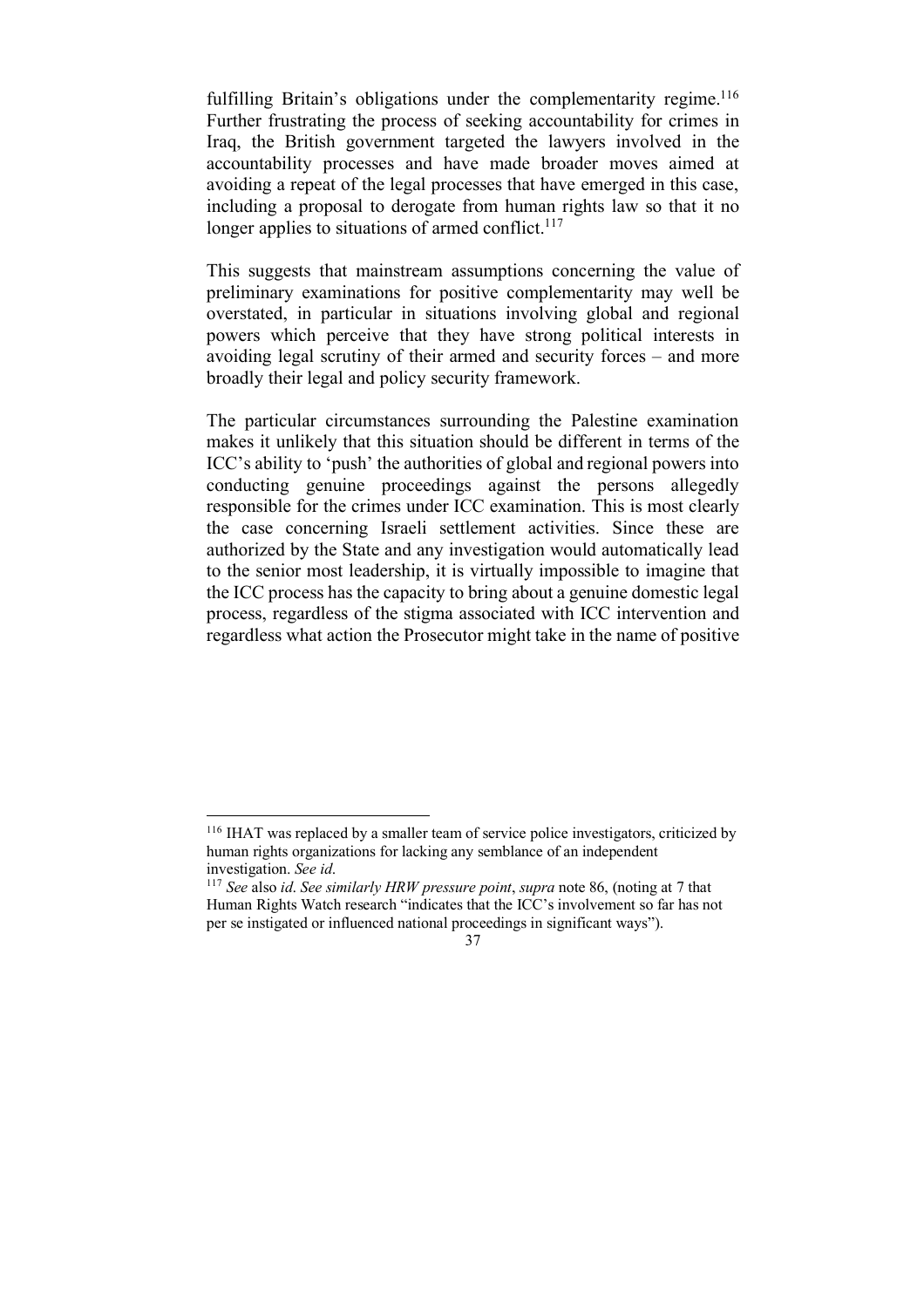complementarity.  $^{118}$  In short, no soft – or hard – power will make Israel pursue state-sanctioned settlement activities as a crime.<sup>119</sup>

This should lead the ICC Prosecutor to abandon any expectation of positive complementarity, at least with regard to these aspects of the Palestine examination. Should the Office find that other Statutory requirements for an investigation are satisfied, there are therefore few reasons to delay it in the hope that ICC soft power will convince Israeli authorities to commence a criminal justice process which would contradict official State policy and target the country's own leadership. With respect to the aspects of the examination that concerns war crimes during the 2014 conflict in Gaza, it is conceivable – but not particularly likely – that perceptions concerning the prospects of an ICC investigation and potential indictments could change the nature and scope of domestic investigations. The political costs of pursuing military commanders means that the cost-benefit analysis is unlikely to change, regardless of how real the prospects of an ICC investigation is.

# **6. Conclusions**

ICC activities are increasingly focusing on the conduct of global and regional powers. This presents a significant change in international justice. Yet, for now only one investigation (Georgia) has been opened which targets a global or regional power (Russia), and no arrest warrants

 <sup>118</sup> On the stigma associated with ICC intervention, *see further* Carsten Stahn, *supra* note 22 (observing, *inter alia*, that preliminary examinations "have a strong expressivist dimension […] They express harm and gravity of alleged violations and set important signals about the type of atrocity situations that international criminal justice cares about"; further noting that one of most important functions of preliminary examinations "lies in their social disapproval of a particular form of behaviour, and their impact on accountability discourse"; and that "[s]pecific findings in a preliminary examination or the mere absence of closure may entail certain stigmas or associations that states, governments or affected entities are keen to avoid").

<sup>&</sup>lt;sup>119</sup> On the general challenges to positive complementarity in situations where there is no or only very limited political will domestically for accountability, *see HRW pressure point*, *supra* note 86 (noting at 9: "The extent of opposition to accountability by powerful interests in the country will constrain the OTP's influence. The lack of full political support for accountability—regardless of stated intention by governments—was a constant across" the case studies examined by Human Rights Watch).

<sup>38</sup>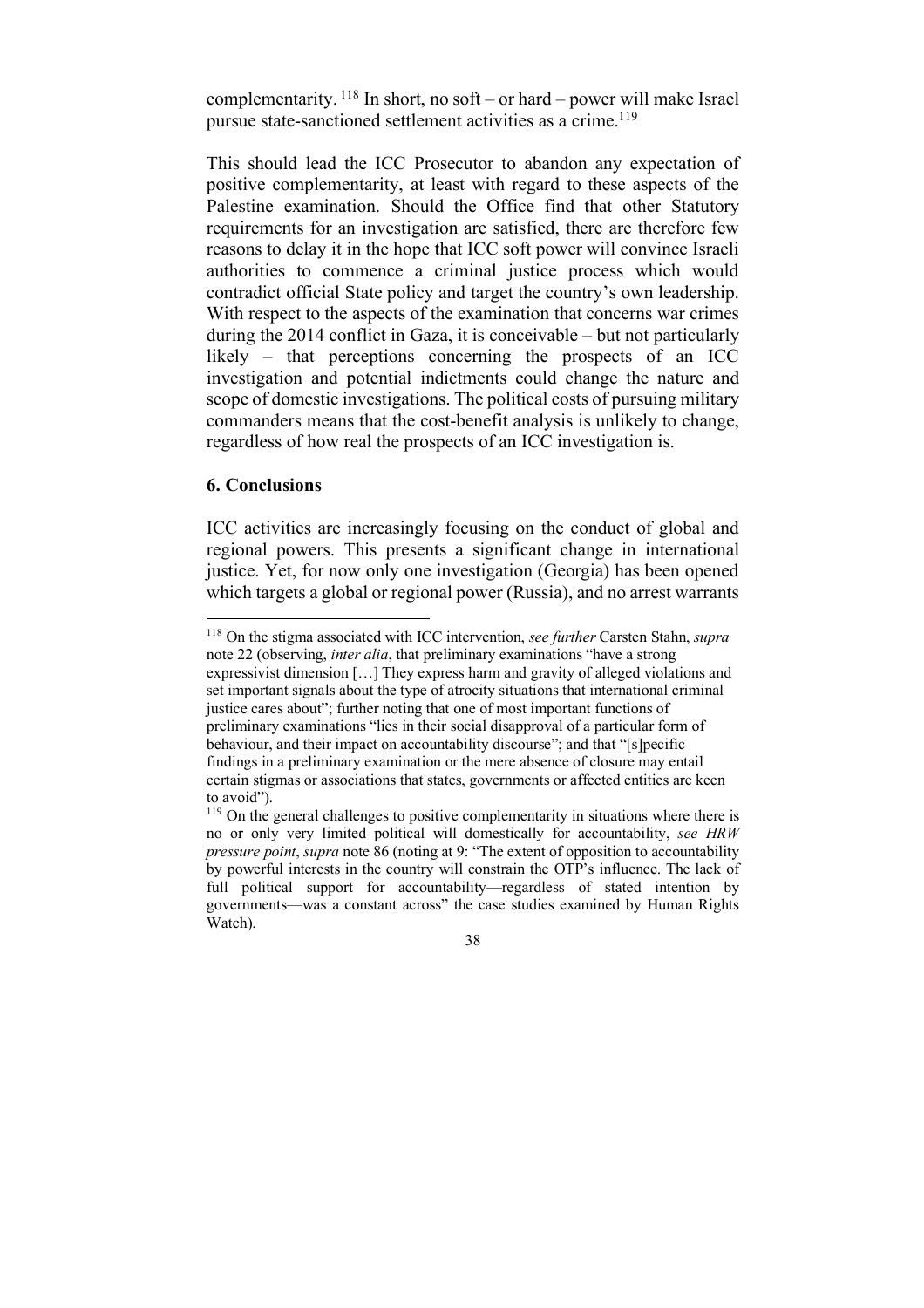have been issued or trials commenced against any citizen of a global or regional power to date.

Whereas there are multiple reasons for the difficulties associated with advancing accountability for crimes by global and regional powers, this Article has pointed to challenges posed by the ICC's complementarity framework. States with significant resources and sophisticated legal systems have unique opportunities to utilize these to halt quick progression of ICC activity. For example, as appears to be the case with respect to Israeli inquiries into crimes during the 2014 Gaza conflict, they may initiate investigatory activity that delays and complicates the ICC Prosecutor's assessment, but which is not intended to bring about accountability for those most responsible for the crimes. Even when they do not, as is the case with Israeli settlements, the policy framework of positive complementarity, endorsed by ICC prosecutors and many commentators alike, may serve to delay the pursuit of accountability.

Expectations to positive complementarity ought to be low in situations where the legal assessment of complementarity points to inactivity following a sustained period of time, or when identified accountability processes only pursue a limited number of direct physical perpetrators or for other reasons suggest lack of political will to advance accountability domestically. In situations where it is asserted that a global or regional power has proven over a sustained period of time that it is unwilling to investigate and prosecute those most responsible for crimes under ICC examination – as is the case with Israel's settlement activities and crimes committed in the 2014 Gaza conflict – there is little merit in pursuing a policy objective of positive complementarity in the face of State opposition, or even hostility, to accountability. If anything, States with significant resources and sophisticated legal systems ought to be held to more rigorous standards than States which for reasons of limited capacity may experience challenges giving effect to accountability norms. So far, most ICC investigations have focused on the latter category.

Despite the challenges pointed to, the ICC's intervention in Palestine does present an opportunity to advance accountability norms for violations of international law in the country, including Israel's settlement activities and violations reported to be committed by both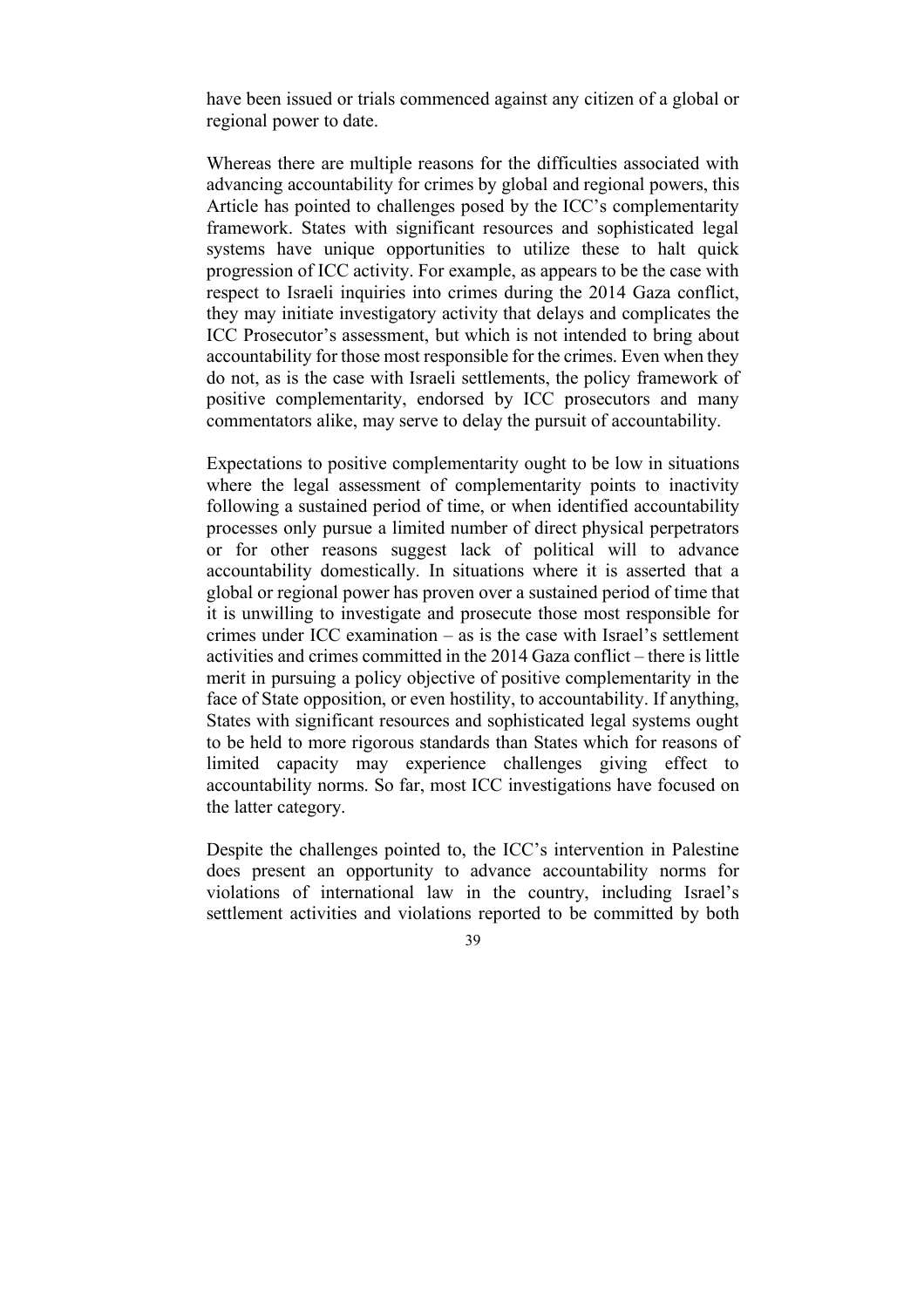parties to the 2014 Gaza conflict. Even if accountability for crimes in Palestine may not happen in any near future, the ICC's intervention is important because it impacts the behavior of actors in the conflict and disseminates particular narratives of the violations, the actors responsible, and the conflict more broadly. In a sense, the Prosecutor's decision to focus on certain crimes – including Israeli settlement activities – 'elevates' public perceptions of the seriousness of the behavior in question and makes it subject to additional international scrutiny and potentially condemnation. In particular, the symbolic and practical importance of potentially adjudicating settlement as a war crime under the Rome Statute should not be underestimated. Even if the Palestine examination may not progress quickly, as long as it remains open it will continue to have significant legitimacy costs for Israel.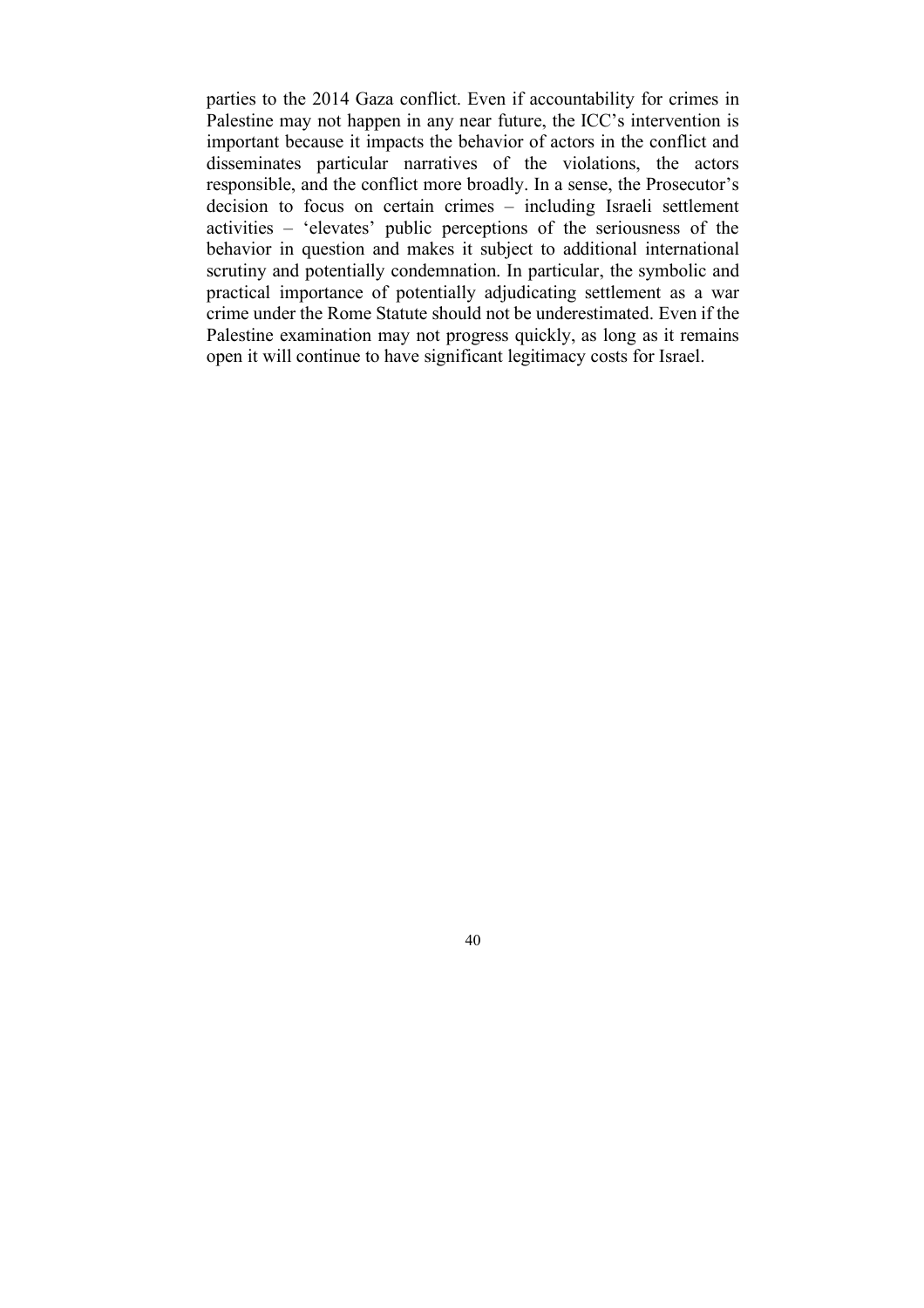# **Annex - Overview of ICC activity relating to global and regional powers**

| $\rightarrow$ Progress of ICC activity                 |                                                                                                                                                                            |                                                                                                                                                                                                                    |                                                                                                                                           |                                                                                                                                                                            |                                                                                                                                                      |  |  |  |
|--------------------------------------------------------|----------------------------------------------------------------------------------------------------------------------------------------------------------------------------|--------------------------------------------------------------------------------------------------------------------------------------------------------------------------------------------------------------------|-------------------------------------------------------------------------------------------------------------------------------------------|----------------------------------------------------------------------------------------------------------------------------------------------------------------------------|------------------------------------------------------------------------------------------------------------------------------------------------------|--|--|--|
|                                                        | <b>Israel</b><br>(Palestine)                                                                                                                                               | <b>Russia</b><br>(Ukraine)                                                                                                                                                                                         | UK (Iraq)                                                                                                                                 | <b>US</b><br>(Afghanistan)                                                                                                                                                 | <b>Russia</b><br>(Georgia)                                                                                                                           |  |  |  |
| <b>Statu</b><br>of<br>$\mathbf{s}$<br>PE/<br>inv       | PЕ<br>announced<br>re-opened<br>in<br>2015 after initial<br>closure in 2012/<br>PE currently in<br>phase 2                                                                 | PE<br>announced<br>opened in 2014 /<br>PE currently in<br>phase 2                                                                                                                                                  | PE<br>announced<br>re-opened<br>in<br>2014 after initial<br>closure in 2006 /<br>PE currently in<br>phase 3                               | PE<br>announced<br>opened in 2007 /<br>OTP req. to open<br>inv. submitted in<br>Nov 2017 (yet to<br>be decided)                                                            | PE announced<br>opened<br>$\sin$<br>2008<br>$\frac{1}{2}$<br>Inv.<br>opened in Oct<br>2015 (no trials<br>$\alpha$<br>arrest<br>to<br>date)           |  |  |  |
| Legal<br>basis<br>for<br>PE/<br>inv                    | Art 12(3) decl.<br>by Palestine +<br>Palestine<br>referral<br>(Palestine State<br>Party)                                                                                   | Art $12(3)$ decl.<br>by Ukraine                                                                                                                                                                                    | Proprio<br>motu<br>(UK State Party)                                                                                                       | Proprio<br>motu<br>(Afghanistan<br>State Party)                                                                                                                            | Proprio<br>motu<br>(Georgia State<br>Party)                                                                                                          |  |  |  |
| Actor<br>$\mathbf{s}$<br>unde<br>r ICC<br>scruti<br>ny | Israeli<br>1)<br>authorities<br>(re<br>settlements); $2)$<br>Israeli<br>armed<br>forces (re Gaza);<br>Palestinian<br>3)<br>armed groups (re<br>Gaza)                       | 1) 'Self-defense<br>militia'/<br>'anti-<br>government<br>armed group's;<br>2)<br>Russian<br>armed forces; 3)<br>Russian<br>authorities; 4) de<br>facto<br>Crimean<br>authorities;<br>5)<br>pro-Ukrainian<br>forces | $1)$ UK<br>armed<br>forces<br>(war<br>crimes<br>during<br>Iraq war<br>and<br>occupation<br>$(2003-08)$                                    | 1) Taliban;<br>2)<br>Afghan security<br>forces,<br>$3)$ US<br>forces<br>armed<br>and CIA (war<br>crimes<br>οf<br>torture)                                                  | Armed forces<br>of: 1) Georgia,<br>2)<br>South<br>Ossetia, and 3)<br>Russia                                                                          |  |  |  |
| Com<br>plem<br>entar<br>ity<br>asses<br>smen<br>t      | N <sub>0</sub><br>PE<br>complementarit<br>y assessment yet<br>complementarit<br>y could pose<br>obstacle<br>to<br>opening of inv re<br>Israeli crimes in<br>Gaza; unlikely | PE<br>No<br>complementarit<br>y assessment yet<br>unclear<br>if<br>$\sqrt{2}$<br>complementarit<br>y could pose<br>obstacle<br>to<br>opening of inv                                                                | PE<br>complementarit<br>$\mathbf{V}$<br>assessment<br>commenced/<br>complementarit<br>y could<br>pose<br>obstacle<br>to<br>opening of inv | PE<br>complementarit<br>assessment<br>V<br>completed/<br>complementarit<br>unlikely<br>V<br>to<br>pose obstacle to<br>opening of inv<br>but<br>info<br>new<br>may be taken | PE<br>complementari<br>ty assessment<br>completed/<br>complementari<br>ty could pose<br>obstacle<br>re<br>Russia<br>but<br>unlikely<br>re<br>Georgia |  |  |  |